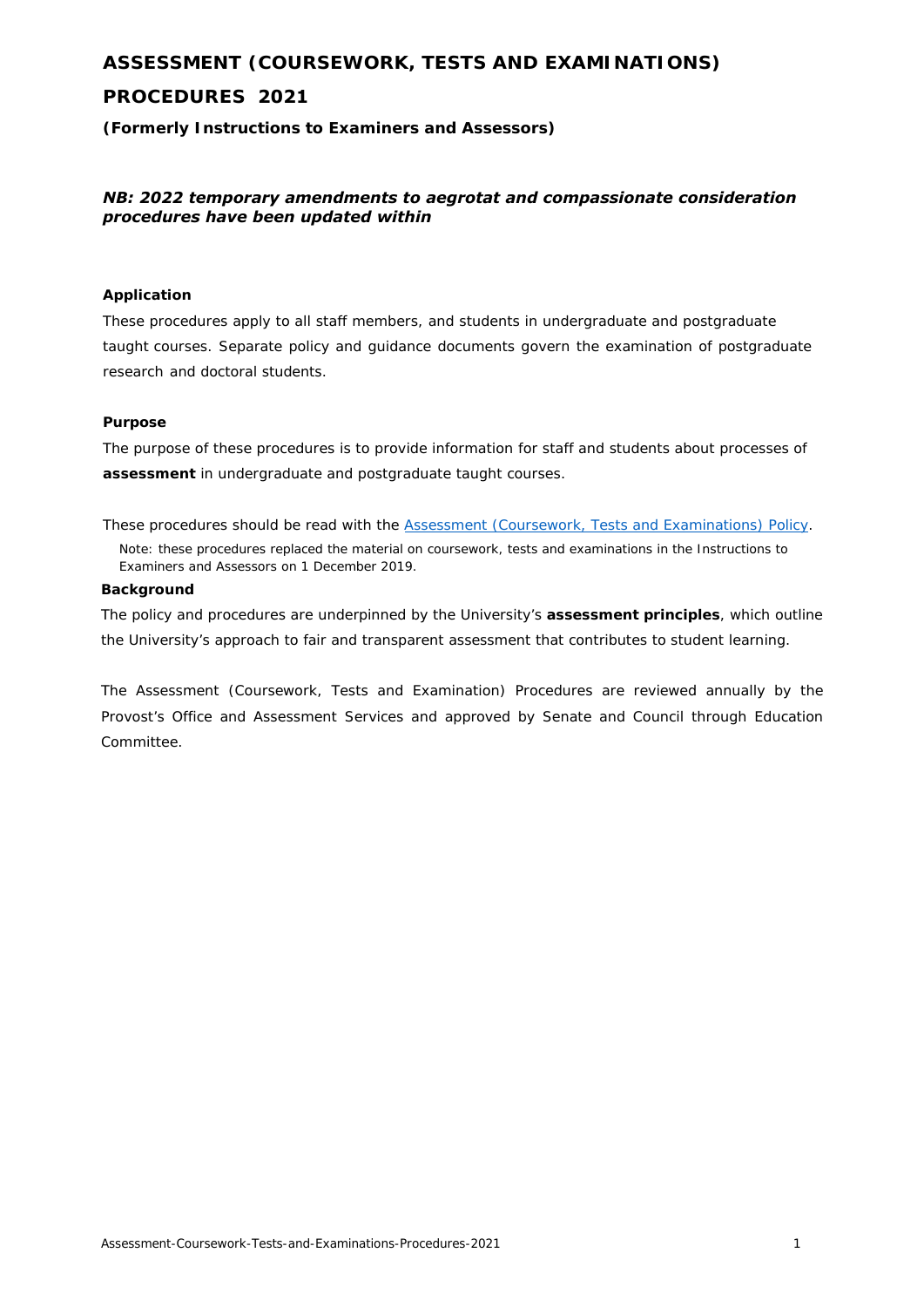# **Contents**

| Deadline dates for submission of information to Assessment Services - 2022 4                        |  |
|-----------------------------------------------------------------------------------------------------|--|
|                                                                                                     |  |
|                                                                                                     |  |
|                                                                                                     |  |
|                                                                                                     |  |
|                                                                                                     |  |
| Appointment of Examiners, Assessors and Moderators in undergraduate or postgraduate taught courses  |  |
|                                                                                                     |  |
|                                                                                                     |  |
|                                                                                                     |  |
|                                                                                                     |  |
|                                                                                                     |  |
|                                                                                                     |  |
|                                                                                                     |  |
|                                                                                                     |  |
|                                                                                                     |  |
|                                                                                                     |  |
|                                                                                                     |  |
|                                                                                                     |  |
|                                                                                                     |  |
|                                                                                                     |  |
|                                                                                                     |  |
|                                                                                                     |  |
|                                                                                                     |  |
|                                                                                                     |  |
|                                                                                                     |  |
|                                                                                                     |  |
|                                                                                                     |  |
|                                                                                                     |  |
|                                                                                                     |  |
|                                                                                                     |  |
|                                                                                                     |  |
| Moderation and adjustment of marks in undergraduate or postgraduate taught courses 17               |  |
|                                                                                                     |  |
|                                                                                                     |  |
|                                                                                                     |  |
|                                                                                                     |  |
|                                                                                                     |  |
| Deadlines for results submission - research courses between 30 and 80 points (except dissertations, |  |
|                                                                                                     |  |
|                                                                                                     |  |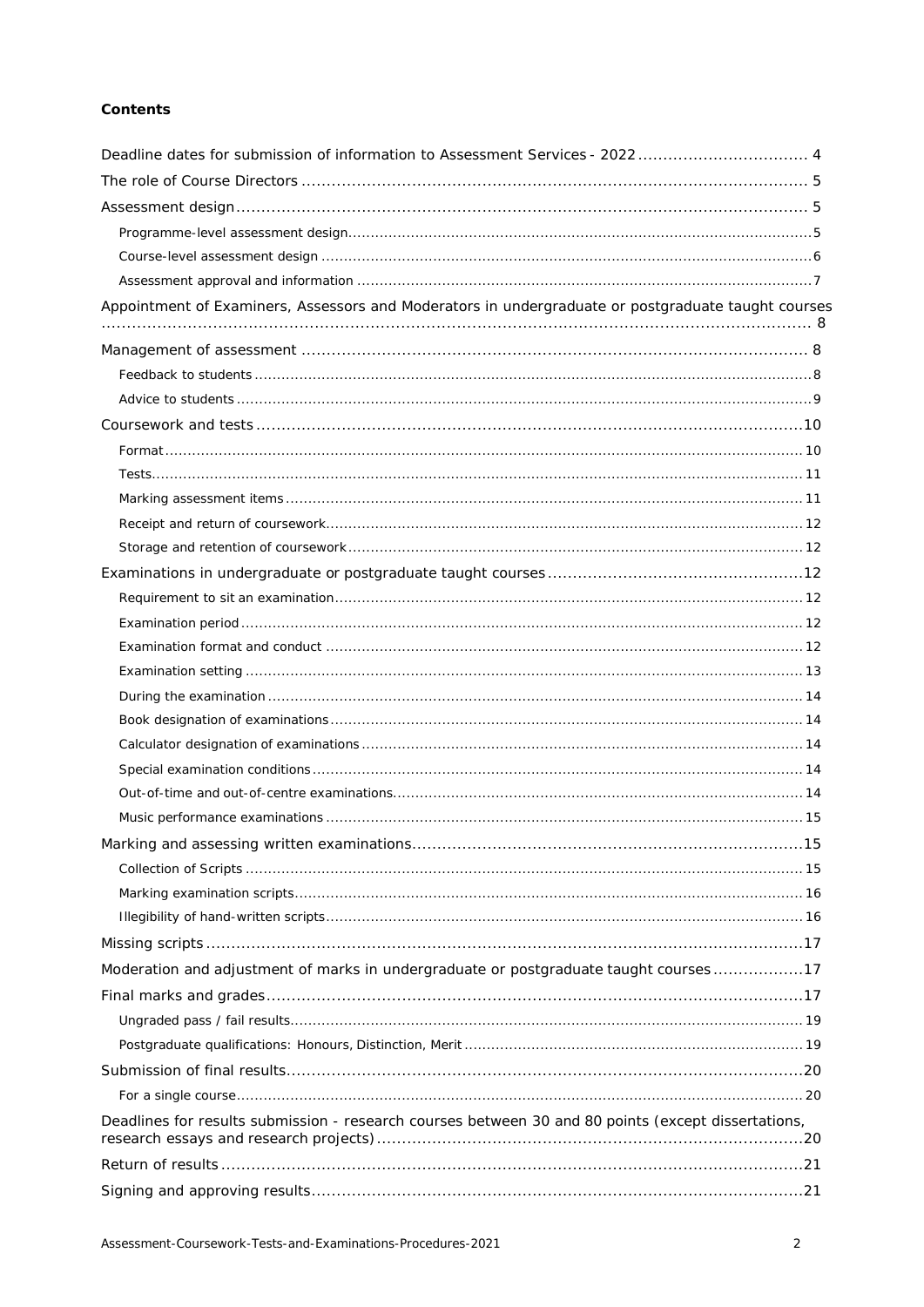| Disputed results - written examination papers and coursework subjects for formal assessment23 |  |
|-----------------------------------------------------------------------------------------------|--|
|                                                                                               |  |
|                                                                                               |  |
|                                                                                               |  |
|                                                                                               |  |
|                                                                                               |  |
|                                                                                               |  |
|                                                                                               |  |
|                                                                                               |  |
|                                                                                               |  |
|                                                                                               |  |
|                                                                                               |  |
|                                                                                               |  |
|                                                                                               |  |
|                                                                                               |  |
|                                                                                               |  |
|                                                                                               |  |
|                                                                                               |  |
|                                                                                               |  |
|                                                                                               |  |
|                                                                                               |  |
|                                                                                               |  |
|                                                                                               |  |
|                                                                                               |  |
|                                                                                               |  |
|                                                                                               |  |
|                                                                                               |  |
|                                                                                               |  |
|                                                                                               |  |
|                                                                                               |  |
|                                                                                               |  |
|                                                                                               |  |
|                                                                                               |  |
|                                                                                               |  |
|                                                                                               |  |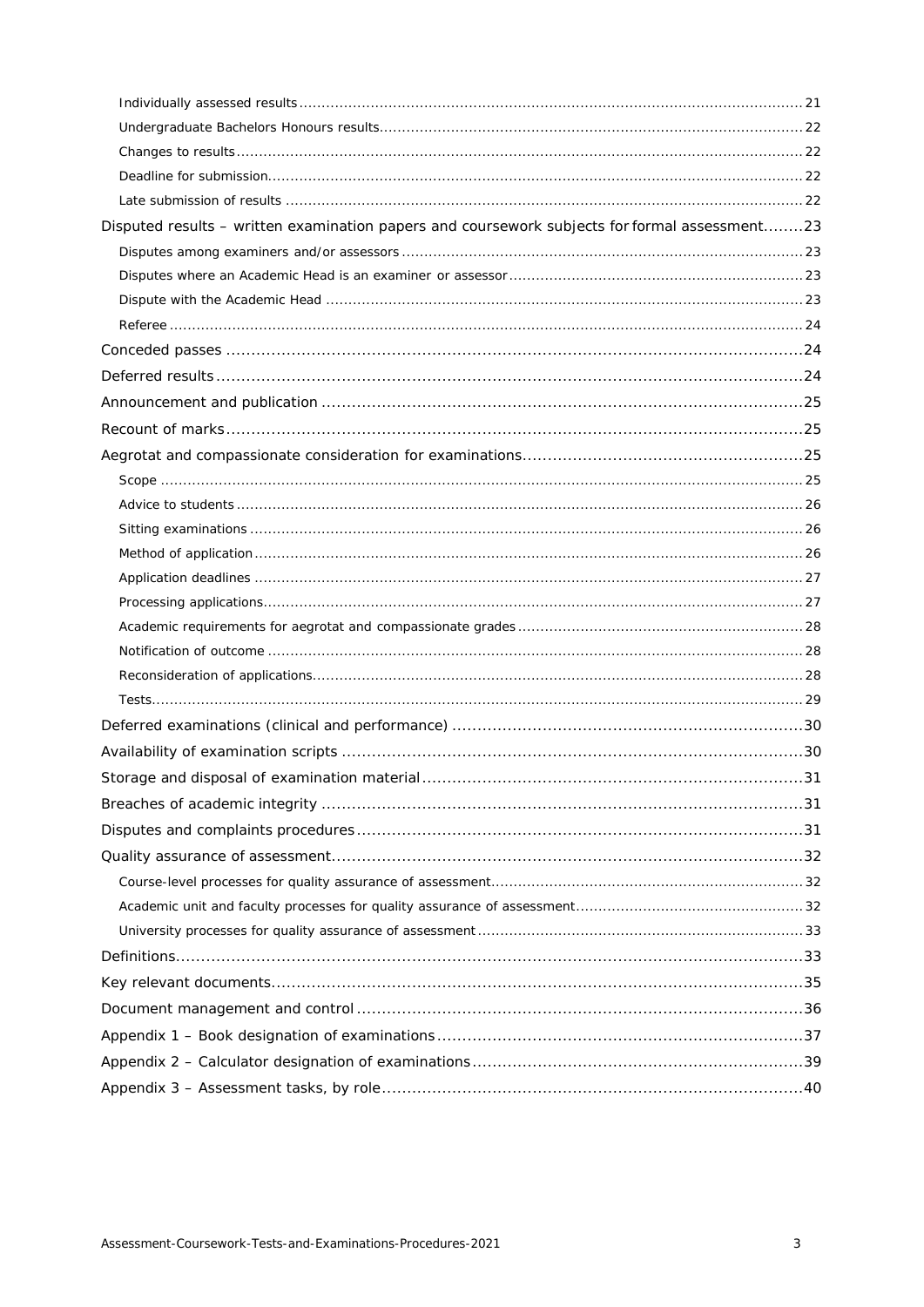# **Deadline dates for submission of information to Assessment Services 2022**

|                                                                                                                      | Sum. School                                                  | Q1                                                       | Sem 1      | Q2           | Q3          | Sem <sub>2</sub> | Q4            |
|----------------------------------------------------------------------------------------------------------------------|--------------------------------------------------------------|----------------------------------------------------------|------------|--------------|-------------|------------------|---------------|
| Start of<br>semester/quarter                                                                                         | Thu 6 Jan                                                    | Mon 10 Jan                                               | Mon 28 Feb | Mon 4 Apr    | Mon 27 June | Mon 18 July      | Mon 19 Sept   |
| Course View open<br>for Faculty<br><b>Academic Services</b><br>to update<br>coursework and<br>examination<br>details | Thu 18 Nov<br>2021<br>[Wed 16 Nov<br>2022 - for<br>2023]     | Mon 22 Nov<br>2021<br>[Sun 20 Nov<br>2022 - for<br>2023] | Mon 14 Feb | Sat 19 March | Mon 13 June | Mon 4 July       | Mon 5 Sep     |
| <b>Examiner and</b><br>Assessor panel<br>opens in CS9 for<br><b>Group Services</b>                                   | Mon 22 Nov<br>2021<br>[Sun 20 Nov<br>2022 - for<br>2023]     |                                                          | Wed 23 Feb |              |             | Fri 8 July       |               |
| <b>Deadline for</b><br>coursework and<br>exam details to be<br>returned via<br><b>Course View</b>                    | Thu <sub>2</sub><br>December<br>2021<br>[Wed 30 Nov<br>2022] | Mon 6 Dec<br>2021<br>[Sun 4 Dec<br>2022]                 | Fri 25 Feb | Sat 02 Apr   | Fri 24 Jun  | Fri 15 Jul       | Fri 16 Sep    |
| Exam timetable<br>published                                                                                          | Wed 26 Jan                                                   | Fri 11 Feb                                               | Thu 7 Apr  | Fri 06 May   | Fri 29 Jul  | Fri 26 Aug       | Friday 21 Oct |
| <b>Exam questions</b><br>submitted to<br>Assessment<br><b>Services</b>                                               | Wed 2 Feb                                                    | Tue 16 March                                             |            | Wed 8 Jun    | Wed 31 Aug  |                  | Wed 23 Nov    |
| - Exams in<br>week 1 (Thu-<br>Sat) and Week<br>2 (Mon-Sat)                                                           |                                                              |                                                          | Mon 16 May |              |             | Mon 3 Oct        |               |
| - Exams in<br>Week 3 (Mon-<br>Mon)                                                                                   |                                                              |                                                          | Mon 23 May |              |             | Mon 10 Oct       |               |
| <b>Examinations</b><br>begin                                                                                         | Mon 14 Feb                                                   | Sat 26 March                                             | Thu 09 Jun | Sat 18 Jun   | Sat 10 Sep  | Thu 27 Oct       | Sat 3 Dec     |
| <b>Examinations end</b>                                                                                              | Wed 16 Feb                                                   | Sat 26 March                                             | Mon 27 Jun | Sat 18 Jun   | Sat 10 Sep  | Mon 14 Nov       | Sat 3 Dec     |
| Final deadline for<br>results submission                                                                             | Tues 22 Feb                                                  | Tue 05 Apr                                               | Thu 7 July | Tues 28 Jun  | Tue 20 Sep  | Thu 24 Nov       | Tue 13 Dec    |

All general enquiries from staff - **[results@auckland.ac.nz](mailto:results@auckland.ac.nz)**

All queries regarding results or exam paper upload - **[results@auckland.ac.nz](mailto:results@auckland.ac.nz)**

All queries regarding aegrotats - **[aegrotats@auckland.ac.nz](mailto:aegrotats@auckland.ac.nz)**

<span id="page-3-0"></span>All queries regarding special conditions - **[specialexams@auckland.ac.nz](mailto:specialexams@auckland.ac.nz)**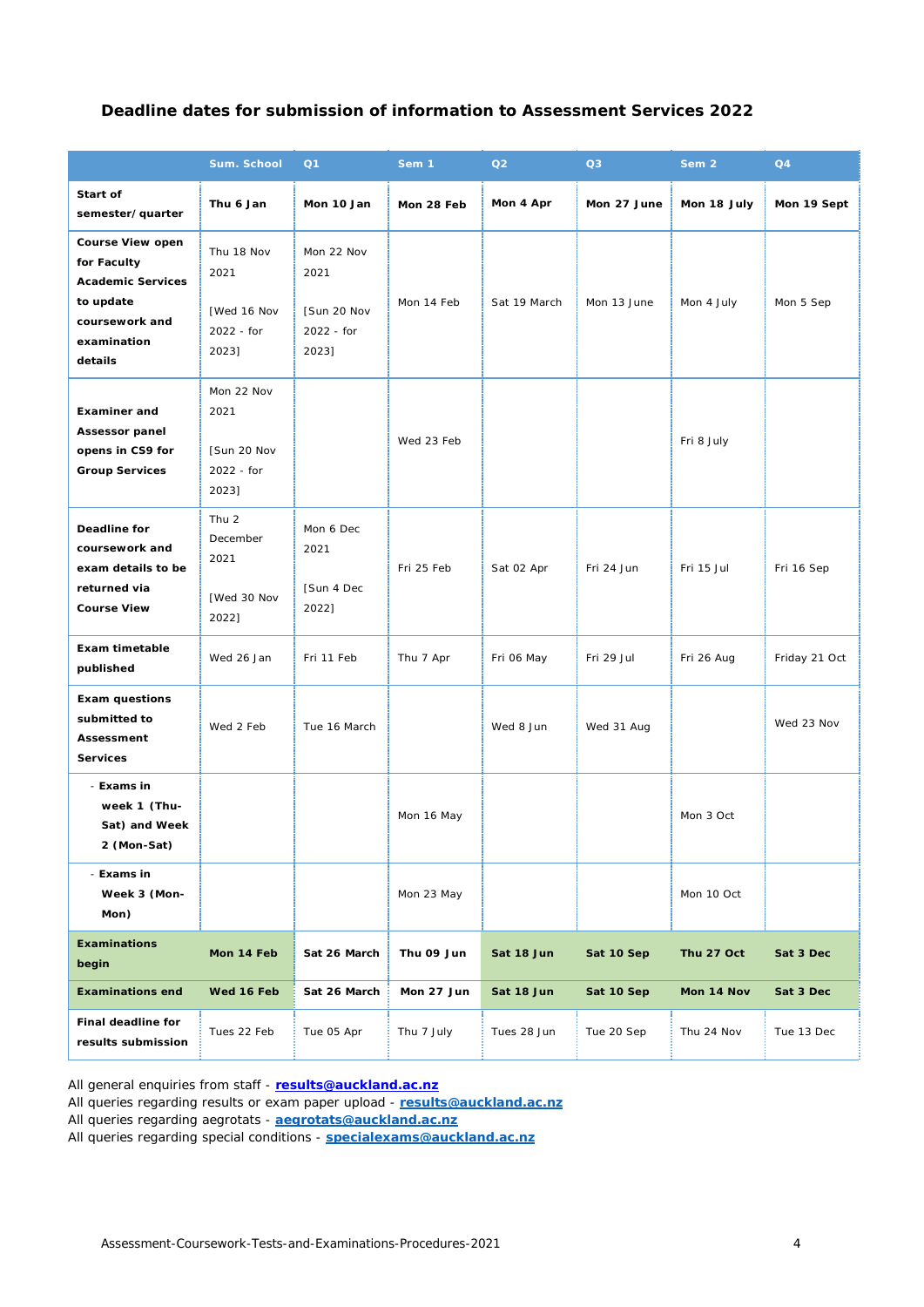# **PROCEDURES**

### <span id="page-4-0"></span>**The role of Course Directors**

Notes: specific tasks by role and assessment procedure for undergraduate and postgraduate taught courses are outlined in the Assessment (Coursework, Tests and Examinations) Policy, and further detailed in **[Appendix 3](#page-40-0)**. Responsibilities for assessment tasks are indicated in the right-hand margin of these procedures

 $1.$ A Course Director (and Course Coordinator, where that role is separate *Course Director* from the Course Director) must be appointed for every course. TheCourse Director is responsible for the design, approval, monitoring and implementation of assessment at the course level. A Course Director may delegate some responsibilities to a Course Coordinator. Note: a Course Director must be able to demonstrate to their Academic Head that they are research-informed. Teaching Assistants, Graduate Teaching Assistants and Tutors are not eligible to be appointed as a Course Director.

 $2.$  Course Directors must be nominated and appointed through the *Nominees Report* available i[n Student Services](https://www.auckland.ac.nz/en/students/my-tools/sso.html) Online (SSO), which is approved by the Academic Head and submitted to the Examination Services Office (ESO). Academic Heads must take into consideration the teaching experience of any nominees for the role and ensure that they are research-informed. *Academic Head*

### <span id="page-4-1"></span>**Assessment design**

<span id="page-4-2"></span>Programme-level assessment design

 $3.$ Across courses and within the programme, the overall design of assessment must provide opportunities for students to attain all programme capabilities.

Note: in programmes where students may choose multiple pathways for progression, faculties have discretion to determine the ways in which assessment design across the programme is as holistic as possible.

 $4.$  When new programmes, majors or specialisations are put forward for *Proposing faculty*consideration by the Committee on University Academic Programmes (CUAP), Academic Programmes Committee (APC) must receive information on how planned assessment will meet programme graduate capabilities.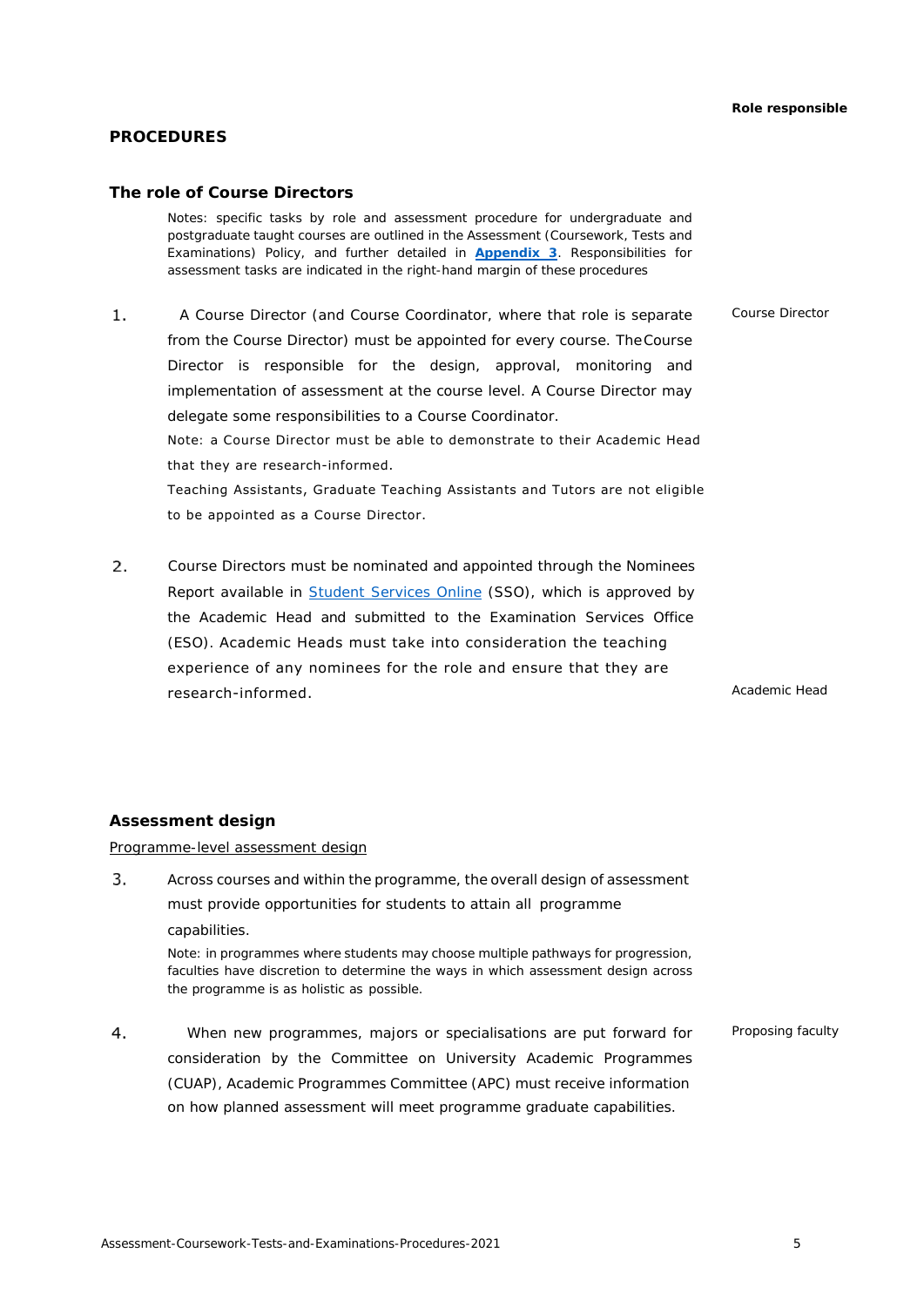5. Where possible, the timing of assessment tasks within a programme must take into account the requirements of other courses to ensure assessment is not 'bunched'.

### <span id="page-5-0"></span>Course-level assessment design

- 6. Assessment design for new courses is undertaken by academic staff atthe *Associate Dean (Academic)* level of the academic unit or programme, and approval is a faculty responsibility. Where assessment in new courses is proposed, faculty processes must ascertain that it is appropriate, sustainable, and academically sound and that it aligns with the provisions of this policy.
- 7. **Coursework** must be allocated a percentage of marks awarded for the course, the remainder being allocated to tests and the written examination. These allocations are the responsibility of Course Directors. Note: See Policy s.21 *Course Director*
- 8. To ensure coherence and alignment of assessment with learning objectives, *Course Director* Course Directors are responsible for ensuring that:
	- assessment is designed and implemented in the context of the whole course and its learning objectives
	- end-of-course reviews include an evaluation of assessment tasks and outcomes across the course.
- 9. *Course Director* Course Directors are responsible for ensuring that where group assessment forms part of a course:
	- the design of the assessment, including the size of working groups, the mark composition, and assessment criteria must be determined by the learning objectives of the material involved.

Note: see Policy s.18

- students must be clearly informed of what is expected of them in a group task, and exactly what is being assessed.
- $10.$ *Course Director* Course Directors must ensure that courses do not allocate weighted items of assessment for attendance (as distinct from participation). Where marks are awarded for participation there must be a clear description of the criteria against which performance will be measured.
- 11. Course Directors must ensure that where question banks are maintained for assessment tasks they are of sufficient size to allow the appropriate redesign and cycling of questions. The problems set will be designed to test higher-order thinking skills. *Course Director*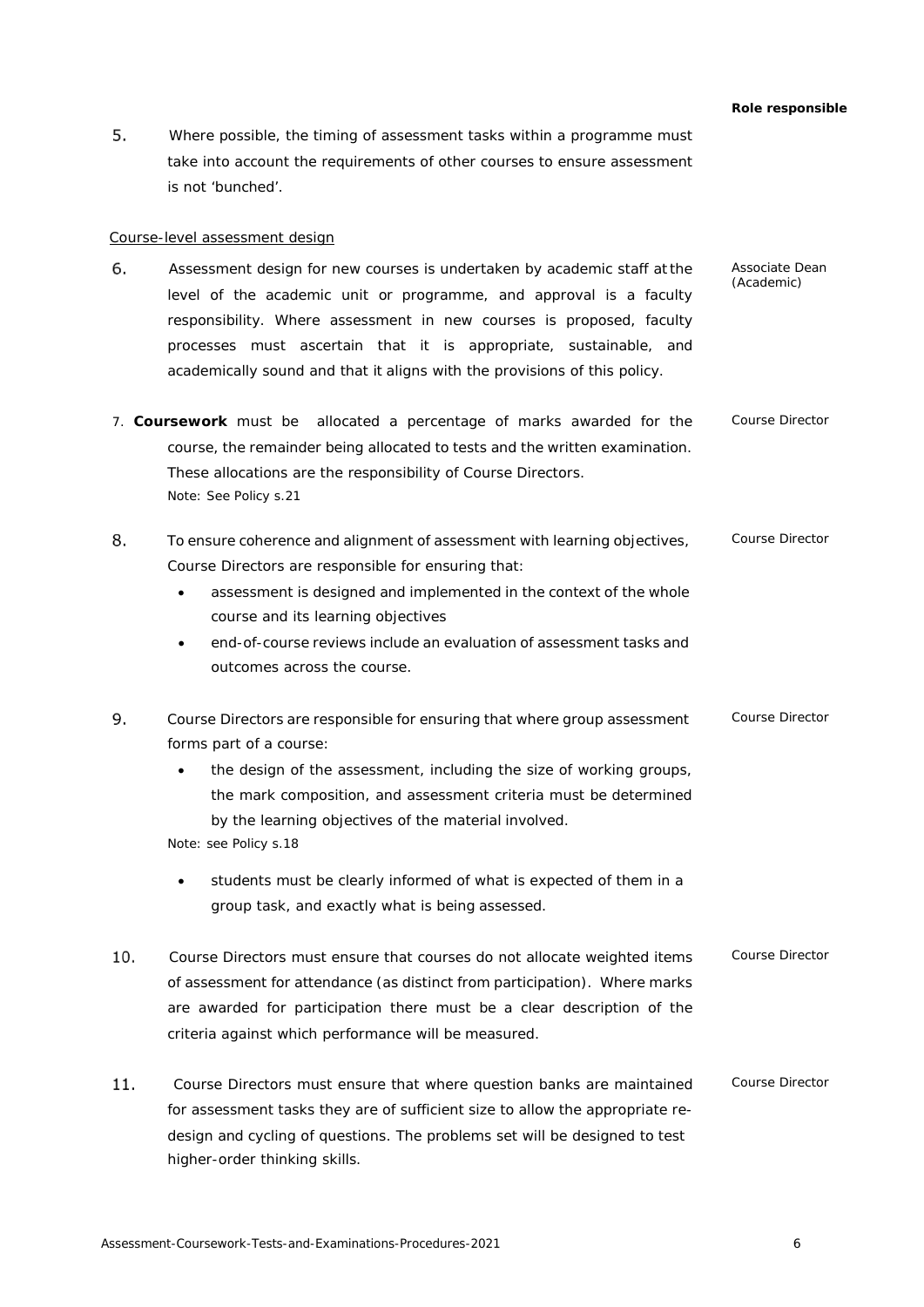# *Role responsible Course Director*

for **concurrently** taught courses. Note: faculties must submit a three-yearly report to Academic Programmes Committee to attest that courses taught concurrently are assessed separately, with different assignments, tests and examinations set for each level using methods and standards appropriate to the level of enrolment. Se[e Concurrent Teaching Policy](https://www.auckland.ac.nz/en/about/the-university/how-university-works/policy-and-administration/teaching-and-learning/general/concurrent-teaching-policy.html) Associate Deans (Learning and Teaching) are responsible for approving the

use of plussage as appropriate to the structure of course assessment and the learning outcomes to which they relate.

12. Course Directors are responsible for maintaining appropriate assessments

14. Requests for exceptions to the following policy requirements will be made to the faculty Associate Dean (Learning and Teaching):

> approval for a plussage arrangement that allows less than 30% of the final grade to be derived from coursework (see Policy, s.21)

 approval for tests with a weighting higher than 20%, including takehome tests, to be conducted in the final week of teaching (see Policy, s.22).

Note: In each case applicants must make the case for exemption based on the specific academic circumstances of the course and must ensure approval is granted before the [deadline](#page-3-0) for submission of assessment information in Course View

15. Requests for exceptions to the following policy requirements will be made to Education Committee:

> approval to have the component assessing individual contribution worth less than 40% of a group work assessment (where that group work assessment has a weighting of higher than 30% of the final grade) (see Policy, s.18).

 approval for less than 50% of the assessment of a stage one course to occur in invigilated settings (see Policy, s.20).

Note: In each case applicants must make the case for exemption based on the specific academic circumstances of the course and must ensure approval is granted before the [deadline](#page-3-0) for submission of assessment information in Course View.

#### <span id="page-6-0"></span>Assessment approval and information

- 16. Digital Course Outlines (DCOs) contain summary information on *Course Director* assessments for each course, including assessment type, weighting, and *Academic Head* alignment with course learning outcomes. DCOs are approved by Academic Heads and published by Associate Deans (Learning and Teaching).
- Examination details (including examination mode and duration, plussage *Course Director* arrangements, calculator and/or book restrictions if applicable, and any *Examiners* special timetabling requests) are approved by the Academic Head and *Academic Head* submitted through the online Course View application by the [published](#page-3-0) *(or delegate)*

*Associate Dean (Learning and Teaching)*

*Associate Dean (Learning and Teaching)*

*Course Director Education Committee*

*Associate Dean (Learning and Teaching)*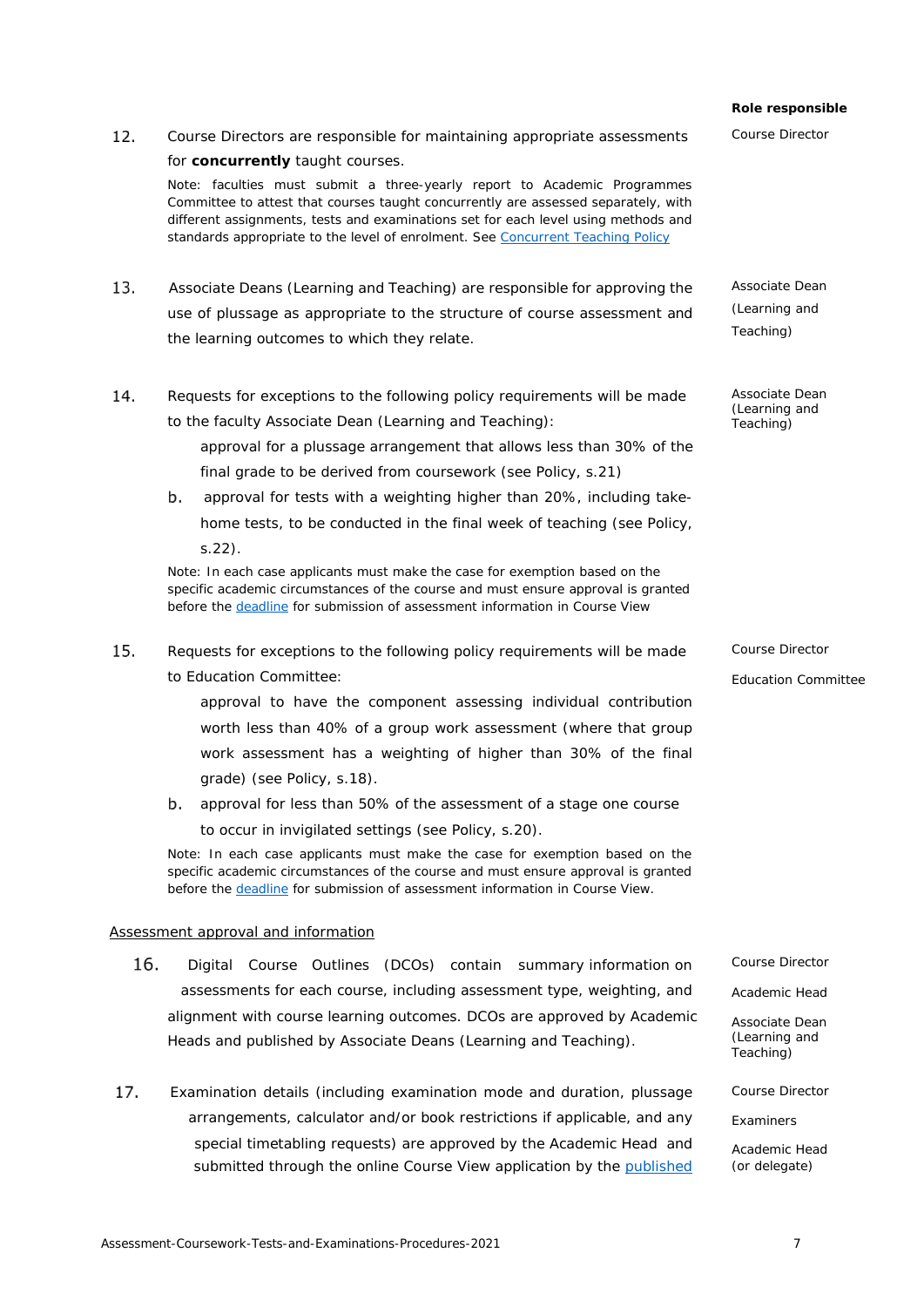[deadline.](#page-3-0) Changes made to assessment details after submission must be approved by the Academic Head (or delegate) and re-submitted via Course View.

# <span id="page-7-0"></span>**Appointment of Examiners, Assessors and Moderators in undergraduate or postgraduate taught courses**

- 18. Each course must be examined by more than one member of staff, or examined by one member of staff and assessed by another. An Academic Head may in exceptional cases, vary this requirement. *Examiners Academic Head*
- Examiners and Assessors are appointed through the Nominees Report available in SSO which must be approved by the Academic Head and submitted to the ESO. Examiners and Assessors appointed from within the university system are not paid a fee. Note: PTFs and Senior Tutors appointed as examiners or assessors must teach the course in collaboration with a research-active academic (see s 1). *Academic Head*
- 20. Changes in nominations of Course Director, Examiner or Assessor must be advised to the ESO on the [AS-44 Changes to Nominations Form](https://formspace.auckland.ac.nz/staff-forms/as-44.pdf) and approved by the Academic Head. *Academic Head*

# <span id="page-7-1"></span>**Management of assessment**

#### <span id="page-7-2"></span>Feedback to students

Note: see Assessment (Coursework, Tests and Examinations) Policy.

- **Feedback/feedforward** to students on coursework may vary in method, but must address performance against the learning objectives and criteria set for the assessment task. *Course Director*
- 22. Course Directors must ensure that students receive feedback/feedforward on an early assessment exercise in time to assist students to prepare for their first substantive assessment. *Course Director*
- 23. The University does not provide feedback to students, other than a grade, on performance in examinations.
- 24. The University does not provide in all cases individual feedback on written tests. Students will receive generic feedback on class performance in a test.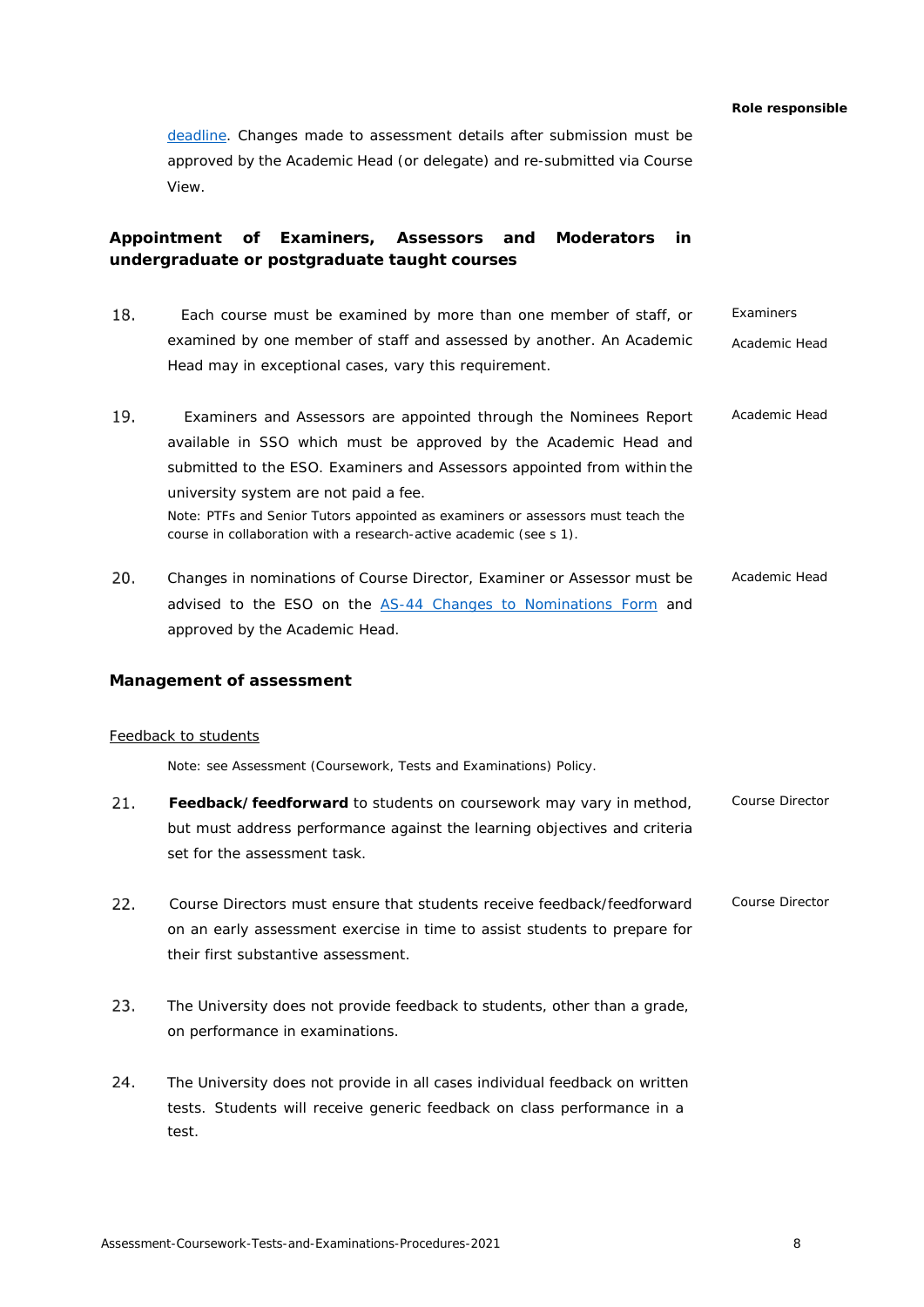*Course Director or Coordinator*

# <span id="page-8-0"></span>Advice to students

Note: see Assessment (Coursework, Tests and Examinations) Policy.

- 25. University and programme Graduate Profiles must be available to students.
- 26. *Course Director* Course outlines must be published in Canvas no later than two weeks prior to the start of teaching. Specific criteria for an assessment task must be made available to students at the time a task is set.
- 27. Students who intend to present all or part of an examination or coursework in Te Reo Māori must give notice in writing to the Course Director (or appropriate person) in the relevant faculty or academic unit within the first week of the semester or the first week of the quarter in which the course is being taught.
- 28. A student may not use Te Reo Māori for coursework, tests orexaminations where:
	- a course is taught fully or partly in a language other than English or Māori and the course requires students to demonstrate their knowledge and understanding in that language, or
	- where knowledge and understanding in the English language is central to the objectives of all or part of the course.

Note: see Te Reo [Māori in Teaching, Learning and Assessment Procedures.](https://www.auckland.ac.nz/en/about/the-university/how-university-works/policy-and-administration/teaching-and-learning/assessment/te-reo-maori-policy.html)

- 29. *Academic Head*  Substantive changes to assessment made after the course start date must be unanimously approved by the students affected, and approved by the *Dean* Academic Head and Dean of the faculty. Note: Substantive changes are changes that affect task weighting or the nature of assessment tasks or where the deadline for an assessment task is shifted to a date earlier than originally set. Substantive changes to assessment must be publicised to students within *Course Director* the period of deleting the course from a student's enrolment without penalty. *Academic Head* 31. Minor changes to assessment arrangements may be made with the approval of the Academic Head, and must be notified to students. 32. Students must also be clearly informed of a faculty or academic unit's *Course Director*approach to, and processes for:
	- submission of coursework and extensions
	- referencing
	- resubmission of work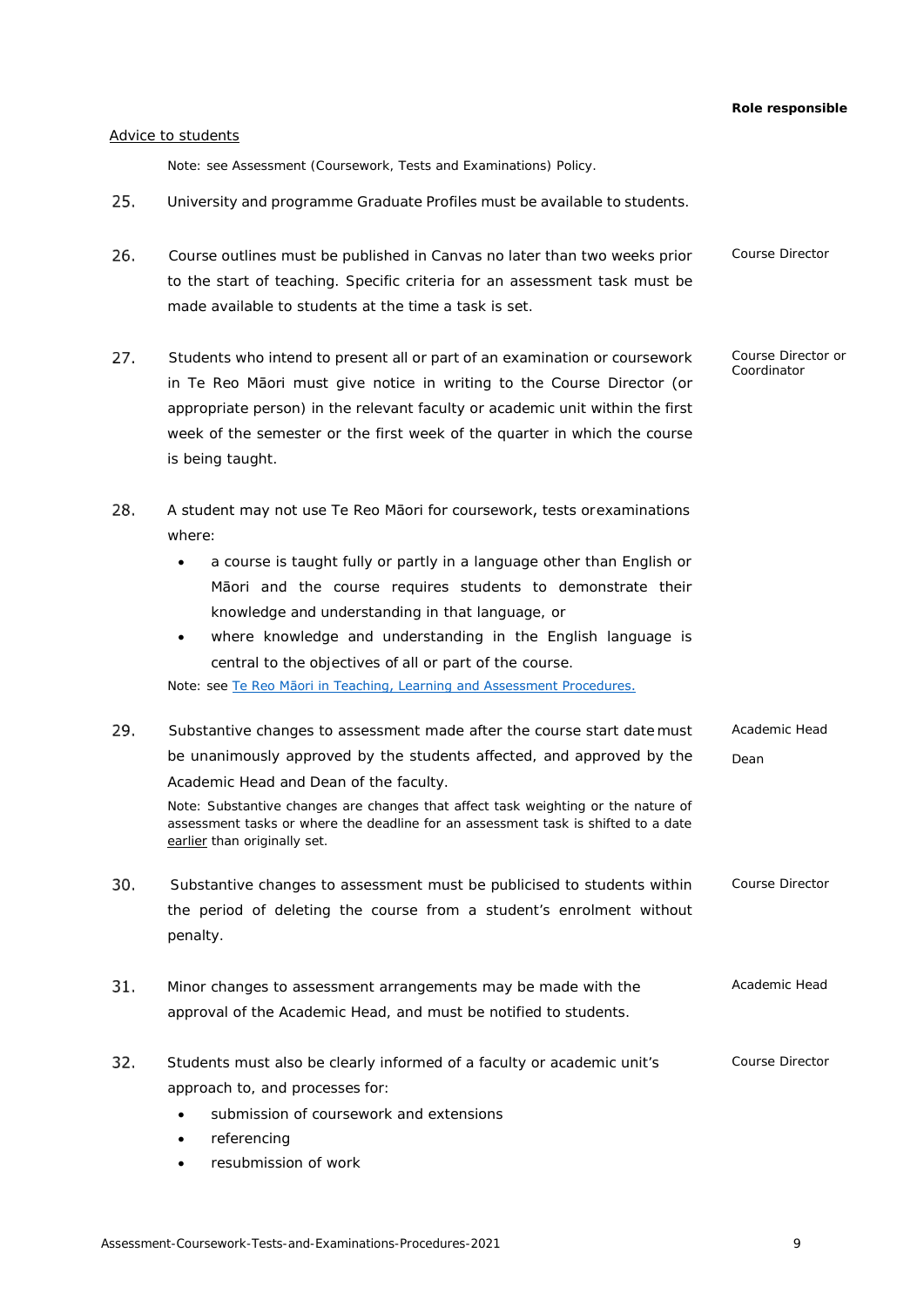- Turnitin
- digital assessment (where relevant).
- 33. *Course Director* Students must be advised to retain their coursework after it has been returned to them in case it later needs to be made available to the Course Director before the final result for the course has been determined (unless a copy is retained by the faculty).
- 34. *ESO* Individual examination dates and examination locations must be available to students on SSO. *Examination Instructions* will be available online to every student before each examination period.
- 35. Students must be informed that they may not contact Examiners or Course *Course Directors* Directors about their performance in the course after publication of provisional results in Canvas and before final examination results are available on SSO.
- 36. Unless an exemption is approved past examination papers must be made *Provost or delegate* available on the [Library and Learning Services Examinations Database.](https://www.library.auckland.ac.nz/exam-papers/) Exemption requests are made to the Provost or delegate, through the ESO.

# <span id="page-9-0"></span>**Coursework and tests**

- 37. When coursework and tests contribute to a percentage of the final results, *Examiner* towards which a written examination also contributes, the Examiner may at their discretion make sure coursework and tests are available to the Assessor of the written examination.
- 38. If coursework (or coursework and tests) contribute 100 percent to the final *Assessor* result and there is no final examination, coursework must be available to the Assessor, either in full or in such proportion as will permit effective assessment.

# <span id="page-9-1"></span>Format

39. For ease of marking and submission to plagiarism detection software, students are expected to present written assignments in a digital format, except where the nature of the assessment task or discipline requires an alternative format. Students are responsible for ensuring that the required digital format is used for submission.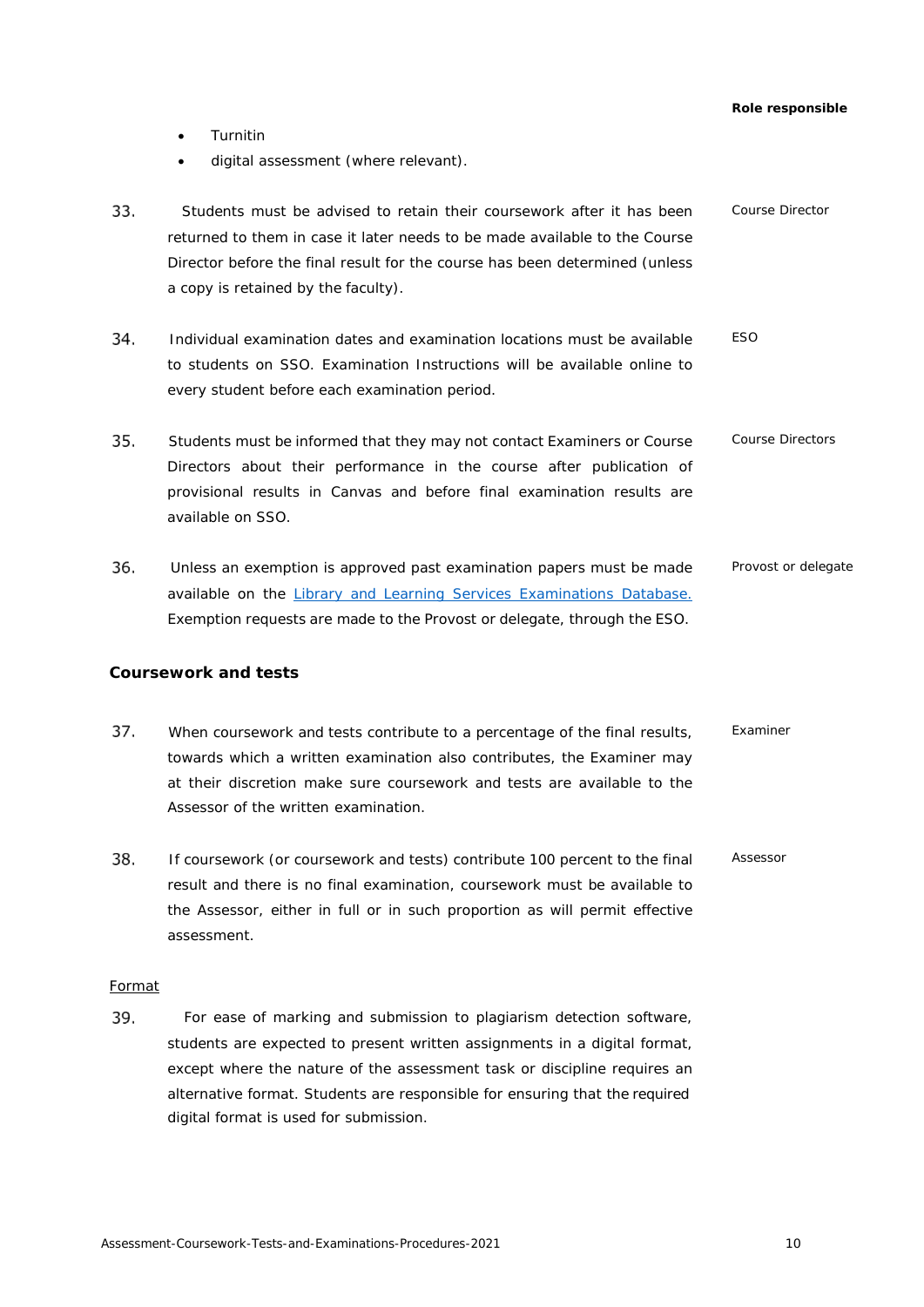In cases where a student submits an assessment digitally for marking, in the required format, and the file is then found to be corrupted or otherwise inaccessible or unrecoverable the student must be given an opportunity to resubmit the assessment without penalty.

# <span id="page-10-0"></span>Tests

- Tests must be set and administered by the academic unit and are conducted under **examination conditions** and before the pre-examination study break. Course Directors must make appropriate provision for invigilating tests counted towards the final result for the course, where necessary obtaining the assistance of the ESO. *Course Director*
- 42. Students with a permanent or temporary impairment affecting their ability to sit tests under normal conditions can apply to sit under special conditions, e.g., extra time, a writer, special equipment, separate room. Note: see [Special Conditions for Written Tests and Examinations Policy](https://cdn.auckland.ac.nz/assets/auckland/students/academic-information/exams-and-final-results/before-your-exams/special-conditions-for-written-tests-and-examinations-policy.pdf)
- 43. Illness or misfortune affecting tests is covered by the regulations governing aegrotat and compassionate consideration. Other circumstances, such as sporting or work commitments, that prevent a student from sitting a written test at the scheduled time are not covered by these regulations. Academic Heads may take these circumstances into account and can be guided by the criteria used for approving out-of-time and out-of-centre examinations in making a decision. *Academic Head*

Note: see s.166-174 for further information on aegrotat and compassionate consideration for tests.

#### <span id="page-10-1"></span>Marking assessment items

- 44. Coursework assessment and tests must be marked against the standards and criteria set for the assessment task. *Examiners / markers*
- 45. Marks awarded must align with the [University grade](#page-17-0) descriptors. *Examiners / markers*
- Adjustment of marks may be undertaken where it is evident that the assessment criteria and standards have not been consistently applied in an individual assessment task.
- Students affected must be advised as to the rationale for adjustment of marks. Records must be kept within the academic unit and the Associate Dean (Learning and Teaching) will submit a brief report to Education Committee on these instances at the February and September meetings.

*Academic Head Associate Dean (Learning and Teaching)*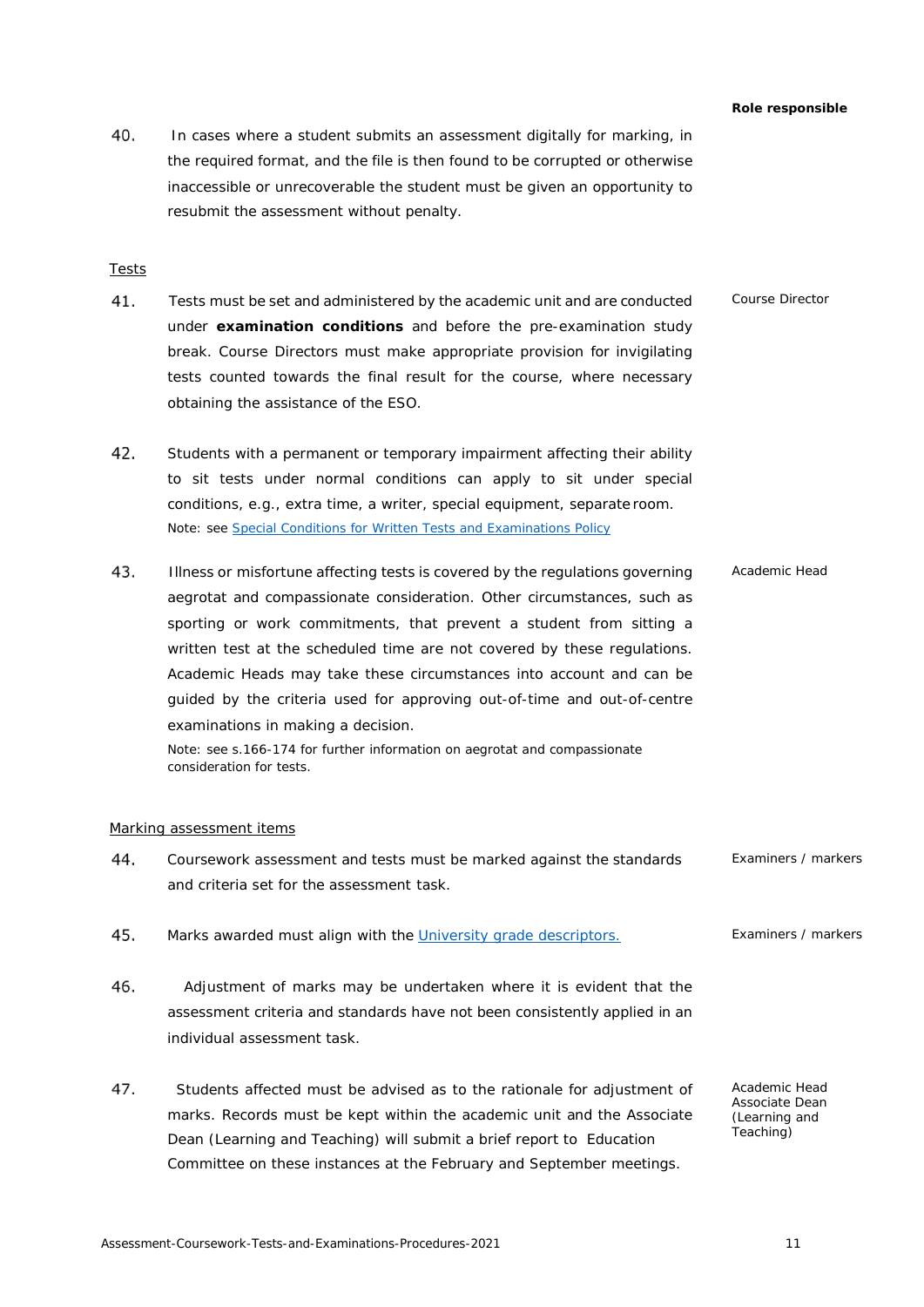<span id="page-11-0"></span>

| 48. | Marks and grades for weighted assessment tasks must be made available<br>on Canvas.                                                                                                                                                           | Course Director |
|-----|-----------------------------------------------------------------------------------------------------------------------------------------------------------------------------------------------------------------------------------------------|-----------------|
|     | Receipt and return of coursework                                                                                                                                                                                                              |                 |
| 49. | Academic Heads are responsible for ensuring the secure receipt and<br>confidential return of hard-copy coursework assignments.                                                                                                                | Academic Head   |
| 50. | Care must be taken to ensure personal privacy in the distribution of student<br>marks when returning hard-copy assignments and tests.                                                                                                         |                 |
|     | Storage and retention of coursework                                                                                                                                                                                                           |                 |
| 51. | Academic units must have processes to ensure secure storage of<br>assessment questions, coursework and records.                                                                                                                               | Academic Head   |
| 52. | Academic units must retain student coursework and tests until the<br>nominated period for collection of work, or resolution of disputed marks,<br>has elapsed. This period should be determined by the faculty and made<br>clear to students. | Academic Head   |

# <span id="page-11-2"></span><span id="page-11-1"></span>**Examinations in undergraduate or postgraduate taught courses**

# <span id="page-11-3"></span>Requirement to sit an examination

53. In order to pass a course, a student must have completed to the satisfaction of the Examiners any prescribed examination unless eligible for aegrotat or compassionate consideration.

# <span id="page-11-4"></span>Examination period

- The University examination period for semesters covers three weeks:
	- Week 1 a short week from the first day of exams (Thursday) to the first Saturday
	- Week 2 from Monday to the second Saturday
	- Week 3 from the following Monday to the next Monday, excluding Sunday.

# <span id="page-11-5"></span>Examination format and conduct

- 55. The standard format for a written or digital examination is:
	- a three-hour examination plus ten minutes for reading time; or, a two-hour examination plus ten minutes for reading time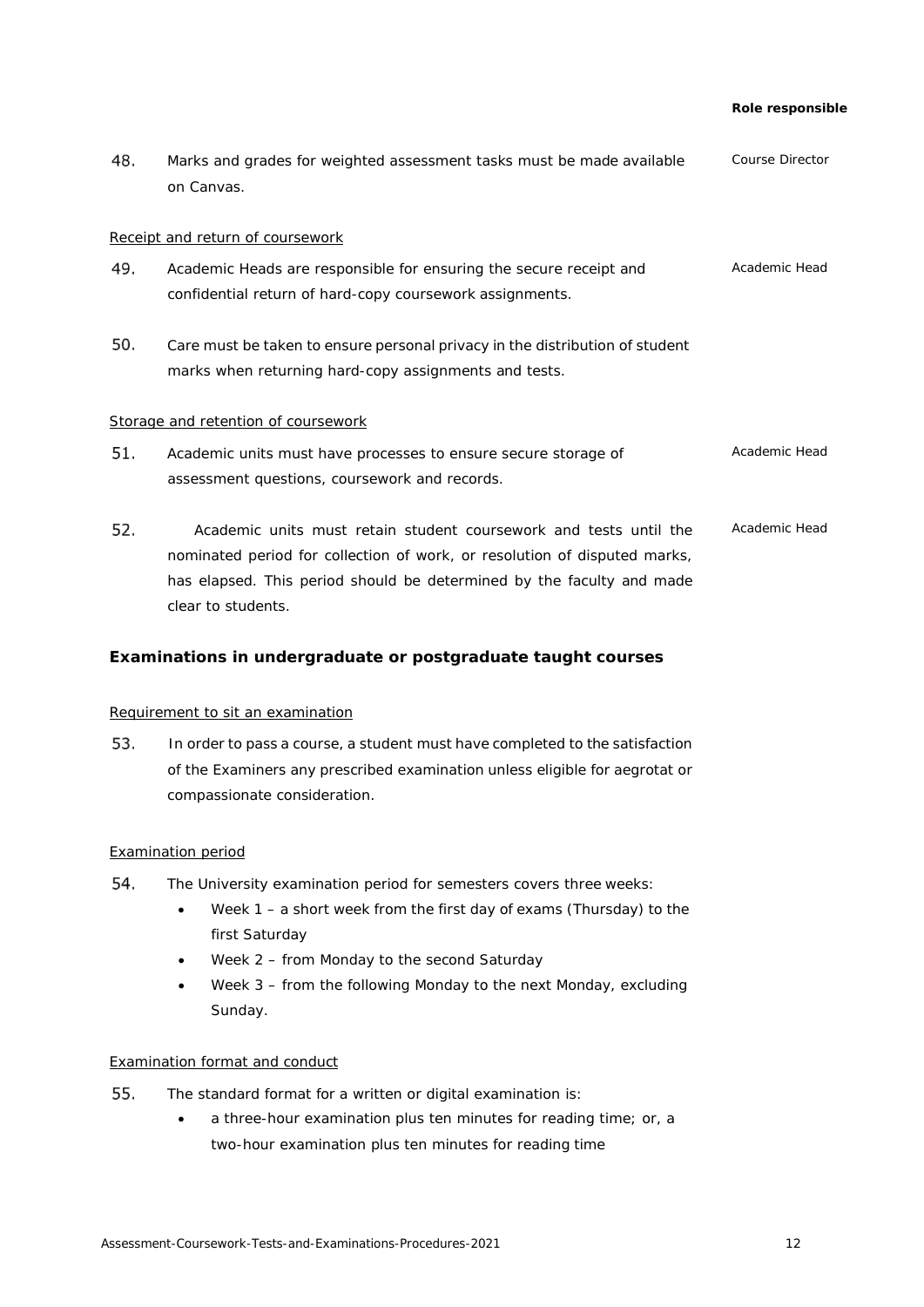<span id="page-12-0"></span>*Role responsible* • questions are not known by the students in advance of the examination students are not permitted to bring any material into the examination (closed book). Lecturers may announce during teaching the **apportionment** of the questions in the final examination in relation to the material covered in the course. Where examination questions are announced in advance, all or in part, this must be approved by the Course Director. *Course Director* 57. Teaching staff must ensure that where the apportionment of questions, or the questions themselves, are announced in advance that this information is published to students through a notice on Canvas or through email communication. Once this announcement has been made, the examination must be conducted in the notified format. *Course Director* The published duration of an examination, as well as calculator or book designation, may only be changed with approval of the Academic Head. Changes must be submitted to the ESO via Course View. *Academic Head* All examinations will be invigilated. *ESO* Examination setting 60. Examiners must prepare examination papers according to the [Guidelines](https://www.staff.auckland.ac.nz/en/teaching-and-students/services-for-students/examinations/exam-papers-and-completed-scripts.html) [for the Preparation of Examination Papers](https://www.staff.auckland.ac.nz/en/teaching-and-students/services-for-students/examinations/exam-papers-and-completed-scripts.html) available from the ESO. *Examiners* Where two or more Examiners have been appointed in any subject they must confer in setting examination papers. Where a difference of opinion occurs among Examiners(s) and/or Assessor, the Academic Head must, after making due attempt to resolve the difference, determine the outcome. *Examiners Academic Head* Examiners and Assessors must observe strict confidence and maintain security in the setting of examination papers and in the whole marking process. *Examiners Assessors* Examination papers must be approved by the Course Director and submitted for approval through the Exams Paper Submission website. *Course Director* 64. All examination papers must be submitted by Group Services by the [published](#page-3-0) deadline. *Course Director*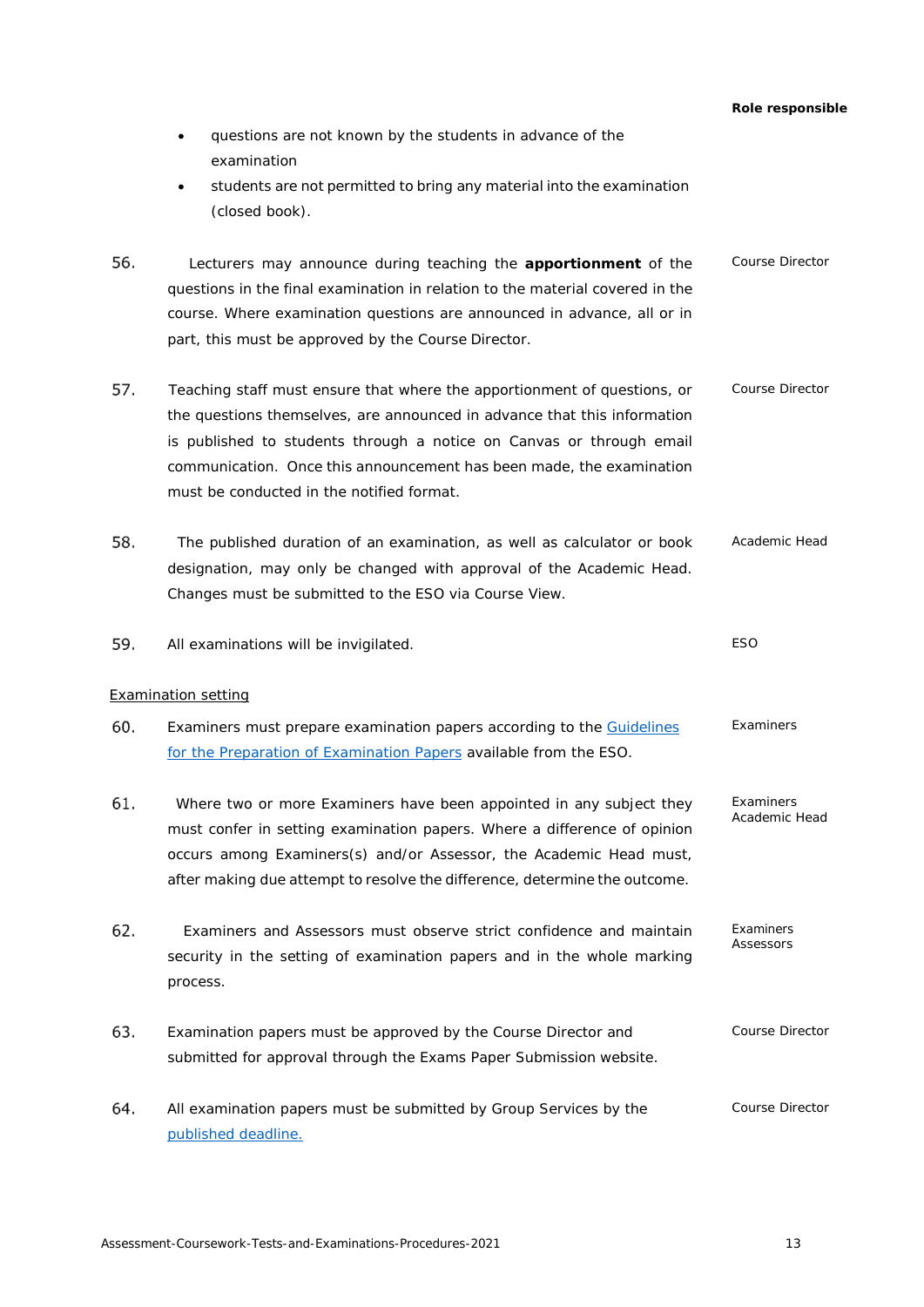# <span id="page-13-0"></span>During the examination

 At least one examiner must be available and contactable for the duration of the examination and must have a secure copy of the examination paper to allow any questions from candidates to be addressed promptly. *Examiners*

### <span id="page-13-1"></span>Book designation of examinations

- 66. Unless otherwise specified, examinations will be Closed Book (CB). That is, no written material may be brought into the examination location.
- 67. *Course Director* The designation for Restricted, Open and Supplied Book examinations must be approved by the Course Director. See **[Appendix 1.](#page-36-0)**

### <span id="page-13-2"></span>Calculator designation of examinations

### See **[Appendix 2.](#page-38-0)**

# <span id="page-13-3"></span>Special examination conditions

- 68. A student who is permanently or temporarily disabled in a manner which affects their ability to undertake examinations under the prescribed examination conditions may, upon production of the appropriate evidence, obtain from University Health and Counselling Services or Inclusive Learning, a recommendation which will enable that student to be examined under conditions which take account of the particular impairment.
- 69. Student applications for the approval of on-going special conditions for a permanent impairment must be made no later than the end of the sixth week following the commencement of lectures. Applications for temporary conditions must be made as soon as possible.

#### <span id="page-13-4"></span>Out-of-time and out-of-centre examinations

- 70. All students must sit examinations at the time and location specified unless an out-of-time or out-of-centre examination is approved.
- Faculty or academic unit staff must not give specific advice to students about sitting examinations out of time or out of centre. Students must be referred to the ESO for advice.
- Out-of-time examinations are normally sat 24 to 48 hours prior to the scheduled exam date. Students make a statutory declaration that theywill not communicate with other students sitting the same exam at a different time. Examiners may write an alternative exam paper. *ESO Examiner*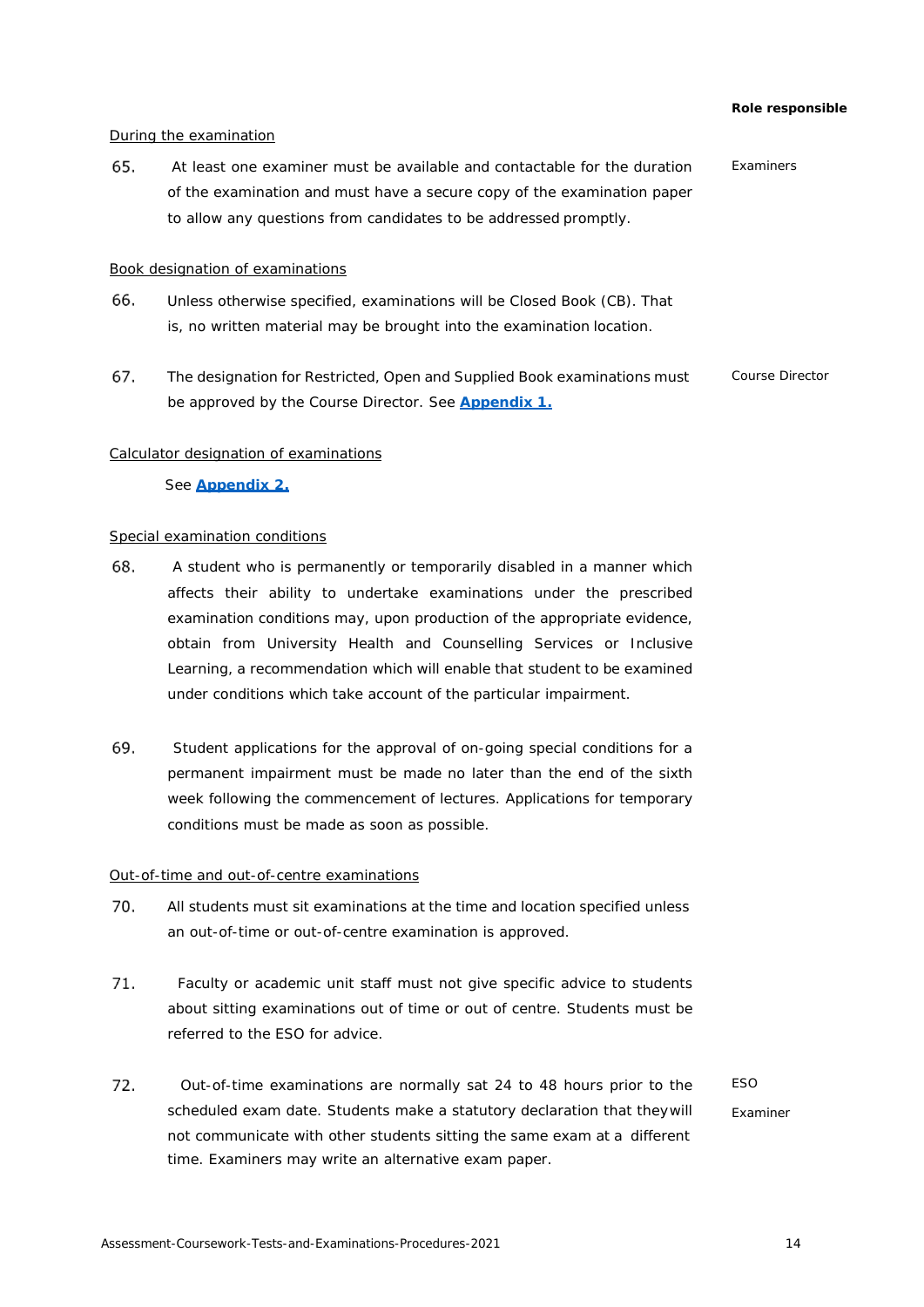# <span id="page-14-0"></span>Music performance examinations

# *Undergraduate*

- 73. All students must be examined by a panel of two, consisting of:
	- A member of the School of Music staff, normally the Academic Head or nominee, who shall act as a moderator for all examinations within any one semester. Where the number of students is high, it may be necessary to divide one semester's examination entry into two groups and to appoint two moderators
	- Another member of the School of Music staff, or if necessary or appropriate, an external Examiner of recognised standing in the instrument.
- The teacher must be in attendance to act as adviser to the Examiners but will not participate in the decision-making process.
- 75. Part 1 and 2 performance examinations are not open to the public. Part 3 performance examinations must be held as public recitals.

# *Postgraduate*

- All students must be examined by a panel of two, consisting of:
	- a member of the School of Music staff, normally the Academic Head or nominee, who shall act as a moderator for all examinations within any one semester. Where the number of students is high, it may be necessary to divide one semester's examination entry into two groups and to appoint two moderators
	- a specialist in the instrumental or vocal area being examined from within the School, or from outside where necessary. This must not be the teacher of the candidate.
- 77. Performance examinations for all postgraduate degrees must be held as public recitals.
- 78. All postgraduate recitals must be video-recorded for assessment by an external Assessor with broad experience in tertiary performance examining.

# <span id="page-14-1"></span>**Marking and assessing written examinations**

# <span id="page-14-2"></span>Collection of Scripts

79. Hand-written examination scripts (with the exception of students sitting under alternative arrangements) will normally be available for collection *Examiners*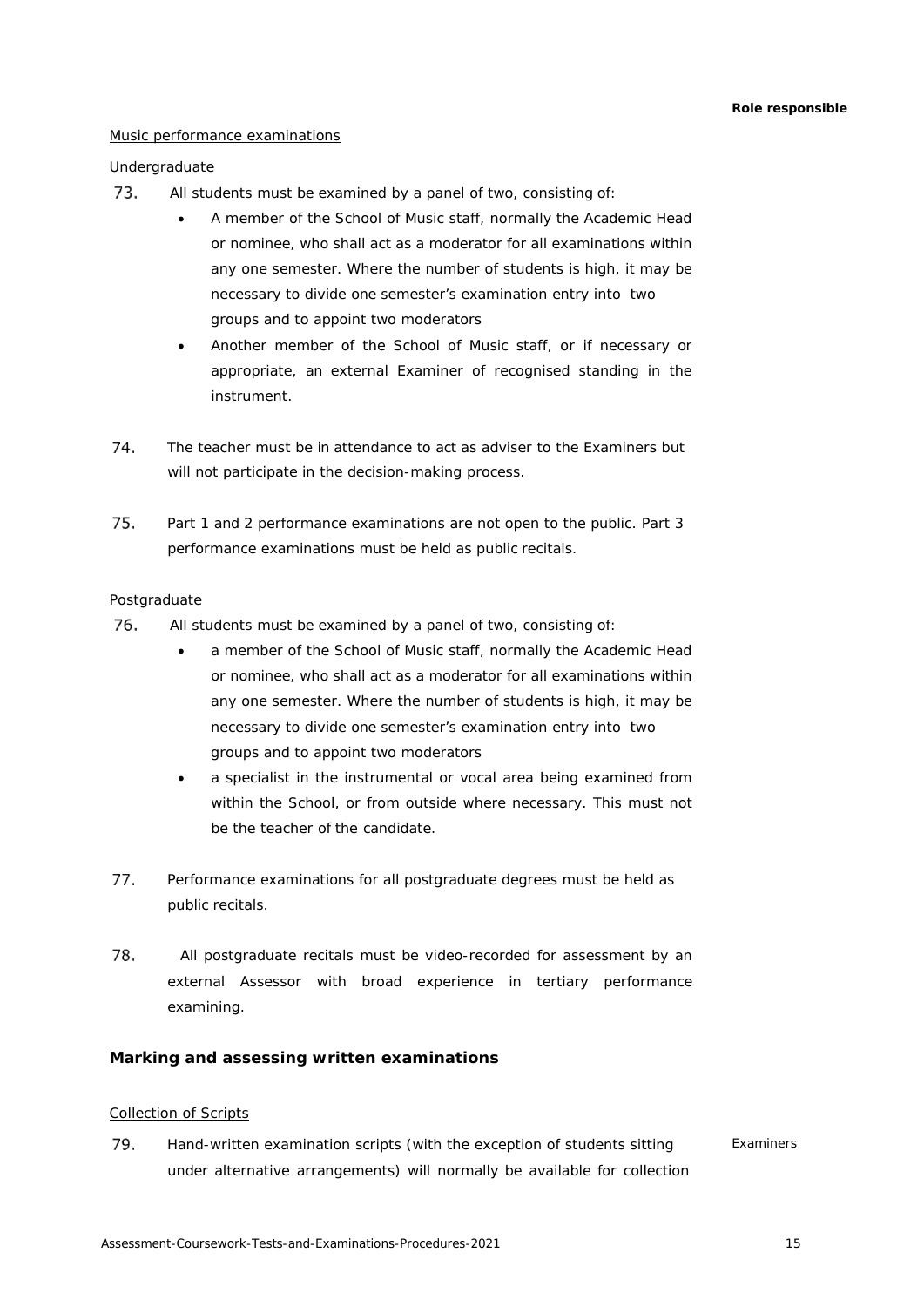from the Examinations Centre half an hour after the completion of the examination.

- Examiners of evening examinations must contact the ESO if they intend to collect scripts after the evening sessions; otherwise they must collect them the following day. *Examiners*
- Staff collecting hand-written scripts must present their University of Auckland staff ID card. Examiners must notify the Examinations and Timetable Services Office in writing of an alternative staff member collecting scripts on their behalf. *Examiners*

#### <span id="page-15-0"></span>Marking examination scripts

- 82. Strict security must be maintained in the handling and storage of handwritten and digital examination scripts.
- 83. Markers for hand-written scripts must tick or otherwise indicate that they have read each question, and the final mark for each question must appear on the script and/or at the front of the script book. Comments on the script must not provide advice or feedback to students and must be limited to non-confidential aide-memoires for the Examiner(s). *Markers*
- 84. Interim marks and evaluative interchanges with other Examiners or Assessors taking place before the final mark is settled must be held in confidence. Interim marks or other information should not be recorded on the script. *Examiners Assessors*
- 85. Hand-written or digital scripts are available to students on application to the ESO. *ESO*

# <span id="page-15-1"></span>Illegibility of hand-written scripts

- Candidates will be warned that where a hand-written examination script is illegible, the Examiner may award marks for only such parts of the script as are legible and may leave the illegible parts unmarked. Every effort must be made to complete the marking of a script; any parts that are unmarked because of illegibility must be clearly identified on the script by the Examiner. *ESO Examiner*
- Academic Heads may invite a candidate to attend the University to read an illegible script to an Examiner. In such cases a second member of the academic staff must be present throughout the proceedings. *Academic Head*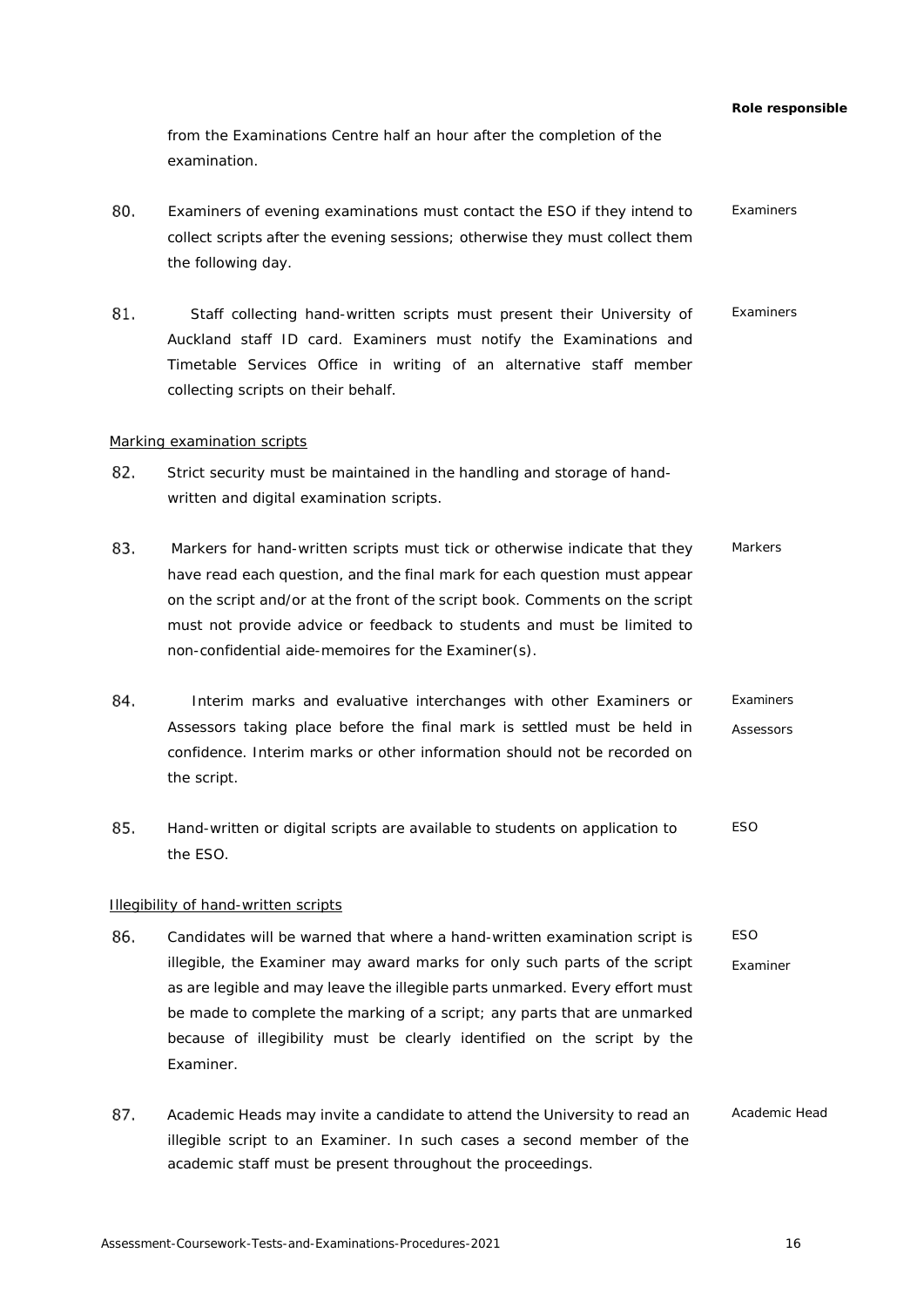# <span id="page-16-0"></span>**Missing scripts**

- 88. Where a student's hand written script, or parts of a script, have been misplaced prior to marking, the examiner must immediately inform the ESO. *Examiner*
- 89. In cases where a digital examination file or part of a file is submitted for marking and is then found to be corrupted or otherwise inaccessible or unrecoverable, the Examiner must immediately inform the ESO.
- 90. If all or parts of the missing script or file are unable to be located or accessed, the student will be offered the opportunity to re-sit the missing examination components, or to have their grade assessed based on available coursework and examination marks through the AS-61 Assessed Grade process. *ESO*

# <span id="page-16-1"></span>**Moderation and adjustment of marks in undergraduate or postgraduate taught courses**

- Academic units must have documented processes in place to ensure the appropriate **moderation** and approval of results, before finalisation of marks and grades. This may include: *Academic Head*
	- the use of marking guides
	- reviewing a sample of work
	- reviewing borderline results
	- statistical analysis.

# <span id="page-16-2"></span>**Final marks and grades**

- Assessment in the University is **criterion-referenced**, therefore it is not expected that faculties conform to a specific grade distribution. Faculties may monitor the distribution of grades with regard to factors such as past performance and the size and selectivity of particular cohorts.
- 93. Final results will be expressed as a letter grade, with a corresponding numerical mark, as outlined in Table A.
- There are ten pass grades, and three fail grades. A pass mark is 50% or more.

*Associate Dean (Academic)*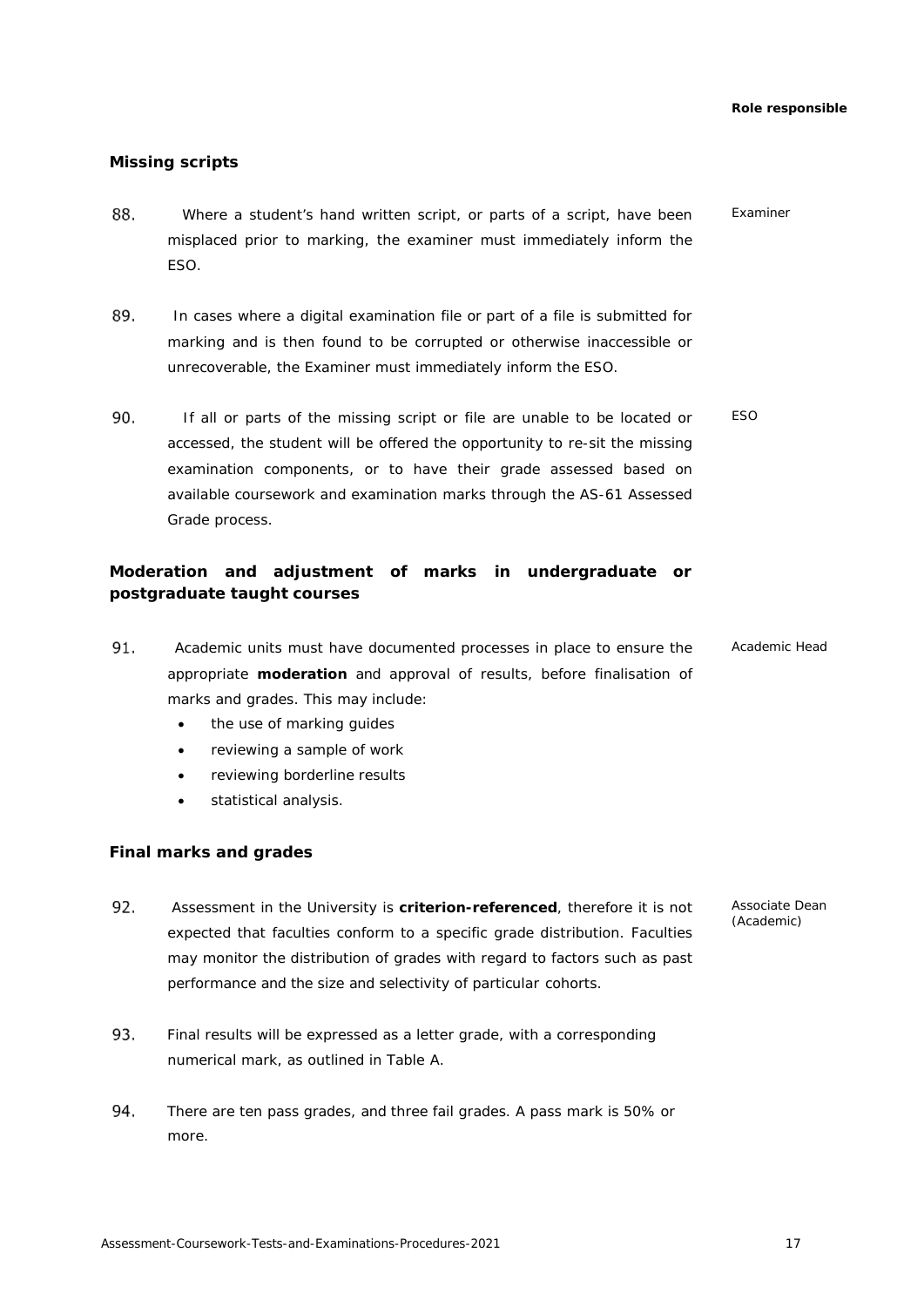- Use of a 0.5 rounding scheme is considered standard practice and must be applied consistently within programmes.
- 96. Final marks on grade or pass/fail boundaries may be reviewed by the Examiners on a case-by-case basis.

| Grade                    | <b>Description</b>                                                                                                                                                                                                                                                                                     | Designation   | % range    | Grade points |
|--------------------------|--------------------------------------------------------------------------------------------------------------------------------------------------------------------------------------------------------------------------------------------------------------------------------------------------------|---------------|------------|--------------|
| $A +$                    | Work of high to exceptionally high quality<br>excellent<br>showing<br>knowledge<br>and<br>understanding of subject matter<br>and                                                                                                                                                                       | High first    | $90 - 100$ | 9            |
| Α                        | appreciation of issues; well formulated<br>arguments based on strong and sustained                                                                                                                                                                                                                     | Clear first   | $85 - 89$  | 8            |
| A -                      | evidence; maps and diagrams, graphs and<br>tables, etc included where appropriate;<br>relevant literature referenced; high level of<br>creative ability, originality and critical<br>thinking; excellent communication and<br>presentation skills.                                                     | Bare first    | $80 - 84$  | 7            |
| $B +$                    | Work showing good to strong grasp of<br>subject matter and understanding of major                                                                                                                                                                                                                      | High second   | $75 - 79$  | 6            |
| B                        | issues though not necessarily of the finer<br>points; arguments clearly developed and                                                                                                                                                                                                                  | Clear second  | $70 - 74$  | 5            |
| В -                      | based on convincing evidence; relevant<br>literature referenced; evidence of creative<br>ability, originality and critical thinking; good<br>communication and presentation skills.                                                                                                                    | Bare second   | $65 - 69$  | 4            |
| $C +$                    | Work showing a knowledge of subject<br>matter and appreciation of main issues                                                                                                                                                                                                                          | Sound pass    | $60 - 64$  | 3            |
| C                        | though possibly with some lapses and<br>inadequacies; arguments developed and                                                                                                                                                                                                                          | Pass          | $55 - 59$  | 2            |
| $C -$                    | supported<br>by<br>some<br>evidence<br>and<br>references; creative ability, originality and<br>critical thinking<br>present but limited;<br>adequate communication and presentation<br>skills.                                                                                                         | Marginal pass | $50 - 54$  | 1            |
| <b>Conceded Pass</b>     |                                                                                                                                                                                                                                                                                                        |               |            |              |
| $D +$                    | Work lacking breadth and depth. Work<br>generally has gaps. Frequently work of this                                                                                                                                                                                                                    | Marginal fail | $45 - 49$  | 0            |
| D                        | grade takes a simple factual approach and<br>understanding and coverage of material is<br>inadequate; does not attempt to interpret<br>the material; at the lower end, indicates a<br>need for considerable effort to achieve<br>improvement;<br>communication<br>and<br>presentation skills are poor. | Clear fail    | 40 - 44    | 0            |
| D-                       | Highly unsatisfactory. Work shows a lack of<br>knowledge about and understanding of the<br>topic. Inadequate in degree of relevance,<br>sometimes completeness, sometimes both.<br>Communication and presentation skills are<br>weak.                                                                  | Poor fail     | $0 - 39$   | 0            |
| ΝA<br>(Not<br>Available) | NA must be entered where a grade is not<br>immediately available, but expected at a<br>later date. The final grade must be                                                                                                                                                                             |               |            |              |

<span id="page-17-0"></span>*Table A: University grade descriptors for undergraduate and postgraduate taught courses*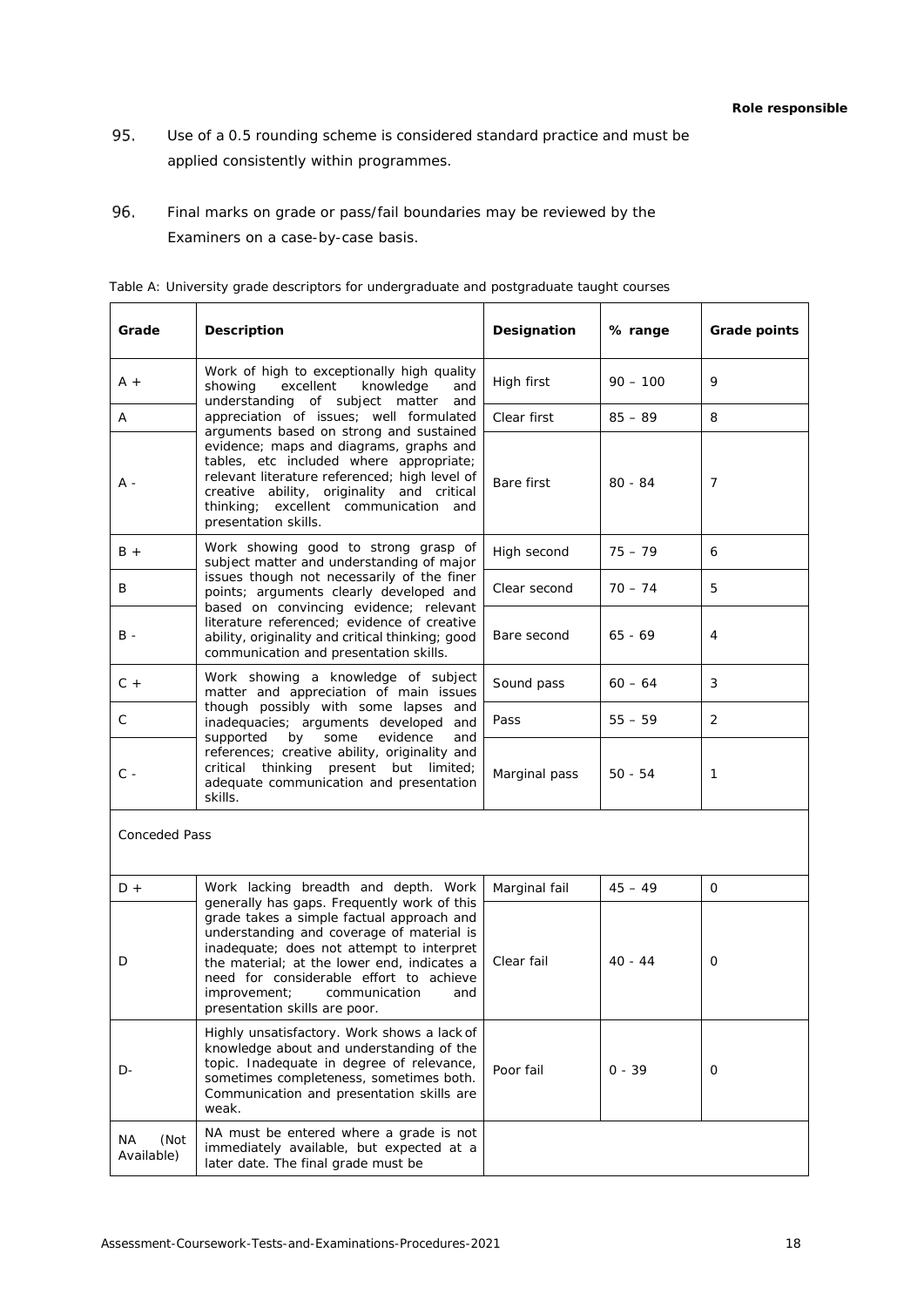|                                 | submitted within the deadlines for results<br>submission.                                                                                                                                                                                                                                                                                                                                                                                                    |
|---------------------------------|--------------------------------------------------------------------------------------------------------------------------------------------------------------------------------------------------------------------------------------------------------------------------------------------------------------------------------------------------------------------------------------------------------------------------------------------------------------|
| (Did<br><b>DNS</b><br>Not Sit)  | DNS (Did not Sit) – must be entered if the<br>student did not sit the exam.                                                                                                                                                                                                                                                                                                                                                                                  |
| (Did<br>DNC<br>Not<br>Complete) | DNC must be entered in the following<br>circumstances: where a student has gained<br>more than 50 percent in a course but has<br>not completed the approved compulsory<br>coursework; where a student has gained<br>less than 50 percent in an internally<br>assessed course because of the failure to<br>complete coursework but the entry of a final<br>grade would inappropriately represent the<br>reasons for failure or the<br>level of<br>achievement |

# <span id="page-18-0"></span>Ungraded pass / fail results

- 97. After application to Education Committee, a course may be approved to carry an ungraded pass/fail result provided it meets the following criteria:
	- the course involves a substantial amount of practical work (a minimum of 60 percent). The work will usually be carried out over a period of time in which the student is expected to acquire knowledge, understanding and skills to a required standard. A fail indicates that the student's performance is below the minimum level of competence.

or

• the course is a required part of a programme but carries no points.

Note: ungraded passes do not carry a grade point and are not included in Grade Point Average calculations.

# <span id="page-18-1"></span>Postgraduate qualifications: Honours, Distinction, Merit

- 98. There is a consistent standard for the award of Honours in postgraduate Bachelors Honours and Masters degrees, and Distinction and Merit in Postgraduate Diplomas, and in Masters degrees that do not have a research component of 30 points or above: *Examiner*
	- First Class Honours: GPA of 7.0 or above
	- Second Class Honours (first division): GPA of  $5.5 6.9$
	- Second Class Honours (second division): GPA of 4.0 5.4
	- Third Class Honours: GPA of 1.0 3.9 (Postgraduate Bachelors Honours degrees only)
	- Distinction: GPA of 7.0 or above
	- Merit: GPA of  $5.5 6.9$ .

Note: a GPA includes a decimal place only when more than one course is involved. A 120 point programme comprised of a 120 point thesis or research portfolio only ever carries a whole GPA numerical. A 'B+' result (GPA of 6) in a 120 point thesis or research portfolio is, therefore, required for the award of Second Class Honours (first division) in a 120 point degree. Second Class Honours (first division) cannot be awarded for a 'B' result (GPA of 5).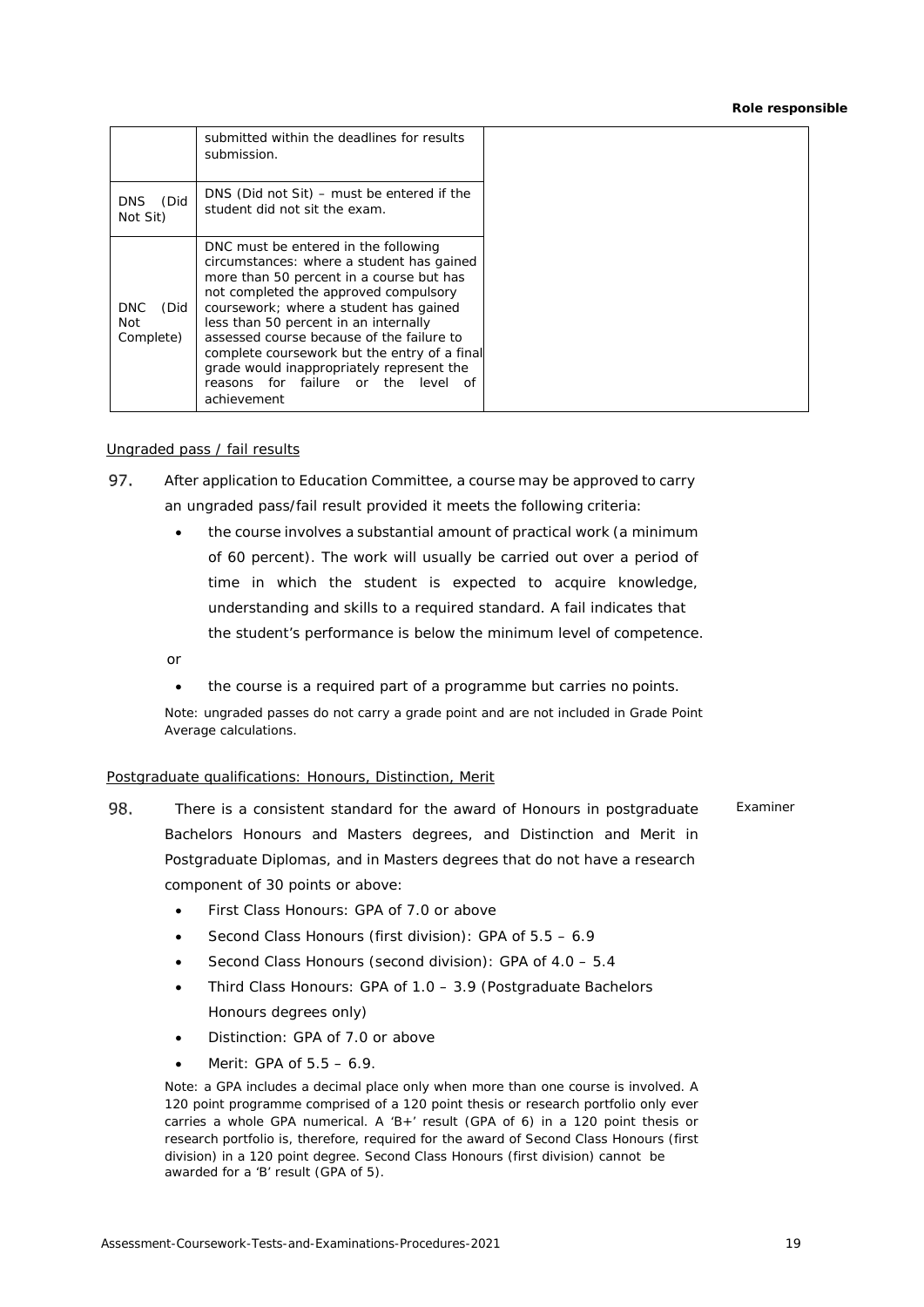Rounding is permitted to one decimal place in determining the overall GPA of a qualification (e.g.,  $5.46$  may be rounded to  $5.5$ ;  $5.75$  may not be rounded to  $6.0$ ).

<span id="page-19-0"></span>**Submission of final results** *Role responsible*

# <span id="page-19-1"></span>For a single course For each class, enter a grade for each student. *Examiner* 100. Enter NA when the grade is not immediately available but expected at a later date. The final grade must be submitted within the deadlines for submission of results. *Examiner* Enter DNS in all instances if the student did not sit the exam. *Examiner* DNC (Did Not Complete) must be entered in the following circumstances: *Examiner* where a student has gained more than 50 percent in a course but has not completed the approved compulsory coursework or *Examiner* • where a student has gained less than 50 percent in a course without a final examination because of the failure to complete coursework but the entry of a fail grade would inappropriately represent the reasons for failure or the level of achievement. 103. Where a student has applied for aegrotat or compassionate consideration, the result must be for the work actually submitted at the examination. If the student has been absent for any examination, the results must be recorded as DNS even though the Examiner may intend to recommend an aegrotat or compassionate grade. 104. The ESO will enter NAX on the student record to indicate when a script has been withheld for an academic misconduct investigation. *ESO* **Deadlines for results submission - research courses between 30 and 80 points (except dissertations, research essays and research projects)** 105. The result must be submitted within three months of either the last day of the semester in which the student was enrolled in the course or the last day of an approved and enrolled extension. *Faculty office* 106. If, because of exceptional circumstances, a result cannot be submitted within *Faculty office*

<span id="page-19-2"></span>three months, the department must apply through its faculty office to the ESO on the [AS-73 Application for Late Results Submission](https://formspace.auckland.ac.nz/staff-forms/as-73.pdf) form for approval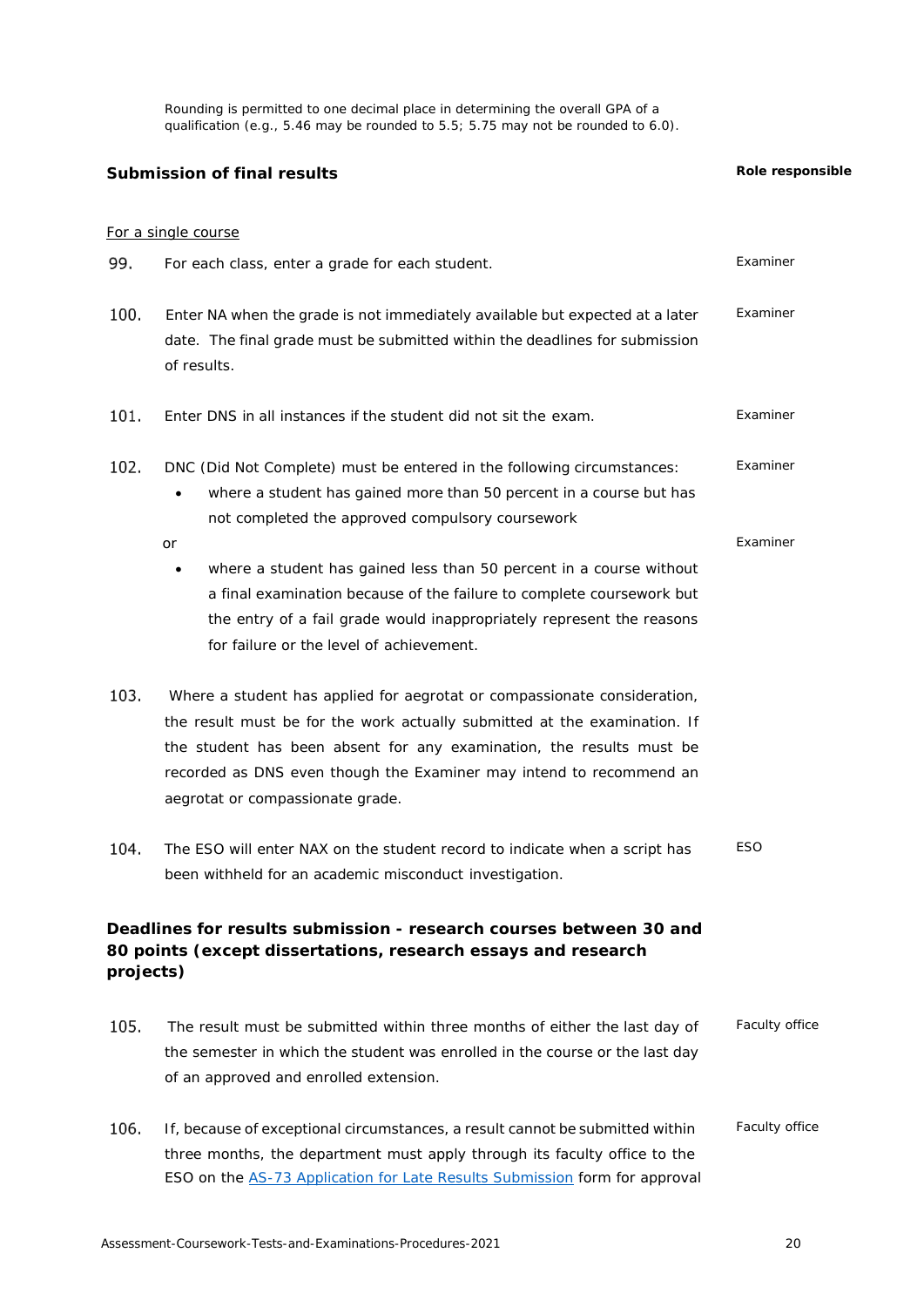for late submission for a period of up to one year after the last day of the semester in which the student was enrolled or the last day of an approved and enrolled extension. The application must state the circumstances and specify the date by which the result will be submitted.

- $107.$ *ESO* Applications will be approved by the ESO if the result is unable to be submitted for the following reasons:
	- Illness or other incapacity of an examiner or assessor
	- Dispute over the result.
- 108. Applications falling outside of these criteria will be submitted to the Provost *Provost or delegate* or delegate for consideration.
- 109. If the result has not been submitted within one year of the deadline for the course, a DNC grade will be entered.

# <span id="page-20-0"></span>**Return of results**

- 110. All results (except those which are individually-assessed) must be submitted electronically via Canvas to Student Services Online. Note: see instructions at [www.auckland.ac.nz/examinations.](http://www.auckland.ac.nz/examinations)
- Only results returned to students in Student Services Online are official. All marks or grades in Canvas are considered unofficial and may still be subject to review.

# <span id="page-20-1"></span>**Signing and approving results**

 $112.$  Final grades must be reviewed by the Examiner(s) and Assessor and the grades locked in Canvas. Final grades will be approved by the Course Director by email to [results@auckland.ac.nz.](mailto:results@auckland.ac.nz) The Course Director and Examiner(s) are confirming that the grades are accurate and have been submitted on time. The Assessor, where appointed, is confirming that appropriate and adequate academic standards are maintained.

# <span id="page-20-2"></span>Individually assessed results

 Where undergraduate results, and postgraduate results (other than for theses, research portfolios, dissertations, research essays and research projects of 30 points or above), are individually assessed, an [AS-65](https://formspace.auckland.ac.nz/staff-forms/as-65.pdf) [Submission of Results for Individually Assessed Courses Form](https://formspace.auckland.ac.nz/staff-forms/as-65.pdf) must be used. *Course Director Examiner Assessor*

*Course Director Examiner Assessor*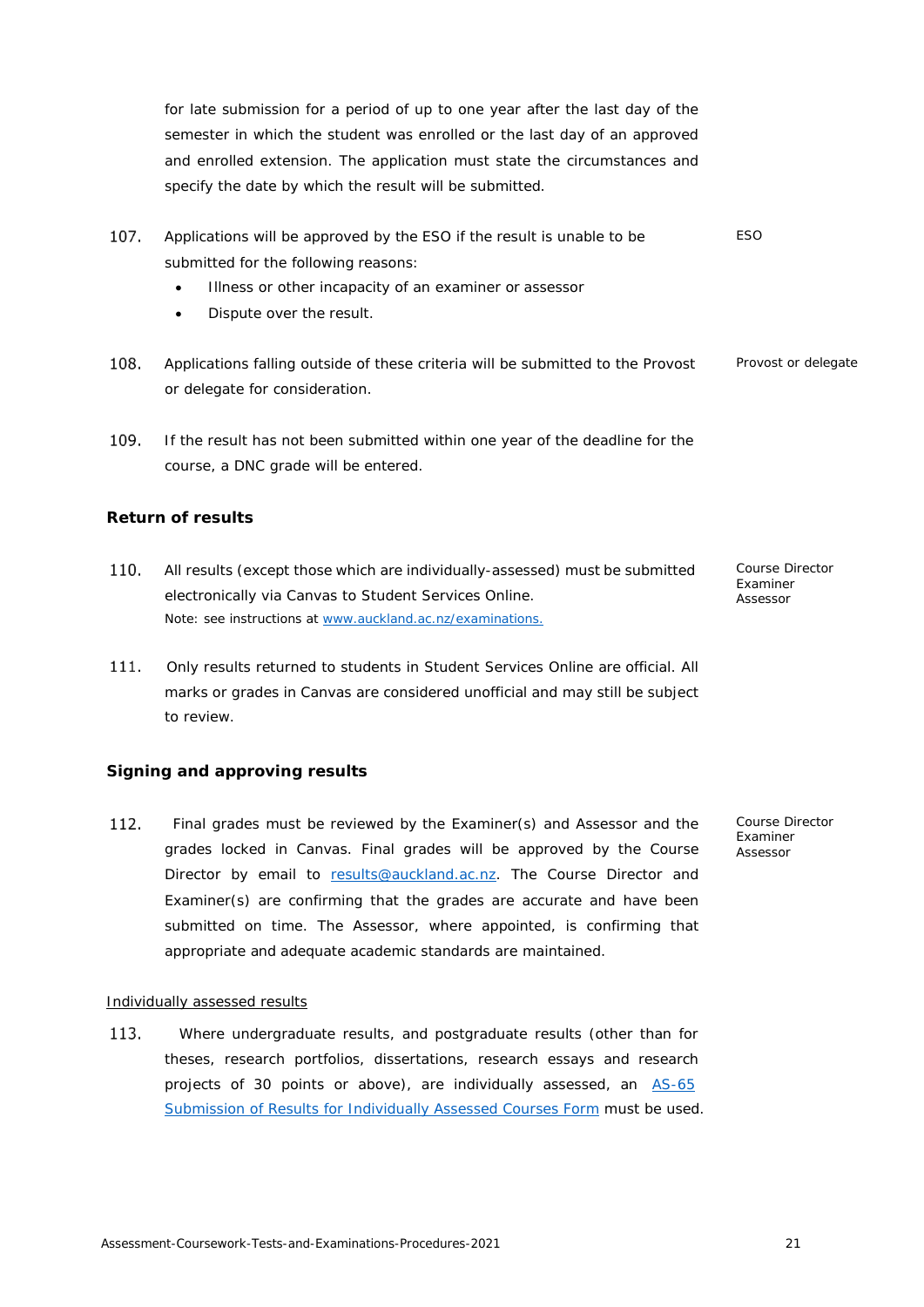### <span id="page-21-0"></span>Undergraduate Bachelors Honours results

114. The class of Honours for students completing Bachelors Honours undergraduate degrees will be processed by the Records, Enrolments and Fees Office.

### <span id="page-21-1"></span>Changes to results

 Any changes to grades after the results have been submitted to the ESO must be provided on an [AS-58 Request for Changes to Results Form.](https://formspace.auckland.ac.nz/staff-forms/as-58.pdf) Changes must be signed by the Academic Head and the Course Director nominated to sign results for that course. The reason for the change to grades must be clearly stated.

#### <span id="page-21-2"></span>Deadline for submission

116. Results must be submitted to the ESO by the [published dates.](#page-3-0)

### <span id="page-21-3"></span>Late submission of results

- 117. Any results not submitted by the [published deadline](#page-3-0) must be notified to Education Committee. *Academic Head*
- 118. If, because of exceptional circumstances, a result cannot be submitted within a fortnight of the deadline, the department must apply through faculty group services to the ESO on the [AS-73 Application for Late Results Submission](https://formspace.auckland.ac.nz/staff-forms/as-73.pdf) for approval of late submission for a period of up to three months. The application must state the exceptional circumstances and specify the date by which the result will be submitted. *Academic Head*
- Applications will be approved by the ESO if the result is unable to be submitted for the following reasons: *ESO*
	- non-standard coursework dates
	- late timing of practicums/practical examinations
	- illness or other incapacity of an Examiner or Assessor
	- an approved extension awarded to the student for the submission of coursework
	- study abroad courses
	- a paper with more than 250 students scheduled in the last three days of the examination period.
- 120. The ESO will approve applications that meet the above criteria. Any applications falling outside of these criteria must be submitted to the Provost or delegate for consideration. *Provost or delegate*

*Course Director Academic Head*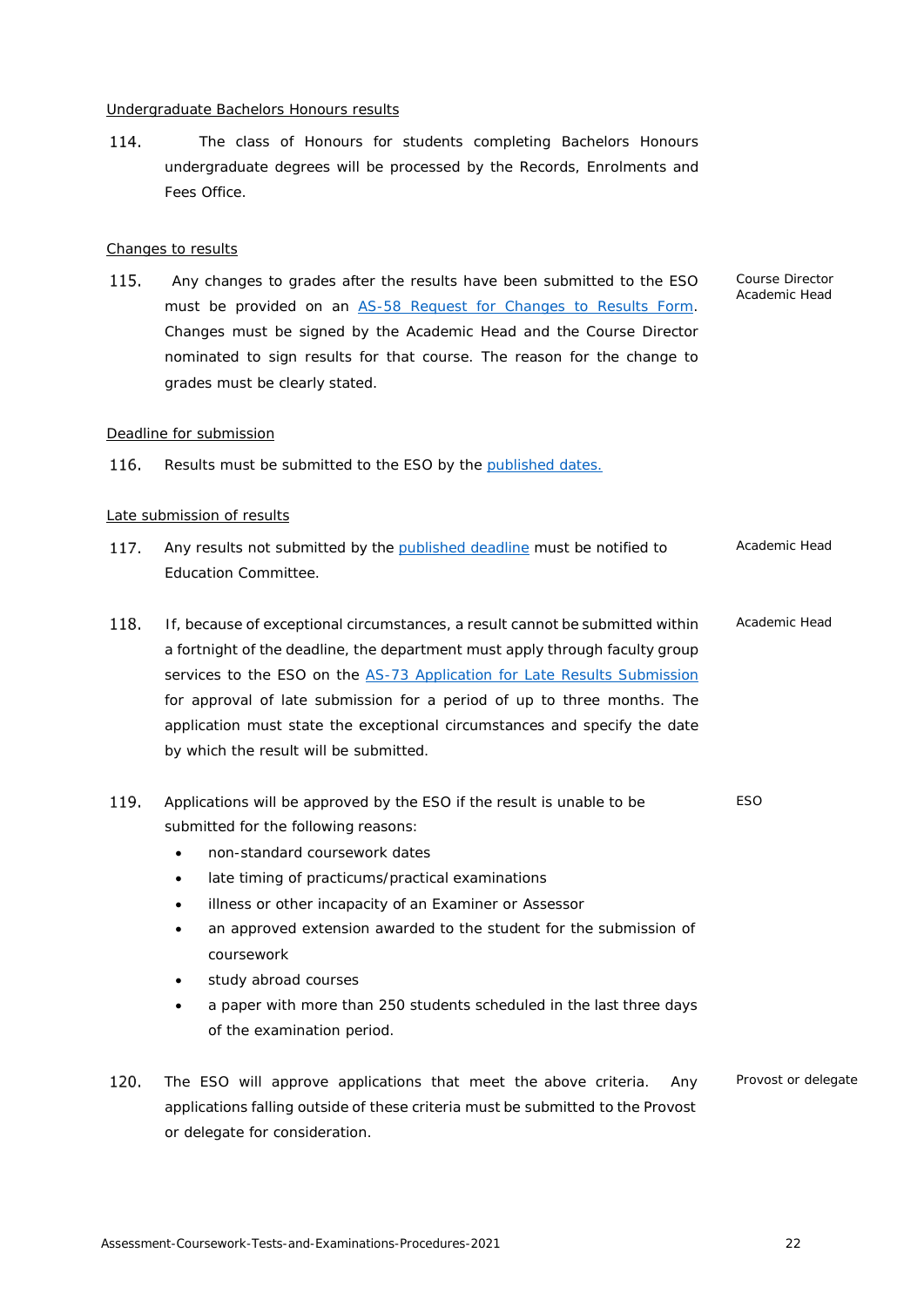121. If the result has not been submitted within three months of the deadline, a DNC grade will be entered. *ESO*

# <span id="page-22-0"></span>**Disputed results – written examination papers and coursework subjects for formal assessment**

### <span id="page-22-1"></span>Disputes among examiners and/or assessors

- 122. In the event of a dispute among examiners or examiners and assessors which cannot be resolved among themselves, the matter should bereferred to the Academic Head for resolution in negotiation with the Examiner(s) and Assessor(s). *Academic Head Examiner Assessor*
- 123. All documents relating to the examination and assessment and to the dispute shall be made available to the Academic Head. The Academic Head maycall for further written reports from the Examiner(s) and any Assessor(s). In such a case, all prior documentation should be made available to each examiner and assessor. *Academic Head*
- 124. The Academic Head, having considered all the documentation, shall provide a written report to all parties setting out their findings and proposing a resolution. All parties must agree to this resolution in writing before it can be adopted. *Academic Head*
- 125. In the event that no agreement can be reached among the Academic Head, the examiners and any assessor, all documentation relating to the examination, assessment and dispute, shall be referred by the Academic Head to the Dean of Faculty. *Academic Head*
- 126. The Dean of the Faculty or the Dean's nominee will, after reviewing the documentation and making any other enquiries considered necessary and appropriate, proposes a resolution in writing to all parties. All parties must agree to this proposal in writing before it can be adopted. *Dean or nominee*

# <span id="page-22-2"></span>Disputes where an Academic Head is an examiner or assessor

127. In cases where the Academic Head is an Examiner or Assessor, the Dean of the Faculty or nominee shall act as the Academic Head. If the Dean or the Dean's nominee is unable to resolve the dispute, the matter will be referred to a referee as under 'Referee' below.

#### <span id="page-22-3"></span>Dispute with the Academic Head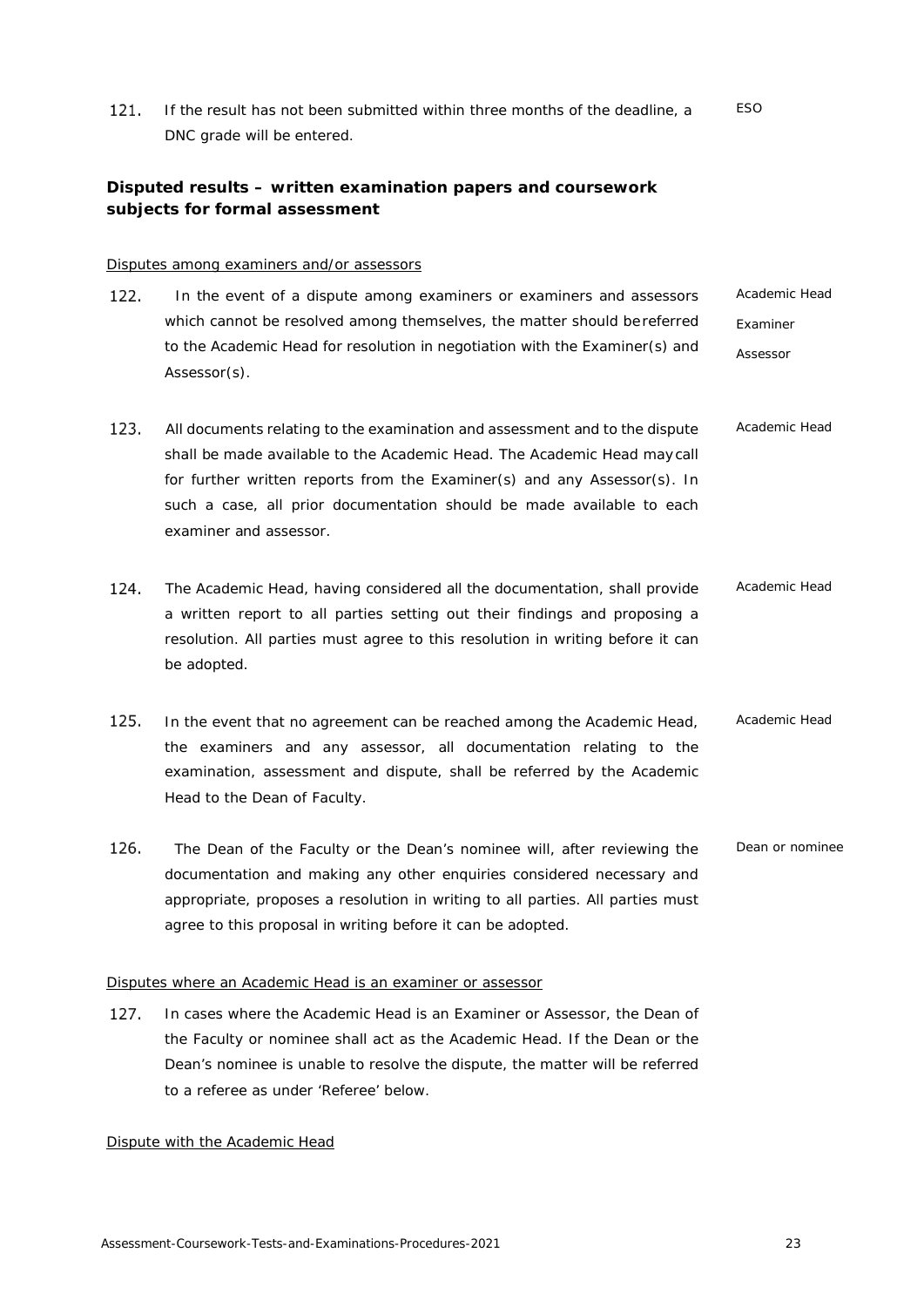- 128. An Academic Head may, in pursuit of their duty of maintaining standards, review examination scripts and results. If the Academic Head sees reason to object, the matter should be discussed with the Examiner(s) and Assessor(s).
- 129. *Academic Head* If no agreement is reached, the Academic Head shall call for written reports from the Examiner(s) and Assessor(s), and shall state in writing their own grounds for objection. All of these documents shall be made available to the Examiner(s) and Assessor(s) for the purpose of further comment which must be in writing.
- 130. *Dean or nominee* In the event that no agreement can be reached among the Academic Head, the Examiner(s) and any Assessor(s), all documentation relating to the examination, assessment and dispute shall be referred by the Academic Head to the Dean of the faculty.
- 131. The Dean of the Faculty or the Dean's nominee will, after reviewing the documentation and making any other enquiries considered necessary and appropriate, propose a resolution in writing to all parties. All parties must agree to this proposal in writing before it can be adopted. *Dean or nominee*

# <span id="page-23-0"></span>Referee

- 132. In any of the above cases, where there is still no agreement, the Dean shall refer the matter and all documentation to the Chair of EducationCommittee who shall act as referee or appoint an appropriate independent academic as a referee to consider the script or scripts and documentation or further information as required.
- 133. The referee shall determine the marks or results to be awarded. This *Referee* determination shall be final.

# <span id="page-23-1"></span>**Conceded passes**

Note: see [Examination Regulations.](https://www.calendar.auckland.ac.nz/en/genregs/examination.html) *Dean or delegate*

134. Conceded passes are awarded by the relevant faculty.

# <span id="page-23-2"></span>**Deferred results**

Note: see [Examination Regulations.](https://www.calendar.auckland.ac.nz/en/genregs/examination.html)

- 135. For the following degrees, results may be deferred in certain situations:
	- Bachelor of Education (Teaching English to Speakers of Other Languages)
	- Bachelor of Medicine and Bachelor of Surgery: MBChB Parts II, III, IV, V and VI

*Chair of Education Committee*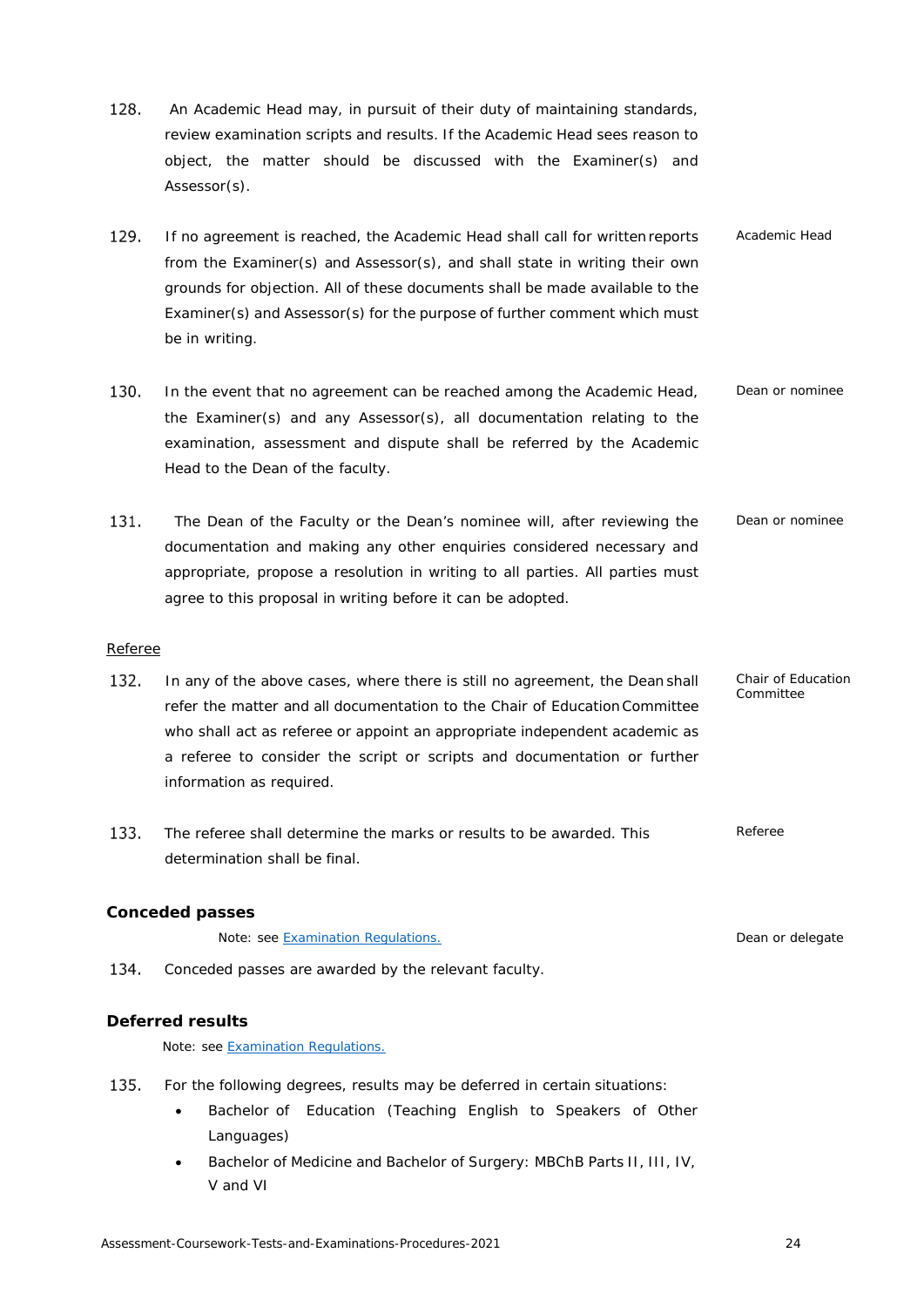- Bachelor of Nursing: BNurs Parts I, II and III
- **Bachelor of Optometry**
- Bachelor of Pharmacy
- Bachelor of Physical Education
- Bachelor of Social Work
- Bachelor of Sport, Health and Physical Education
- Master of Social Work (Professional)
- Graduate Diploma in Teaching (Early Childhood Education), Graduate Diploma in Teaching (Primary), Graduate Diploma in Teaching (Secondary).

# <span id="page-24-0"></span>**Announcement and publication**

- 136. Final results must remain confidential until they are posted to students' records and are available online. Students must be notified by email when grades are posted.
- 137. *Academic Head* Where a grade has been lowered after the result has been posted, the department must advise both the student and the ESO in writing.

# <span id="page-24-1"></span>**Recount of marks**

- 138. Any student may have the marks awarded for their examination script recounted. Application must be made no later than seven weeks after the last day of the examination period. Note: the fee for such a recount shall be as prescribed in the [Fees Regulations.](https://www.calendar.auckland.ac.nz/en/genregs/fees.html)
- 139. *Examiner* A recount of marks must involve a careful rechecking of the marks recorded by the Examiner, and confirmation that no answer or any part of an answer submitted by a student has been overlooked. Recounts must alwaysinclude a careful checking of the accuracy and inclusion of coursework marks. The Examiner will not be advised of an application for a recount of marks.
- 140. Students may apply for a recount of marks for written examination papers only.

# <span id="page-24-2"></span>**Aegrotat and compassionate consideration for examinations**

Note: Regulations govern aegrotat and compassionate consideration, these procedures should be read in conjunction with those [regulations.](https://www.calendar.auckland.ac.nz/en/genregs/examination.html)

<span id="page-24-3"></span>**Scope**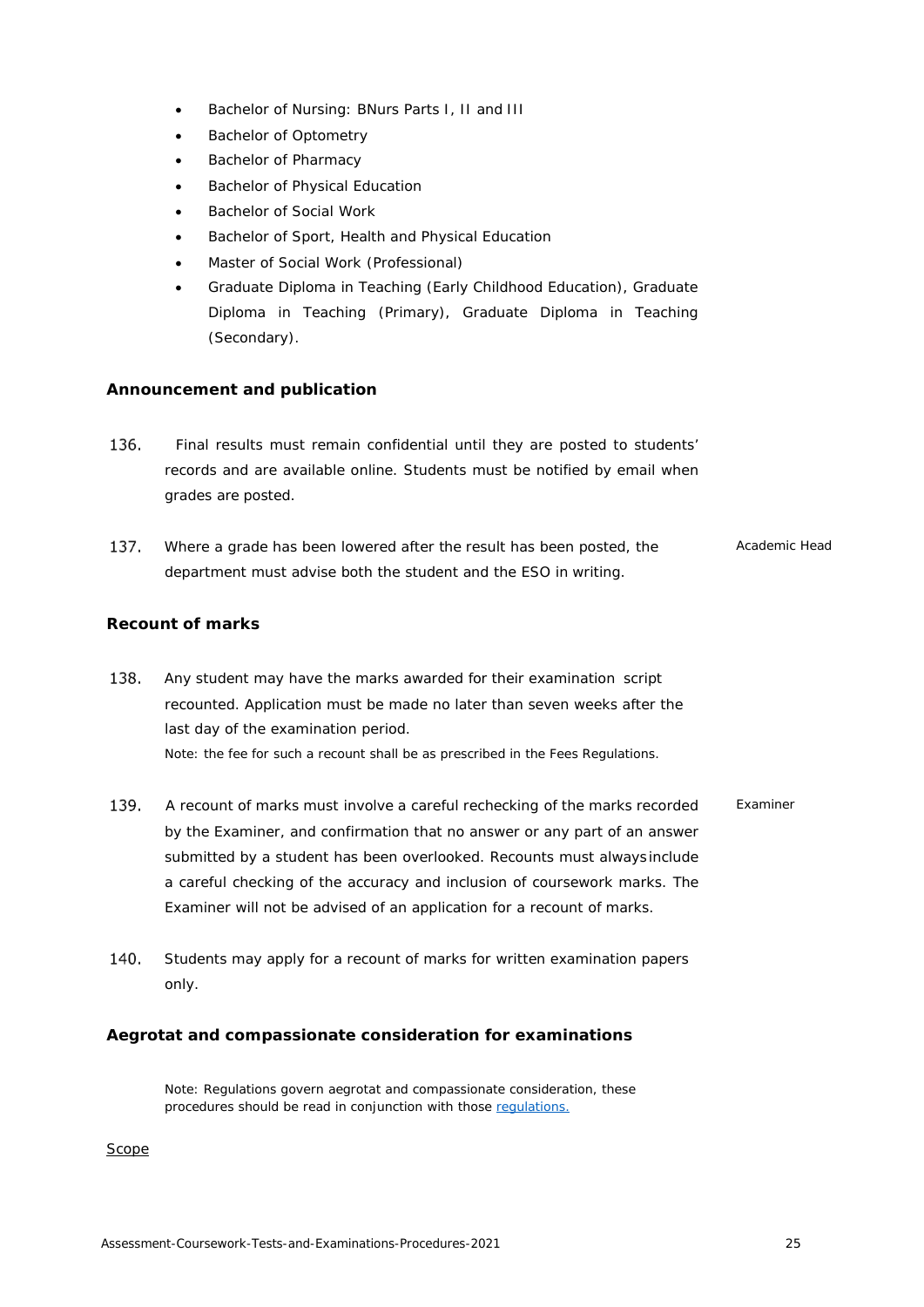- 141. Aegrotat and compassionate consideration examination regulations apply to work which counts towards the final result for a course and is performed under examination conditions at a specified place and time, with the exception of performance examinations.
- 142. The categories to be considered are:
	- Final written examinations
	- Formal practical or oral examinations
	- Final submissions in the practical and studio work in the Faculty of Creative Arts and Industries
	- Tests.

# <span id="page-25-0"></span>Advice to students

143. Students must be advised to enquire about aegrotat or compassionate consideration if temporary illness or injury, or exceptional circumstances beyond their control, have prevented them from sitting an examination, or seriously impaired their examination preparation or their examination performance. Students may contact the ESO or the [University Health and](https://www.auckland.ac.nz/en/on-campus/student-support/personal-support/student-health-counselling.html) [Counselling Services](https://www.auckland.ac.nz/en/on-campus/student-support/personal-support/student-health-counselling.html) or go to the [Examinations website](https://www.auckland.ac.nz/en/students/academic-information/exams-and-final-results.html) for advice. The requirements are stringent, and it is essential that students follow the correct procedures which are fully explained on the forms and in the Examination Instructions available online to every candidate before each examination period.

# <span id="page-25-1"></span>Sitting examinations

- 144. Students should be encouraged to sit examinations if possible. Medical or other evidence must establish that a student is physically or mentally incapable of sitting an examination. It is not sufficient for the student to be unwell or to be faced with trying circumstances. Even if a student is advised by their lecturer or doctor not to sit, the University's medical or counselling advisers will not approve a DNS unless justified by the evidence.
- 145. Students with a permanent or temporary impairment affecting their ability to sit examinations under normal conditions can apply to sit under special conditions, e.g., extra time, a writer, special equipment, separate room. Note: see [Special Conditions for Written Tests and Examinations Policy.](https://cdn.auckland.ac.nz/assets/auckland/students/academic-information/exams-and-final-results/before-your-exams/special-conditions-for-written-tests-and-examinations-policy.pdf)

#### <span id="page-25-2"></span>Method of application

# *Aegrotat consideration (temporary illness or injury)*

Students must complete the online application and provide a statement outlining 146. how their temporary illness or injury have either prevented them from taking the examination or impacted their performance and/or preparation for the examination. The student must provide evidence in support of their application where evidence can reasonably be obtained. Whether evidence can be reasonably obtained is assessed by staff from Assessment Services.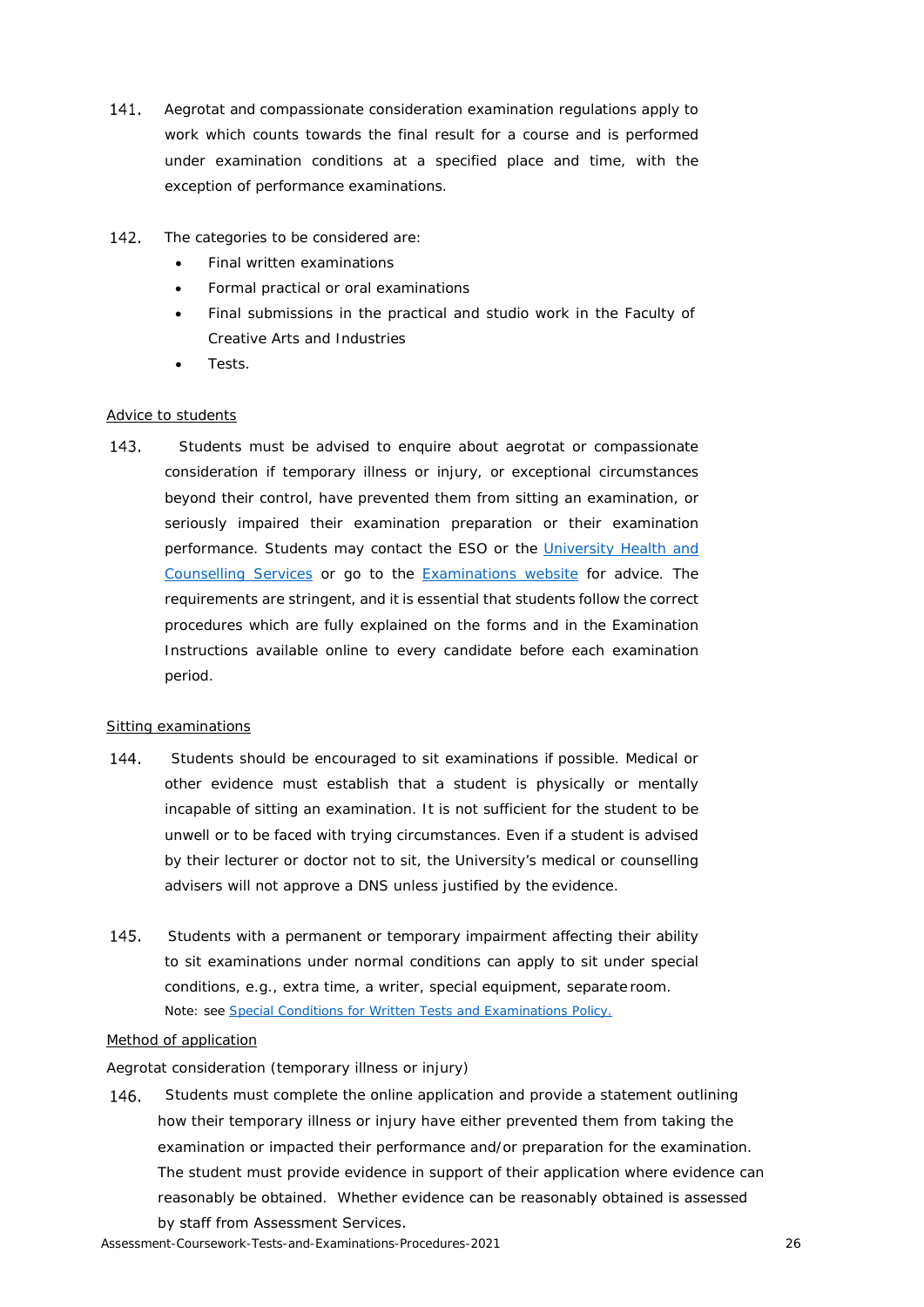#### *Compassionate consideration (other exceptional circumstances)*

147. Students must complete the online application and provide a statement outlining how their circumstances have either prevented them from taking the examination or impacted their performance and/or preparation for the examination. The student must provide evidence in support of their application where evidence can reasonably be obtained. Whether evidence can be reasonably obtained is assessed by staff from Assessment Services.

# Application deadlines

148. An application must be submitted online no later than one week after the examination. If more than one examination is affected, the closing date is one week after the last examination affected. Students must not wait for their examination results before submitting their application.

# <span id="page-26-0"></span>Processing applications

- 149. Applications will be assessed by Campus Care, Assessment Services and/or medical or counselling advisers to the University who consider the student's statement and evidence and agree it supports the application. Further evidence may be requested from the student if it can be reasonably obtained. Whether evidence can be reasonably obtained is assessed by staff from Assessment Services.
- <span id="page-26-1"></span>150. If the evidence is in order, the appropriate Course Director is requested to make an academic assessment and determine whether an aegrotat or *Course Director* compassionate consideration grade will be applied. Where the medical or compassionate evidence does not support the application, an academic assessment and determination is not requested.
- 151. The Course Director must make their determination based on the criteria for aegrotat and compassionate grades set out on the form, based on the *Course Director* coursework, test and examination marks (if applicable), and when necessary, the student's performance in other courses, especially those in the same degree. The options include no change of grade or that the student complete an alternative assessment.
- 152. Academic recommendation forms are confidential and details must not be given to students. They must be completed and returned to the ESO by the published deadline.
- 153. Grades recommended as a result of an application should not be submitted in the normal return of results process.
- 154. [Forms should be r](#page-3-0)eturned to the ESO as soon as possible, within a week of receipt.

*ESO*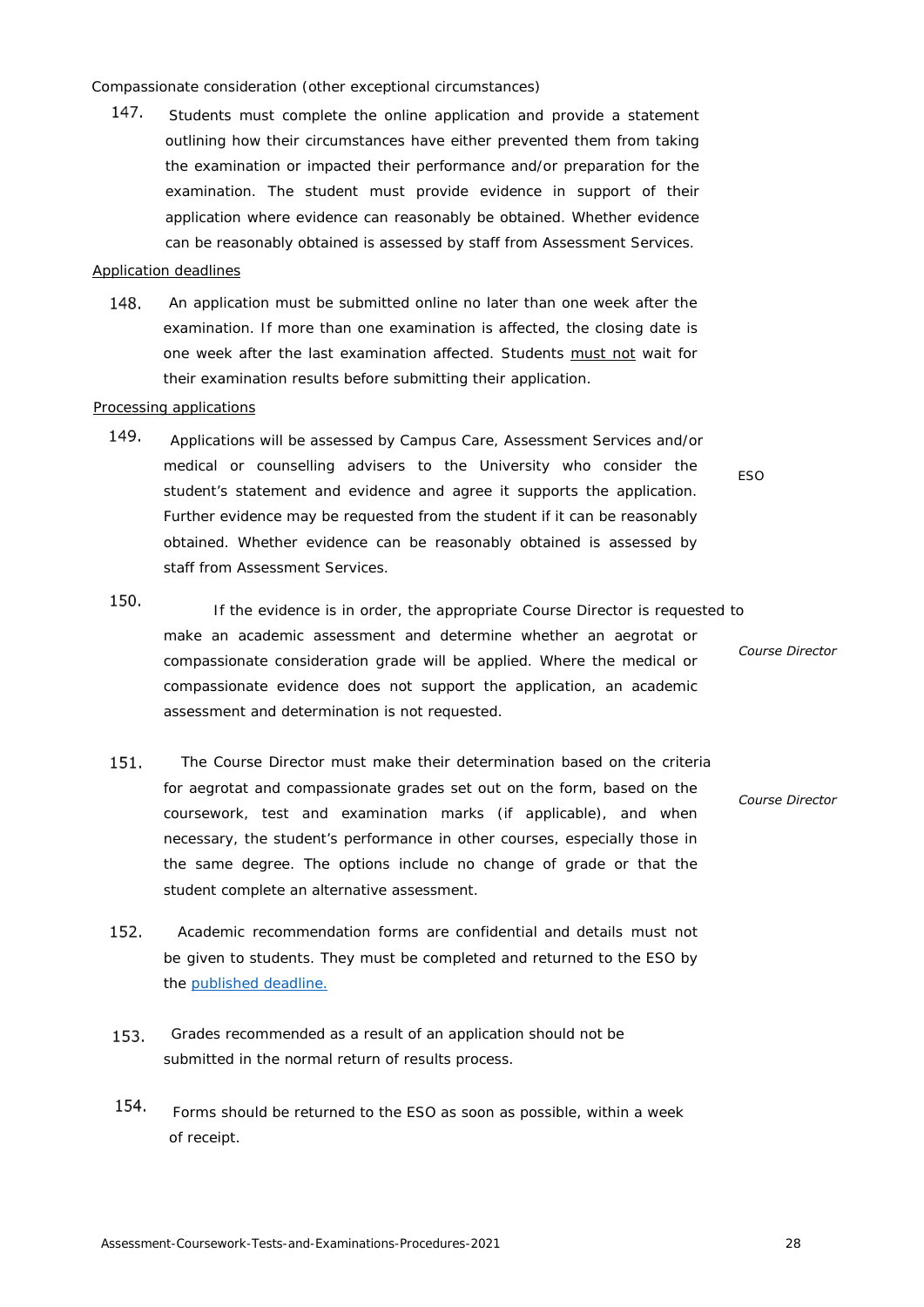<span id="page-27-0"></span>Academic requirements for aegrotat and compassionate grades

- Deadline dates for return of aegrotat recommendations are as [published.](#page-3-0) 155.
- 156. When determining an aegrotat or compassionate grade, the Course Director must be able to certify that:
	- the student's coursework in the course or performance in a test meets the minimum pass standard

And

• for a student who sat the examination, the mark attained in the examination was lower than expected by taking into account the student's coursework or test scores in the course

# And

- the student is worthy of a pass in the course
- 157. Instead of determining an aegrotat or compassionate grade, the Course Director may determine that the student must take another examination which may be in the same form as the original exam or may differ, including oral or written. Exceptional circumstances must apply, and these should be specified by the Course Director when outlining the reasons behind the determination. *Course Director*

#### *158. removed*

No more than one third of the total point value credited to a degree or 159. diploma may be awarded with an aegrotat or compassionate grade.

#### Notification of outcome

- 160. Students will be advised in writing of the result of their application in all cases, whether or not an aegrotat or compassionate grade is approved.
- *161. removed*

<span id="page-27-2"></span><span id="page-27-1"></span>*162. removed*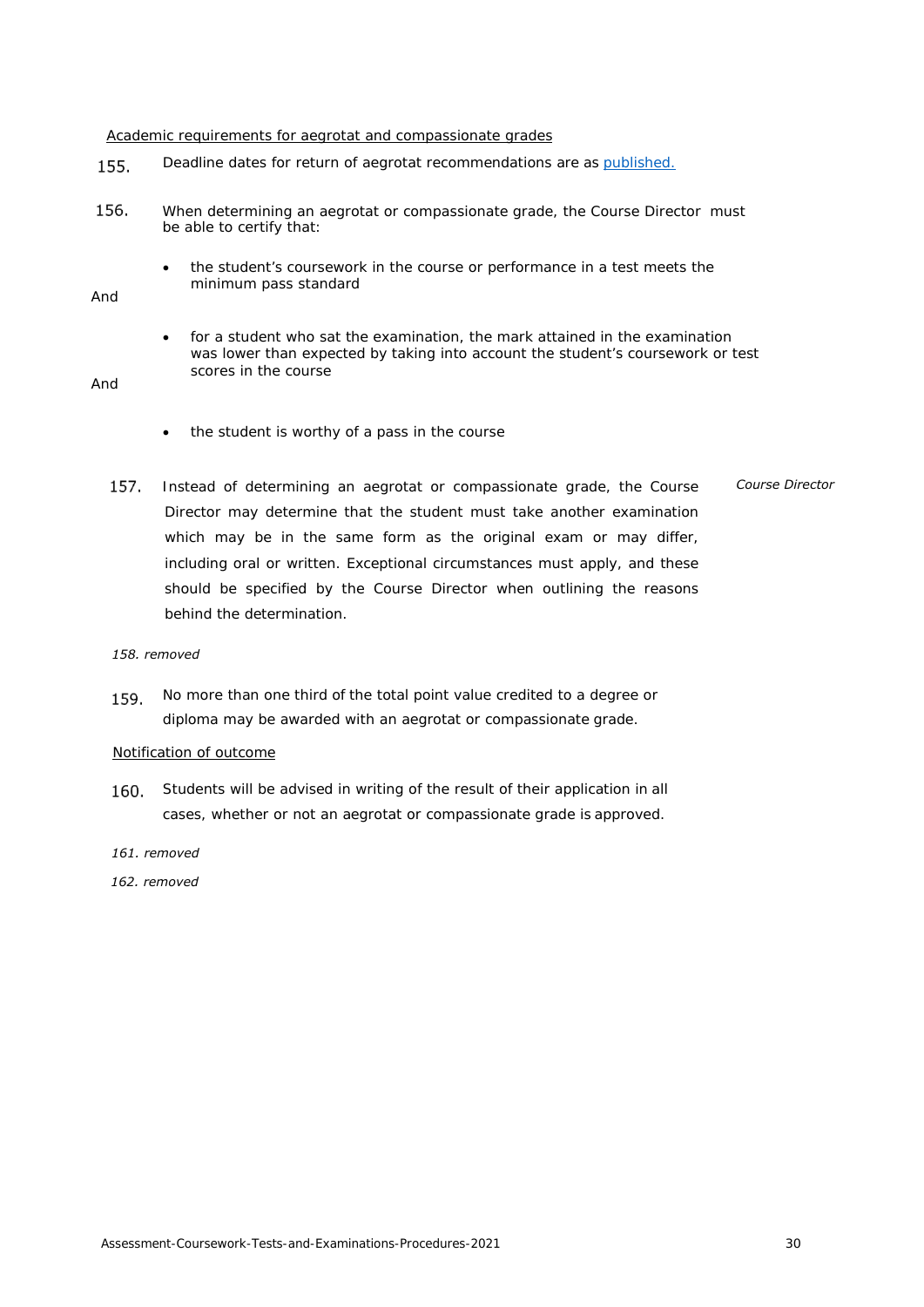163. To apply for reconsideration a candidate must make an application in writing to the Director, Academic Services following the decision of theSenate. See Examination Regulations.

*Director, Academic Services*

# <span id="page-28-0"></span>Tests

- 164. A modified version of the examination procedures for aegrotat and compassionate consideration applies to tests which count towards the final result for a course.
- 165. Students who have been prevented from sitting a test or who consider that their preparation for or performance in a test has been seriously impaired, by temporary illness or injury or exceptional circumstances beyond their control, must contact the ESO, the University Health and Counselling Services or see the Examinations website for the online applicationprocess.
- 166. Students should be encouraged to sit the test if possible. The student's application must make it clear that the student was unable to attend or the test performance was seriously impaired.
- 167. Students must submit the application form and evidence within seven days after the date of the test. A late application may be accepted if exceptional circumstances beyond the student's control prevented them from submitting the application by the due date.
- 168. Applications are assessed by Campus Care, Assessment Services and/or medical or counselling advisers to the University who consider the student's statement and evidence to determine that it meets the requirements.
- 169. If the evidence is not in order, the ESO will notify the student, and send a copy of the letter to the appropriate Academic Head.
- 170. If the evidence is in order, the application form is sent to the appropriate Academic Head. This does not include the assessed medical or other evidence, which is held by the University Health and Counselling Services.
- 171. The Academic Head considers the application by taking into account the medical and counselling advisers' assessment of the evidence and then approves one of the options set out on the form. These options are specified in the Examination Regulations as permission to:
	- sit another written or computer-based test
- or
- receive a mark for the test based on the average of marks awarded for other tests or exams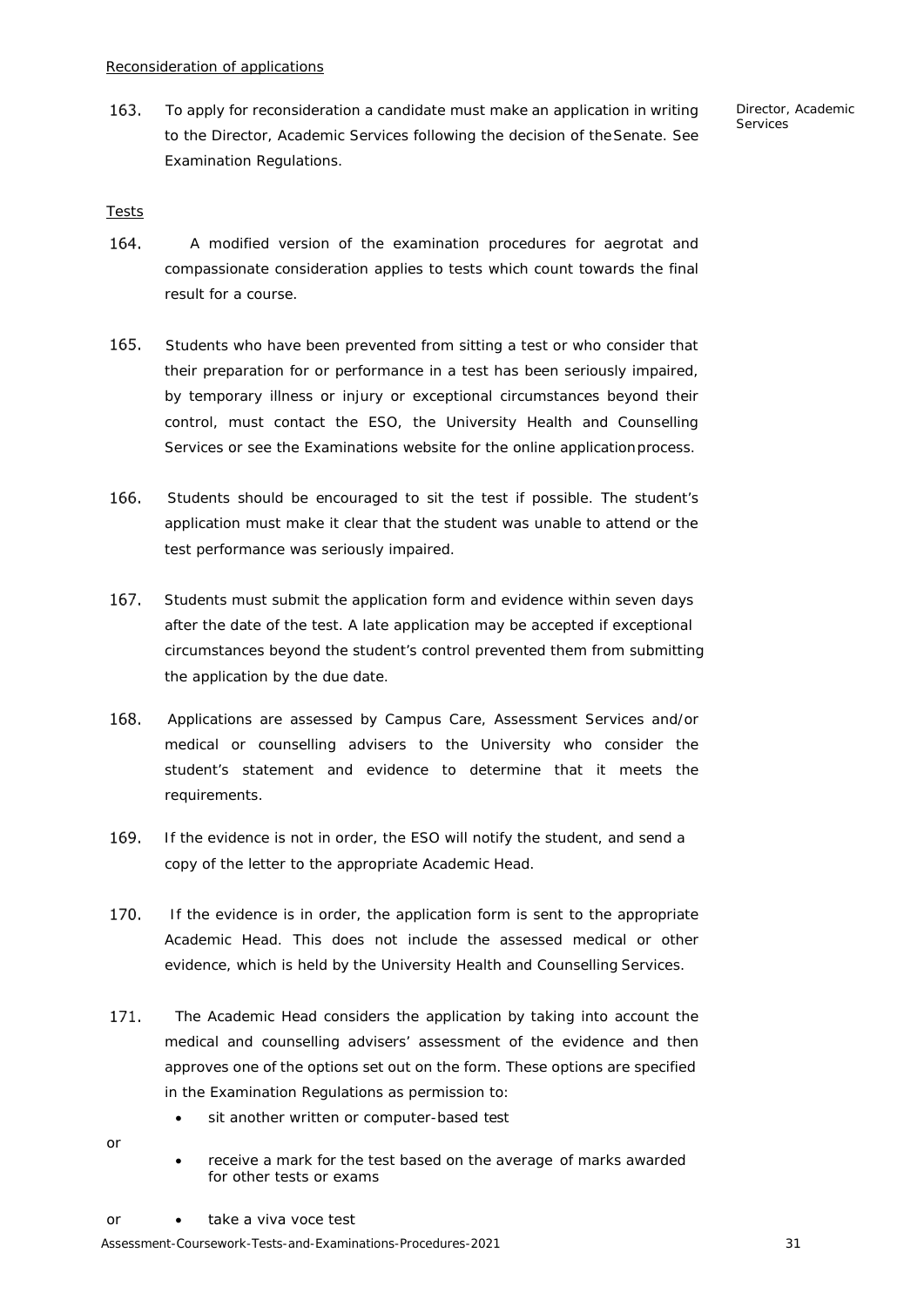- have the percentage of marks allocated to the test reallocated to the examination.
- 172. The options on the form include no change, which may be appropriate for a student who sits the test but obtains a mark in line with other comparable assessment.
- 173. The student must be advised of the decision within 21 days of the test.

# <span id="page-29-0"></span>**Deferred examinations (clinical and performance)**

- 174. Students undertaking performance and clinical examinations who, because of temporary illness or injury or exceptional circumstances beyond their control, are unable to sit their examination on the date scheduled, may apply to the Academic Head or programme coordinator for deferment of that examination. The grounds for claiming illness, injury or exceptional circumstances should correspond with those used for aegrotat provisions set out under the **[Examination](https://www.calendar.auckland.ac.nz/en/genregs/examination.html) Regulations** and should include where appropriate evidence from University Health and Counselling Services. *Academic Head Programme Coordinator*
- 175. *Academic Head*  The Academic Head or Programme Director may grant a deferment until the Friday of the first week of teaching in the following semester. In exceptional *Programme Director* circumstances, approval may be given by the Dean on recommendation from the Academic Head or Programme Director, to extend this period. If, at this time, the student is unable to undertake the examination, a fail grade of 'Did Not Complete' (DNC) must be recorded

# <span id="page-29-1"></span>**Availability of examination scripts**

- 176. By making application during the three months after the end of the examination period for the examination, a candidate may obtain a copy of their examination script. Applications must be made online and a copy sent by email to the student.
- 177. If it is found that a question or section has not been marked, or there are other errors of a similar nature, the Academic Head should notify the ESO of the amended grade stating the reason for the change. The student will then be advised by email of their amended results. *Academic Head*
- 178. Students are not permitted to seek a remarking of the script. If it has been *Academic Head*fully marked, the Examiner's judgement must stand. If a student seeks

or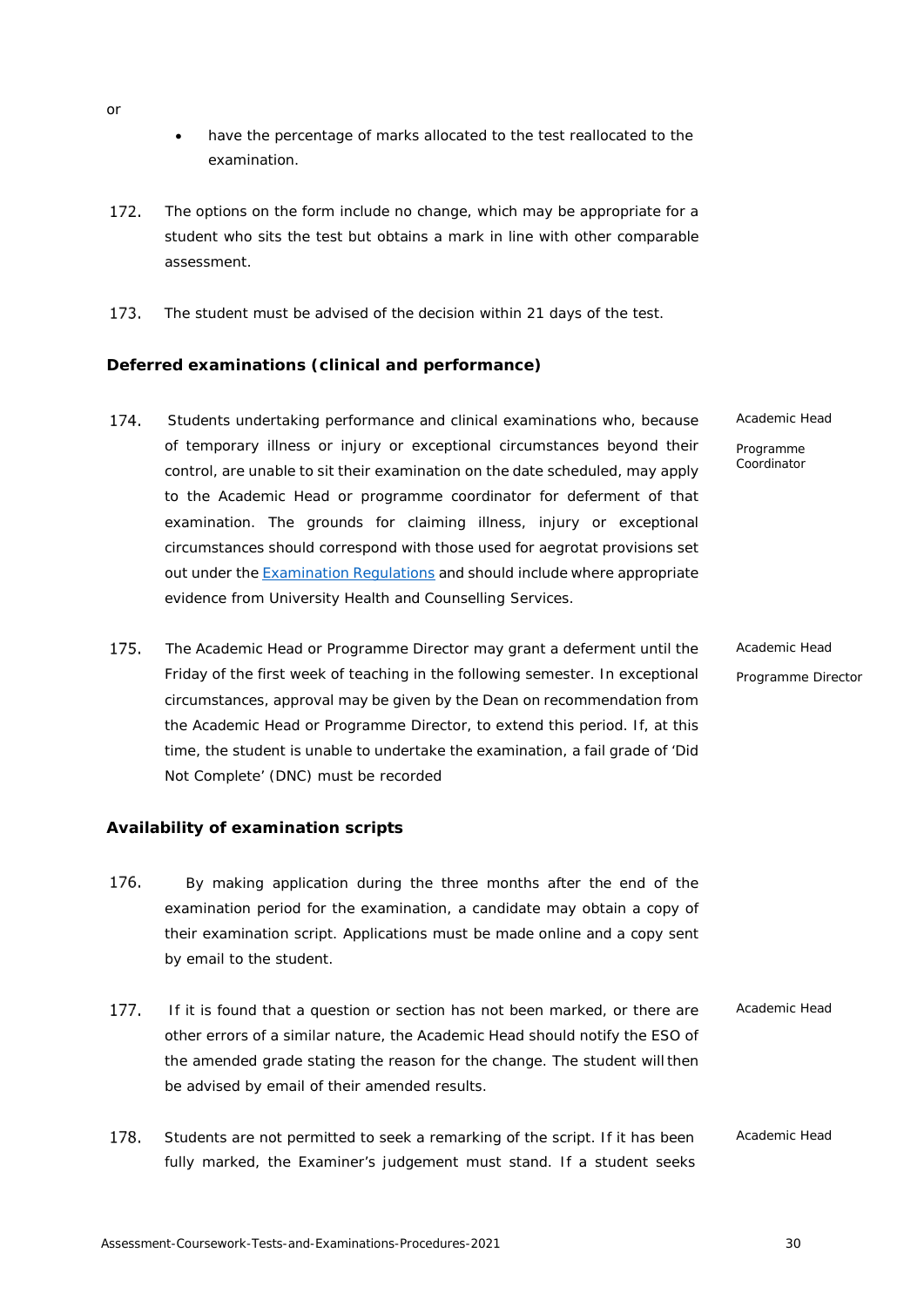advice in respect of the script, that advice must not cover detailed discussion with the Examiners of particular answers. Broad guidance may, however, be given on the general thrust of the script or on examination technique by the Academic Head or by an Examiner specified by the Academic Head.

# <span id="page-30-0"></span>**Storage and disposal of examination material**

- 179. Examiners must keep hand-written examinations scripts only for the minimum time required for marking. They must then hand the scripts over to the department/faculty to arrange secure storage until at least four months after the examinations. After that time hand-written examination scripts are destroyed. *Examiners*
- 180. In the case of examinations in Fine Arts, Testimonials of Study need not be so preserved.
- 181. Masters examination scripts must be retained until six months after the assessment has been completed for any thesis, dissertation, or research portfolio or project required. *Examiners*

# <span id="page-30-1"></span>**Breaches of academic integrity**

- All instances where there is evidence of a **breach of academic integrity** in undergraduate or taught postgraduate coursework, tests or an examination must be dealt with under the provisions of the [Student Academic Conduct](https://cdn.auckland.ac.nz/assets/central/about/the-university/how-the-university-works/policy-and-administration/Supervision/student-academic-conduct-statute.pdf) [Statute.](https://cdn.auckland.ac.nz/assets/central/about/the-university/how-the-university-works/policy-and-administration/Supervision/student-academic-conduct-statute.pdf)
- All confirmed instances of **academic misconduct** are recorded on the University's Register of Academic Misconduct.
- 184. A student's assessed work may be reviewed against electronic source material using electronic detection software.

# <span id="page-30-2"></span>**Disputes and complaints procedures**

185. Students have the right to query an assessment process in coursework or test that they believe to be unfair. See [Resolution of Student Academic](https://cdn.auckland.ac.nz/assets/central/about/the-university/how-the-university-works/policy-and-administration/Supervision/resolution-of-student-academic-complaints-and-disputes-statute.pdf) [Complaints and Disputes](https://cdn.auckland.ac.nz/assets/central/about/the-university/how-the-university-works/policy-and-administration/Supervision/resolution-of-student-academic-complaints-and-disputes-statute.pdf) Statute.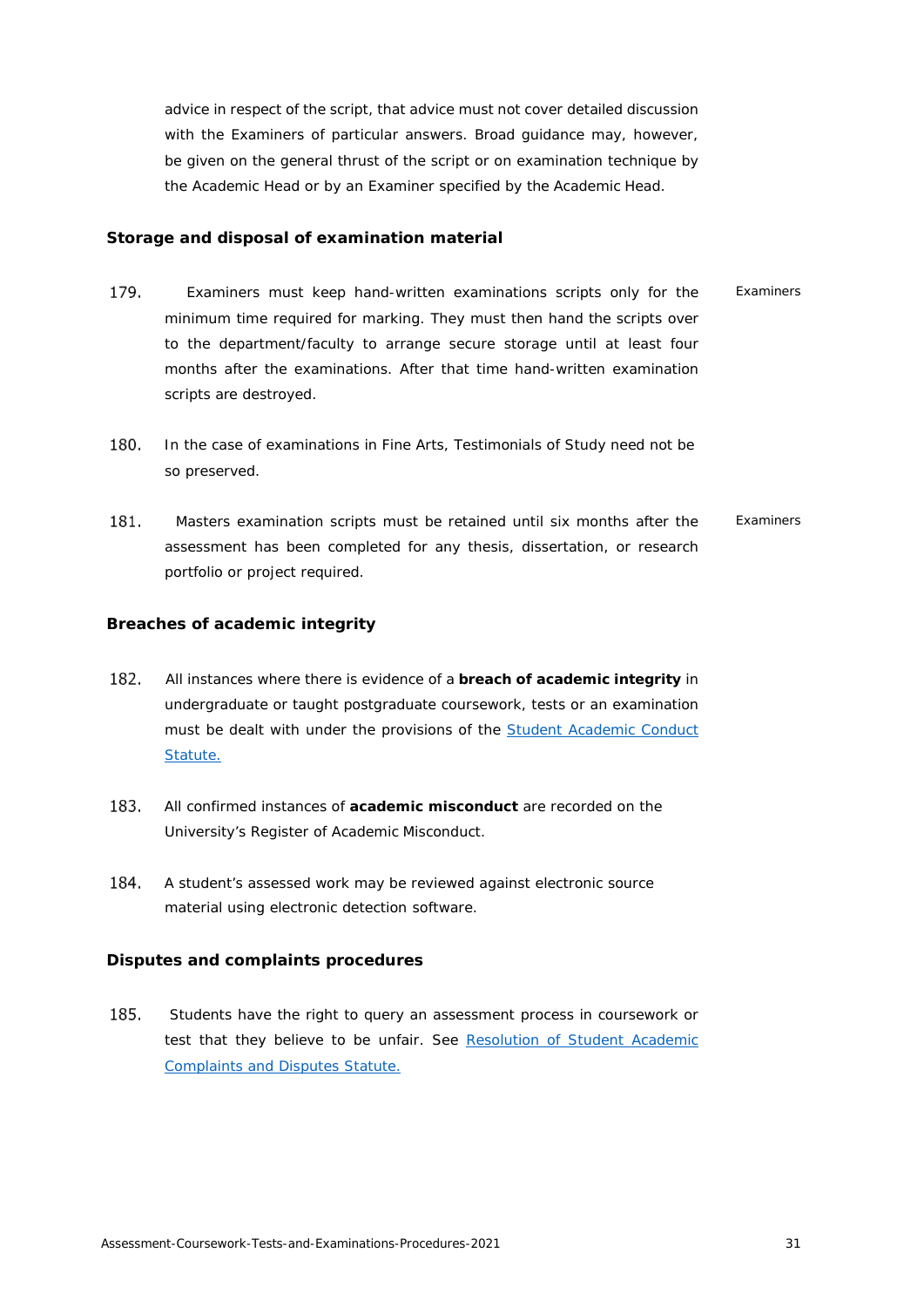# <span id="page-31-0"></span>**Quality assurance of assessment**

186. Assessment is quality assured through processes at the course, academic unit, faculty and university level:

<span id="page-31-1"></span>Course-level processes for quality assurance of assessment

| <b>QA task</b>                                           | <b>Responsibility</b>              | Outcome and/or output                                                                         |
|----------------------------------------------------------|------------------------------------|-----------------------------------------------------------------------------------------------|
| Oversight of assessment<br>design and implementation     | Course Director                    | Course assessment is reviewed and<br>approved                                                 |
| End-of-course review                                     | Course Director<br>Teaching staff  | Issues with assessment or assessment<br>outcomes are identified and reviewed                  |
| Course evaluations                                       | Course Director.<br>teaching staff | Assessment issues identified by<br>students are considered, and reviewed<br>where appropriate |
| <b>Examiners confer and</b><br>review examination papers | Examiners, Course<br>Director      | Examination papers are checked                                                                |
| Examiners' meetings                                      | Examiners                          | Moderation of marking process and<br>outcomes                                                 |

<span id="page-31-2"></span>Academic unit and faculty processes for quality assurance of assessment

| <b>QA task</b>                                                    | <b>Responsibility</b>        | Outcome and/or output                                                                                                                                                                                                                                                                                                                                                                                         |
|-------------------------------------------------------------------|------------------------------|---------------------------------------------------------------------------------------------------------------------------------------------------------------------------------------------------------------------------------------------------------------------------------------------------------------------------------------------------------------------------------------------------------------|
| Oversight of assessment                                           | Academic Head                | Course outlines approved                                                                                                                                                                                                                                                                                                                                                                                      |
| <b>Changes to assessment</b>                                      | Academic Head                | Correct processes are followed and<br>students are informed of changes                                                                                                                                                                                                                                                                                                                                        |
| <b>Course evaluations</b>                                         | Academic Head                | Assessment issues across the academic<br>unit are considered, and reviewed<br>where appropriate                                                                                                                                                                                                                                                                                                               |
| Academic unit moderation<br>processes                             | Academic Head                | Issues with assessment or assessment<br>outcomes are identified and reviewed                                                                                                                                                                                                                                                                                                                                  |
| <b>Cyclical external</b><br>moderation of postgraduate<br>courses | Academic Head                | External moderation of postgraduate<br>coursework takes place on a two or<br>three-year cycle in each academic unit<br>and consists a review of the content<br>and grading of examination papers<br>and/or (a sample of) other assessed<br>work<br>Moderators must be external to the<br>University and are appointed by an<br>Academic Head<br>Assessment outcomes are reviewed<br>and standards are assured |
| Assessment in new courses<br>is approved                          | Associate-Dean<br>(Academic) | Assessment for new courses is<br>approved                                                                                                                                                                                                                                                                                                                                                                     |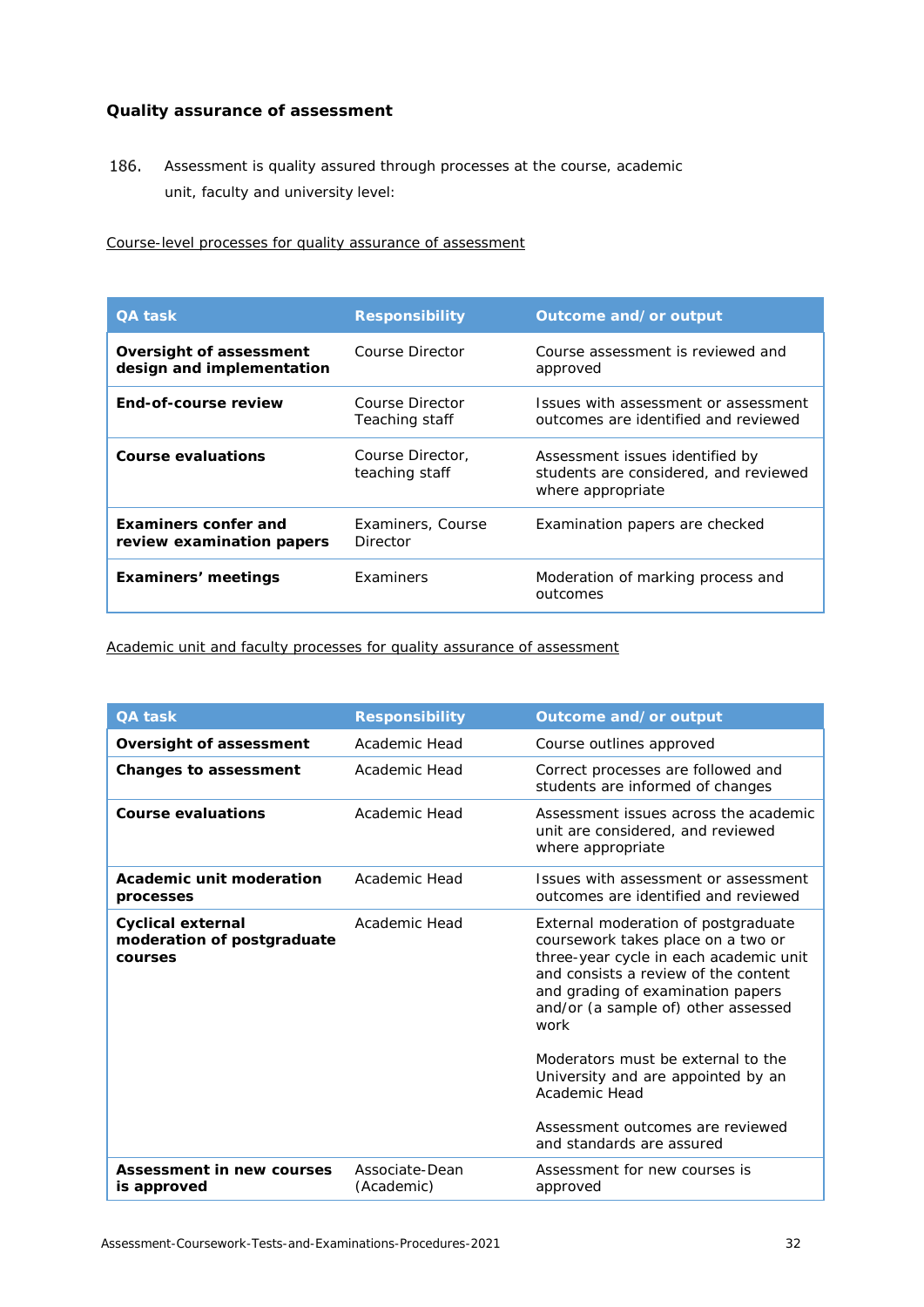| Oversight of course<br>evaluation results,<br>including 'red-flagged'<br>courses | Associate-Dean<br>(Academic) | Assessment issues may be identified as<br>part of review of course evaluation<br>results |
|----------------------------------------------------------------------------------|------------------------------|------------------------------------------------------------------------------------------|
| Oversight of grade<br>distribution and pass rates                                | Associate-Dean<br>(Academic) | Pass rates are monitored                                                                 |

<span id="page-32-0"></span>University processes for quality assurance of assessment

| <b>QA task</b>                                                                                                                               | <b>Responsibility</b>                                                                       | Outcome and/or output                                                                                                                                       |
|----------------------------------------------------------------------------------------------------------------------------------------------|---------------------------------------------------------------------------------------------|-------------------------------------------------------------------------------------------------------------------------------------------------------------|
| Academic unit/disciplinary<br>area and programme<br>review evaluation of<br>assessment                                                       | <b>University Review</b><br>Panel                                                           | Review reports identify assessment<br>issues as part of consideration of terms<br>of reference or key questions                                             |
| <b>Learning and Teaching</b><br><b>Survey</b>                                                                                                | Academic Quality<br>Office                                                                  | Data on questions about assessment,<br>feedback and workload are reported to<br>faculties and University committees                                         |
| <b>Course and teaching</b><br>evaluations                                                                                                    | <b>Academic Quality</b><br>Office                                                           | The questions on assessment and<br>feedback are considered as part of<br>reporting to faculties and University<br>committees                                |
| <b>Academic Programmes</b><br>Committee - regulation<br>changes                                                                              | Academic Programmes<br>Committee<br><b>Faculties</b>                                        | Proposed assessment is at the right<br>level for new qualifications                                                                                         |
| Monitoring of pass rates<br>through the survey round<br>process and two-yearly<br>reports on student pass<br>rates to Education<br>Committee | <b>Faculties</b><br>Planning and<br><b>Information Office</b><br><b>Education Committee</b> | Faculties report to Education<br>Committee on pass rates<br>Faculties discuss pass rates with the<br>Provost or delegate during the Survey<br>Round process |
| <b>Report on concurrent</b><br>teaching                                                                                                      | <b>Faculties</b><br><b>Education Committee</b>                                              | Courses taught concurrently have<br>different assessment, and assessment<br>at the right level                                                              |
| <b>Report on offshore</b><br>provision to Education<br>Committee                                                                             | <b>Education Committee</b>                                                                  | Ensures courses taught off-shore have<br>appropriate QA processes, including QA<br>of assessment                                                            |

# <span id="page-32-1"></span>**Definitions**

The following definitions apply to this Procedures document:

**Academic misconduct** means minor or major academic misconduct in coursework, tests, or postgraduate examinations. Academic misconduct also includes confirmed incidents of dishonest behaviour in examinations.

**Apportionment** with respect to written examination papers means the distribution of questions on different topics to different sections of the paper and their weighting in marks.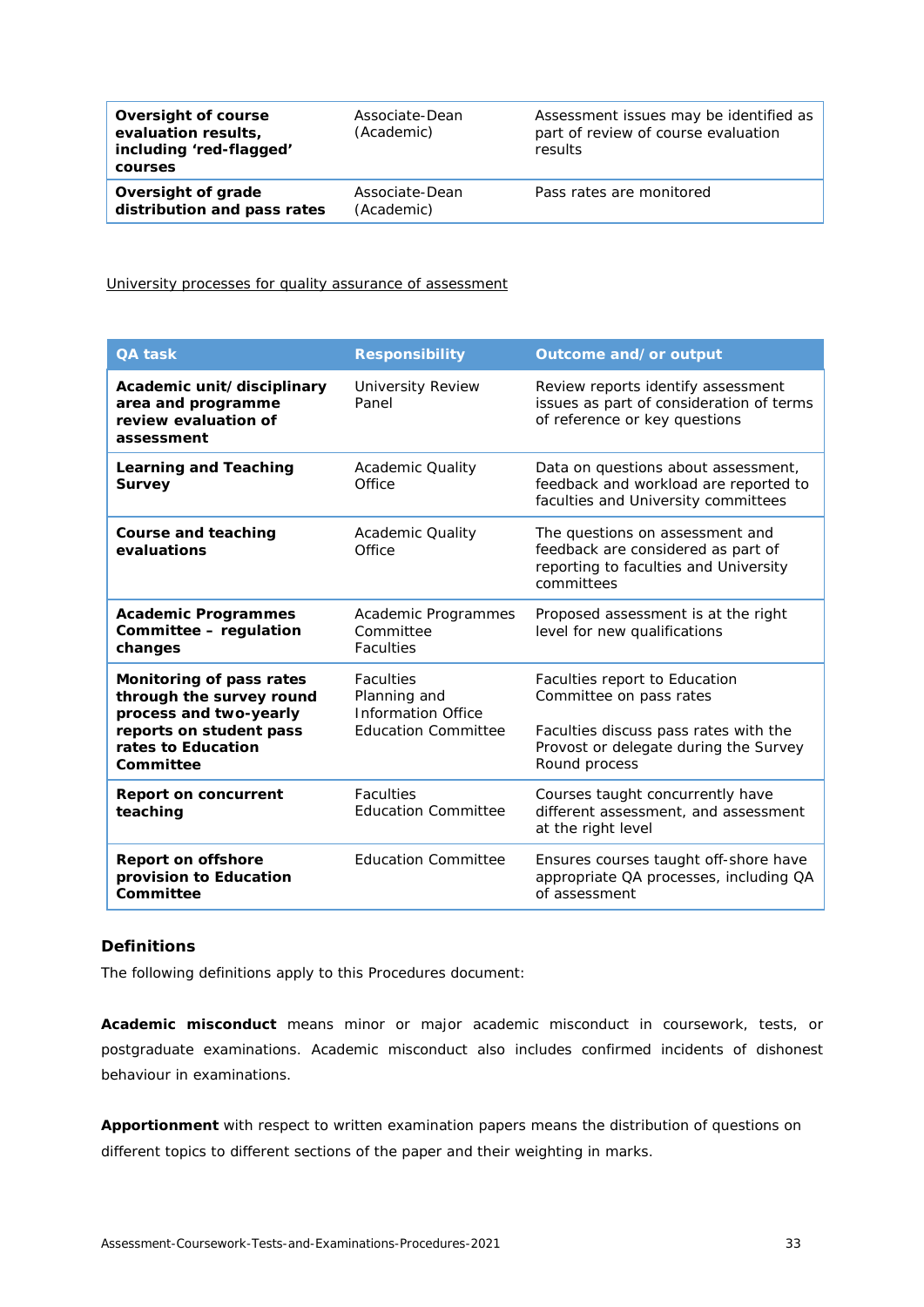**Assessment** means the ongoing process of: establishing clear, measurable expected outcomes of student learning; ensuring that students have sufficient opportunities to achieve those outcomes; systematically gathering, analysing and interpreting evidence to determine how well student learning matches outcomes or expectations; using the resulting information to understand and improve student learning.

For the purposes of these Procedures, assessment includes:

- assignments during the teaching of a course, normally called coursework
- practical, aural and oral work
- written tests conducted under examination conditions
- ongoing assessment of competence or performance
- written (or performance) examination normally conducted at the end of the semesteror year
- by dissertation, thesis or other research projects.

**Assessment Principles** means the principles set out in the Assessment of Student Learning Policy:

- 1. Assessment is learning-oriented through tasks which require the understanding, analysis, synthesis and/or creation of new information, concepts, and/or creative works.
- 2. Assessment design is coherent and supports learning progression within courses and across programmes.
- 3. Assessment tasks are demonstrably aligned with course-level learning outcomes, and programme and University-level Graduate Profiles.
- 4. Assessment is reliable and valid, and is carried out in a manner that isinclusive and equitable
- 5. Assessment practices are consistent and transparent, and assessment details are made available to students in a timely manner.
- 6. Feedback is timely and provides meaningful guidance to support independent learning
- 7. Assessment design and practices support academic integrity.
- 8. Professional development opportunities and guidance related to the design, implementation and moderation of assessment are available to staff.
- 9. Assessment is manageable and quality assured.

**Breach of academic integrity** means dishonest or inappropriate practices occurring in the preparation and submission of coursework, tests, postgraduate research, or in the context of examinations.

**Calculator** means an electronic device capable of processing, storing or retrieving information, which has the primary purpose of mathematical calculation. It must be hand-held, self-powered and noiseless. It must not have an audible alarm or facilities for transmitting or receiving information.

**Concurrently** taught is where students who are enrolled for courses at different levels within qualifications attend some or all of the same classes. This is different from the situation where students enrol in a course at a higher level than might be expected and attend classes with more advanced students.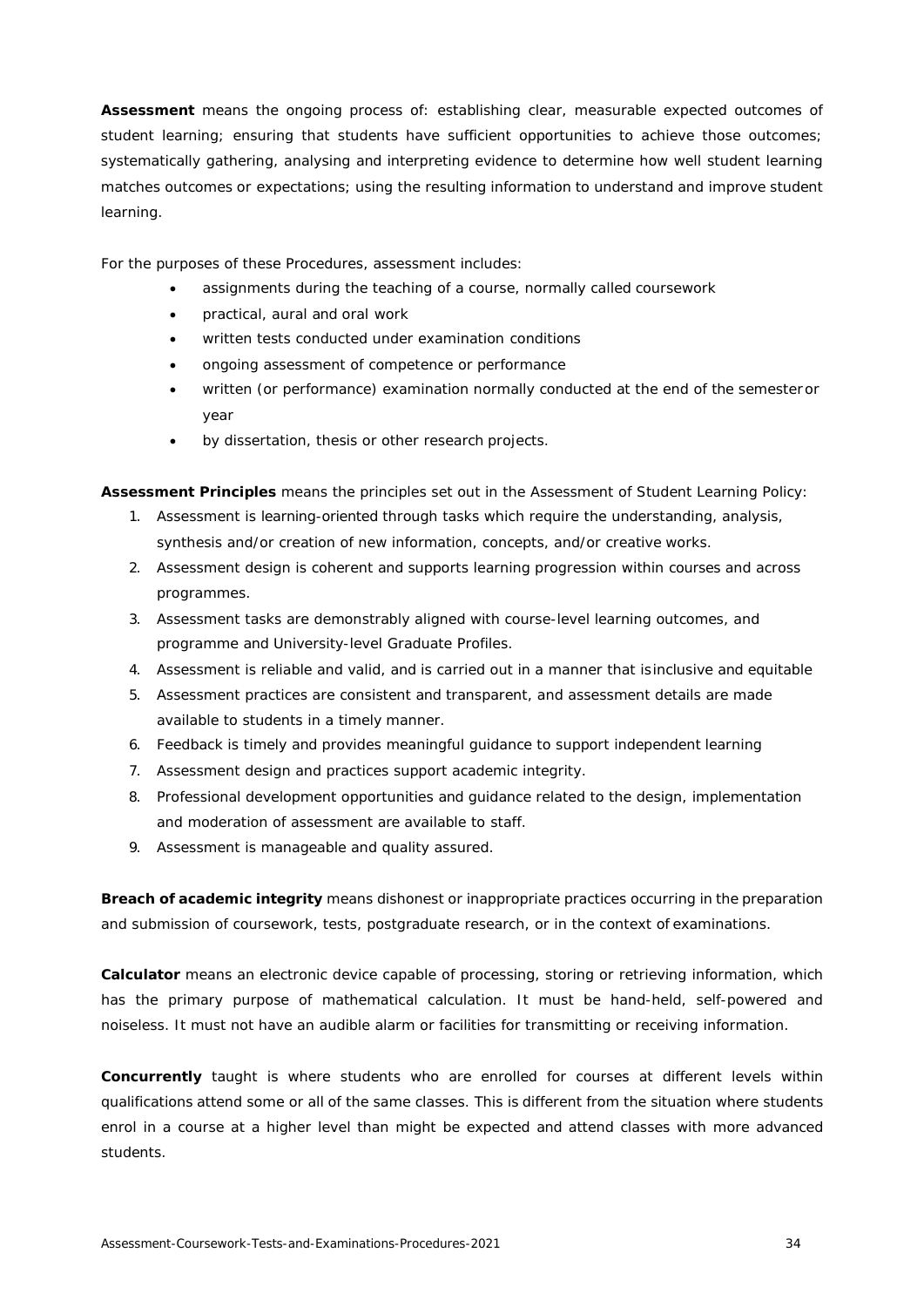**Coursework** means assessed components (such as assignments) within a unit of study and does not include tests conducted under examination conditions. In the case of practice disciplines, assessment components may involve ongoing assessment of competence or performance.

**Criterion-referenced** means that judgements about student performance are based on predetermined standards and criteria and linked to specified course learning objectives.

**Examinations** (for undergraduate and postgraduate taught courses) means the formal testing of students under standardised conditions for a set period.

**Examination conditions** means the examination will occur at a specified time and place, will be invigilated, and will be sat under conditions specified by the Examiner; or, for students with a permanent or temporary impairment, under special conditions as approved through the [Special](https://cdn.auckland.ac.nz/assets/auckland/students/academic-information/exams-and-final-results/before-your-exams/special-conditions-for-written-tests-and-examinations-policy.pdf) [Conditions for Written Tests and Examinations Policy.](https://cdn.auckland.ac.nz/assets/auckland/students/academic-information/exams-and-final-results/before-your-exams/special-conditions-for-written-tests-and-examinations-policy.pdf)

**Feedback/feed-forward** means the provision of information in such a manner that students are able to improve their work, knowledge, or competence in later assessments.

**GPA or Grade Point Average** means an average calculated using a scale to give each grade received a numerical value. 'Withdrawals', 'did not sit' and 'did not complete' results are counted as zero.

**Invigilated** means a supervised examination or test. See 'Examination Conditions'.

**Moderation** means a process intended to assure that an assessment outcome is fair and reliable and that assessment criteria have been applied consistently.

**Plussage** as defined by this policy is a method of calculating marks a student has gained in a taught course by counting either: an examination or test mark, or a combination of exam, test and coursework marks; whichever is to the student's advantage. Additional requirements for eligibility for plussage may apply, including for example: a minimum result required in the examination; a minimum standard for completion of coursework; and/or attendance at laboratories or tutorials.

Note - an assessment arrangement where an agreed subset of coursework marks is counted towards the final grade (e.g. best eight of ten quiz results) is not considered plussage.

### <span id="page-34-0"></span>**Key relevant documents**

Include the following: [Resolution of Student Academic Complaints and Disputes Statute](https://cdn.auckland.ac.nz/assets/central/about/the-university/how-the-university-works/policy-and-administration/Supervision/resolution-of-student-academic-complaints-and-disputes-statute.pdf) [Student Academic Conduct Statute](https://cdn.auckland.ac.nz/assets/central/about/the-university/how-the-university-works/policy-and-administration/Supervision/student-academic-conduct-statute.pdf) [Examination Regulations](https://www.calendar.auckland.ac.nz/en/genregs/examination.html) [University Graduate Profiles](https://www.auckland.ac.nz/en/students/forms-policies-and-guidelines/student-policies-and-guidelines/graduate-profile.html) [Student Charter](https://www.auckland.ac.nz/en/students/forms-policies-and-guidelines/student-policies-and-guidelines/student-charter.html) [Assessment \(Coursework, Tests and Examination\) Policy](https://www.auckland.ac.nz/en/about/the-university/how-university-works/policy-and-administration/teaching-and-learning/assessment/assessment--coursework--tests-and-examinations--policy--from-jan.html) [Student Retention Policy](https://www.auckland.ac.nz/en/about/the-university/how-university-works/policy-and-administration/teaching-and-learning/general/student-retention-policy.html)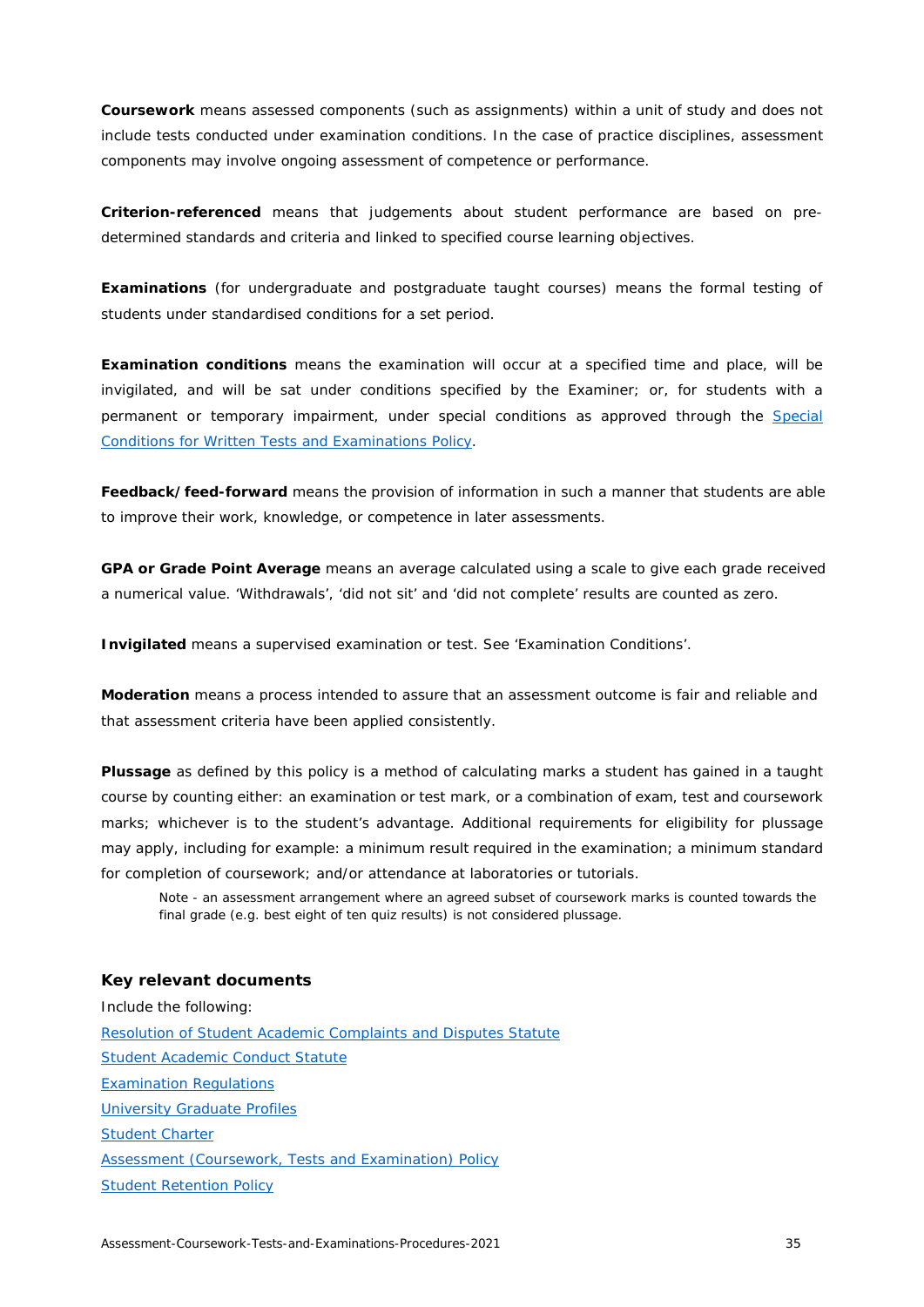[Special Conditions for Written Tests and Examinations Policy](https://www.auckland.ac.nz/en/about/the-university/how-university-works/policy-and-administration/teaching-and-learning/assessment/special-conditions-written-tests-examinations-policy.html) [Concurrent Teaching Policy](https://www.auckland.ac.nz/en/about/the-university/how-university-works/policy-and-administration/teaching-and-learning/general/concurrent-teaching-policy.html) [Examination of Sub-doctoral Postgraduate Research Components of 30 points and Above Procedures](https://www.auckland.ac.nz/en/about/the-university/how-university-works/policy-and-administration/teaching-and-learning/postgraduate-research.html) [Te Reo Maori in Teaching Learning and Assessment Procedures](https://www.auckland.ac.nz/en/about/the-university/how-university-works/policy-and-administration/teaching-and-learning/assessment/te-reo-maori-policy.html) [The Inclusive Teaching and Learning for Students with Impairments Guidelines](https://www.auckland.ac.nz/en/about/the-university/how-university-works/policy-and-administration/teaching-and-learning/general/inclusive-teaching-and-learning-guidelines.html)

# <span id="page-35-0"></span>**Document management and control**

**Owner:** Provost **Content manager:** Examinations Manager; Manager, Academic Quality **Approved by**: Council **Date approved:** 5 October 2020 **Review date:** Annual review by Education Committee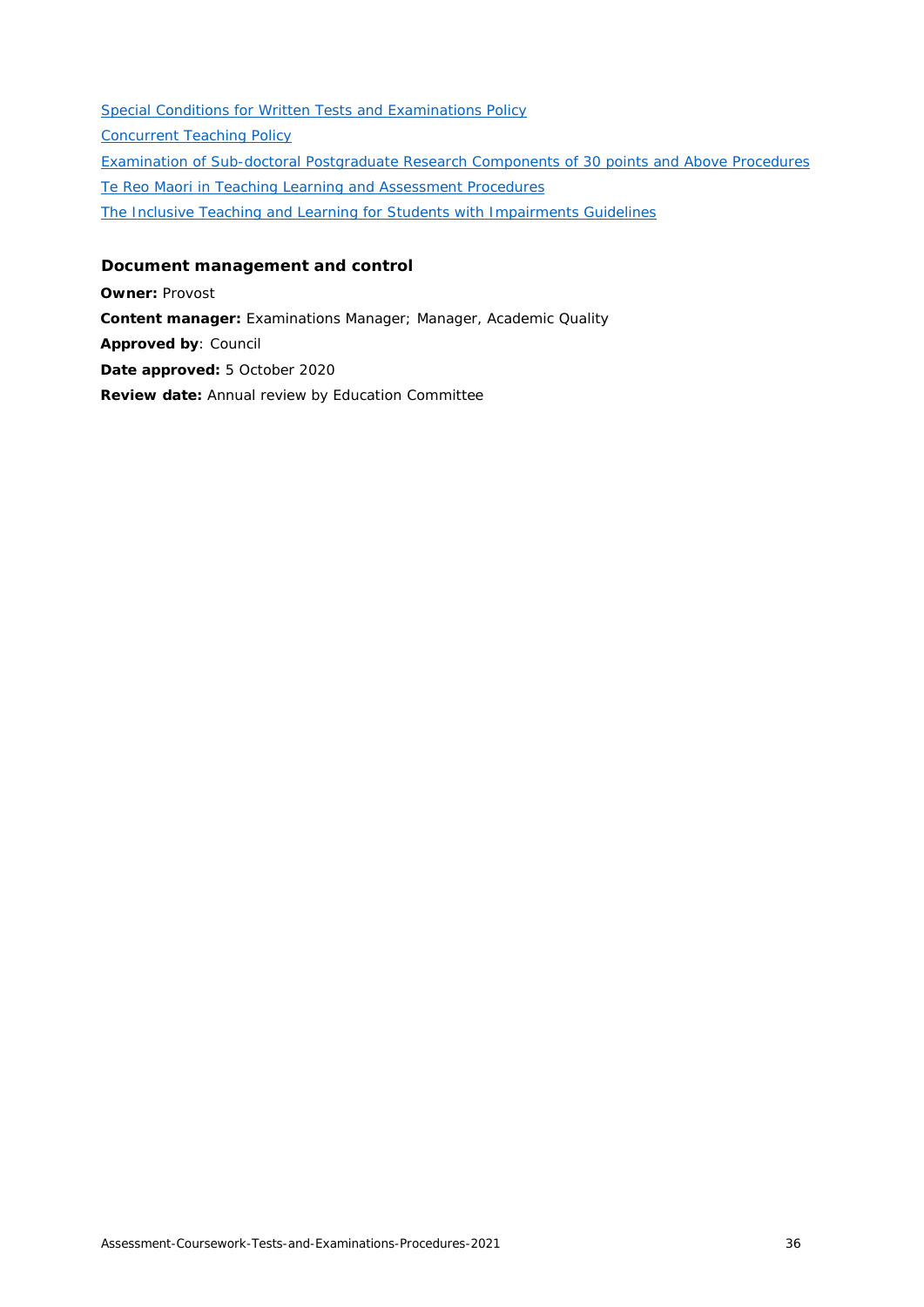# <span id="page-36-0"></span>**Appendix 1 – Book designation of examinations**

Note: the following rules apply to hand-written examinations held on campus. Other conditions may apply to examinations sat online with remote invigilation or computer-based examinations.

Students must be formally notified of the book designation of their examination as early as possible in the semester.

If an examination is approved as Restricted, Supplied or Open Book these details must be supplied to the ESO for inclusion in the Examination Instructions available online to every student before each examination period. If the Examiner is unable to provide details of materials by these dates it will then be their responsibility to inform students and the ESO in writing, and in good time, of the material which they make take into the examination room.

### *Open book*

Where an examination is designated Open Book (OB), candidates may take into the examination room written or printed material such as books, dictionaries, or Acts, well as an electronic **calculator**  provided it meets the conditions as defined in these procedures. There will be no check on such items but other electronic devices (including laptops, hand-held computers or smartwatches are **not**  allowed. No prepared material taken into the examination room may be attached to the examination script and submitted for marking as part of that examination.

# *Supplied book*

Candidates will be supplied with material specified by the Examiner.

Restricted Book examinations may be designated RB, HB or UB:

- RB -Restricted Book. Candidates may take into the examination room material specified by the Examiner. Such material may be written or an/or marked in a relevant or contextual manner, but no prepared material may be attached to the examination script and submitted for marking as part of that examination.
- HB examinations are Restricted Book examinations where candidates may bring into the examination room material specified by the Examiner. This material cannot be written upon, but the text may be underlined, highlighted or tabbed
- UB examinations are Restricted Book examinations where candidates may bring into the examination room material specified the Examiner. This material cannot not be written upon or marked in any way.

Where restricted written material is permitted in the examination room, Examiners are required to be present at the commencement of the examination to check material brought into the examination room. This must be completed during the reading period at the start of the examination and may not be delegated to the examination supervisors. It is the responsibility of the academic unit to ensure that the material satisfies the stated requirements.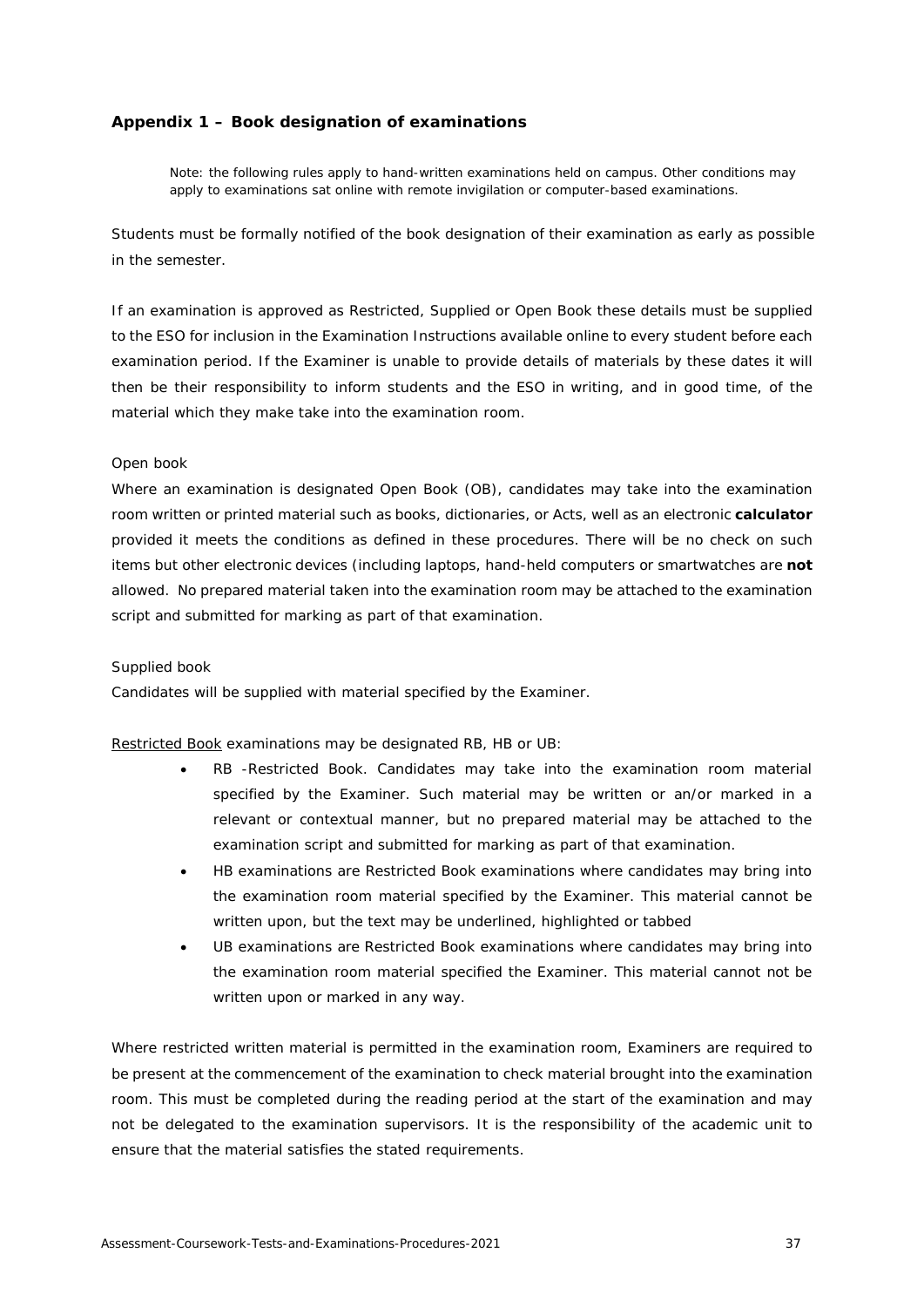The academic unit must arrange for the inspection of books and other written material and ensure this is completed during the reading period at the start of the examination. This responsibility may not be delegated to the examination supervisors and inspection must not extend into the examination period.

If an Examiner discovers unauthorised material, the student must be identified to the room supervisor. The student may continue to sit the examination using the materials, but will required to hand the material to the room supervisor at the end of the examination. Such cases are dealt with under the Examination Regulations.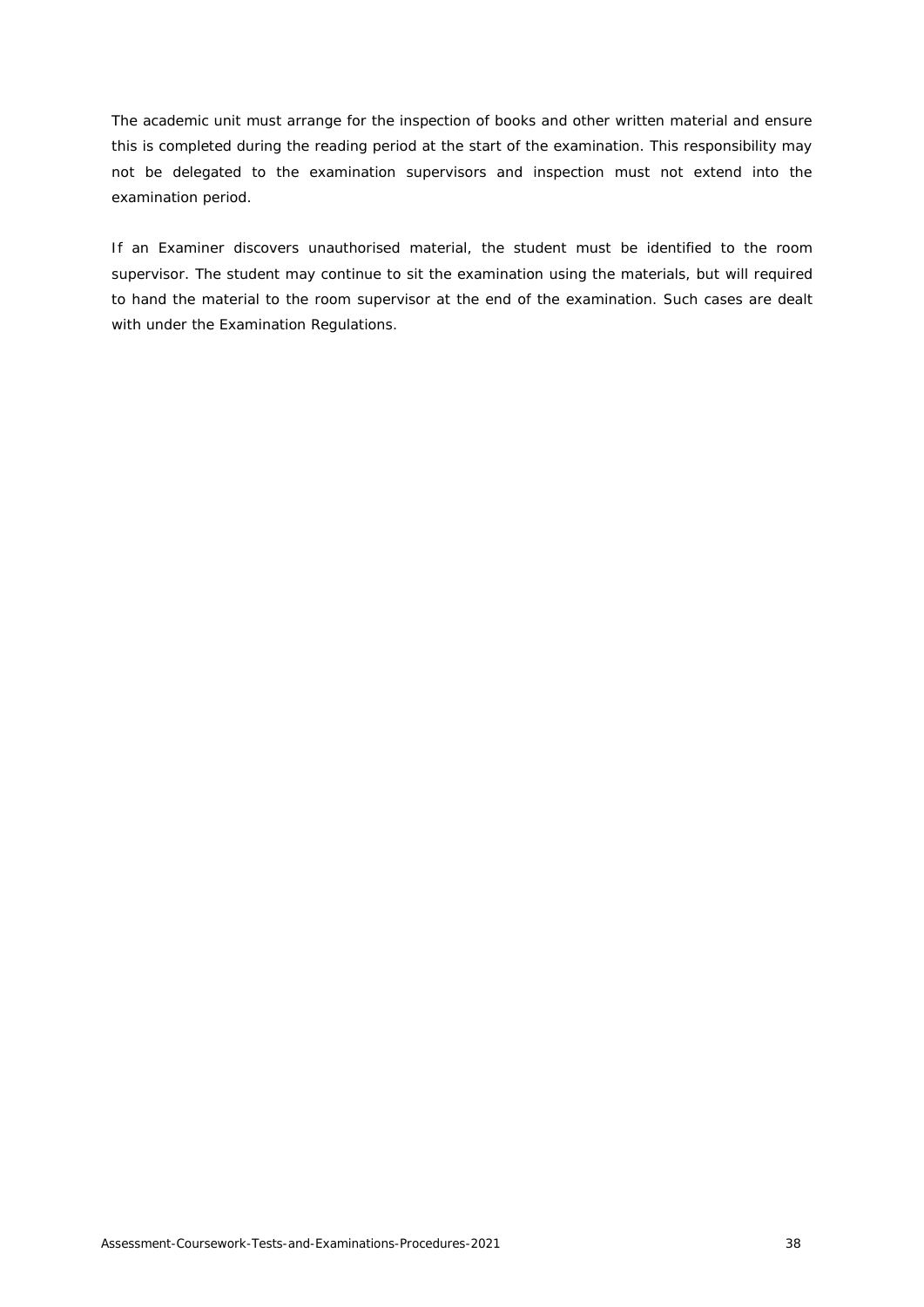# <span id="page-38-0"></span>**Appendix 2 – Calculator designation of examinations**

Note: the following rules apply to hand-written examinations held on campus. Other conditions may apply to examinations sat online with remote invigilation or computer-based examinations.

The use of **calculators** in examinations must be approved by the Course Director.

Calculators must not be shared or used in a manner that interferes with or distracts another candidate.

Students must be formally notified as early as possible in the semester as to whether calculators will be allowed during an examination and the permitted and expected features.

Designations are:

- CP Calculators are permitted. Candidates are permitted to use any nonprogrammable calculator which satisfies the general conditions
- DC Departmental Calculators. Candidates will be supplied with calculators by the academic unit
- RC Restricted non-alphanumeric non-programmable calculators are permitted. Candidates are permitted to use any calculator which satisfies the general definition and conditions, and which does not provide the alphabet
- SC Specified calculators are permitted. Academic units may specify other necessary or desirable features as appropriate to the subject

Where calculators are permitted in the examination room, Examiners are required to be present at the commencement of the examination to inspect calculators. This must be completed during the reading period at the start of the examination period, and may not be delegated to examination supervisors.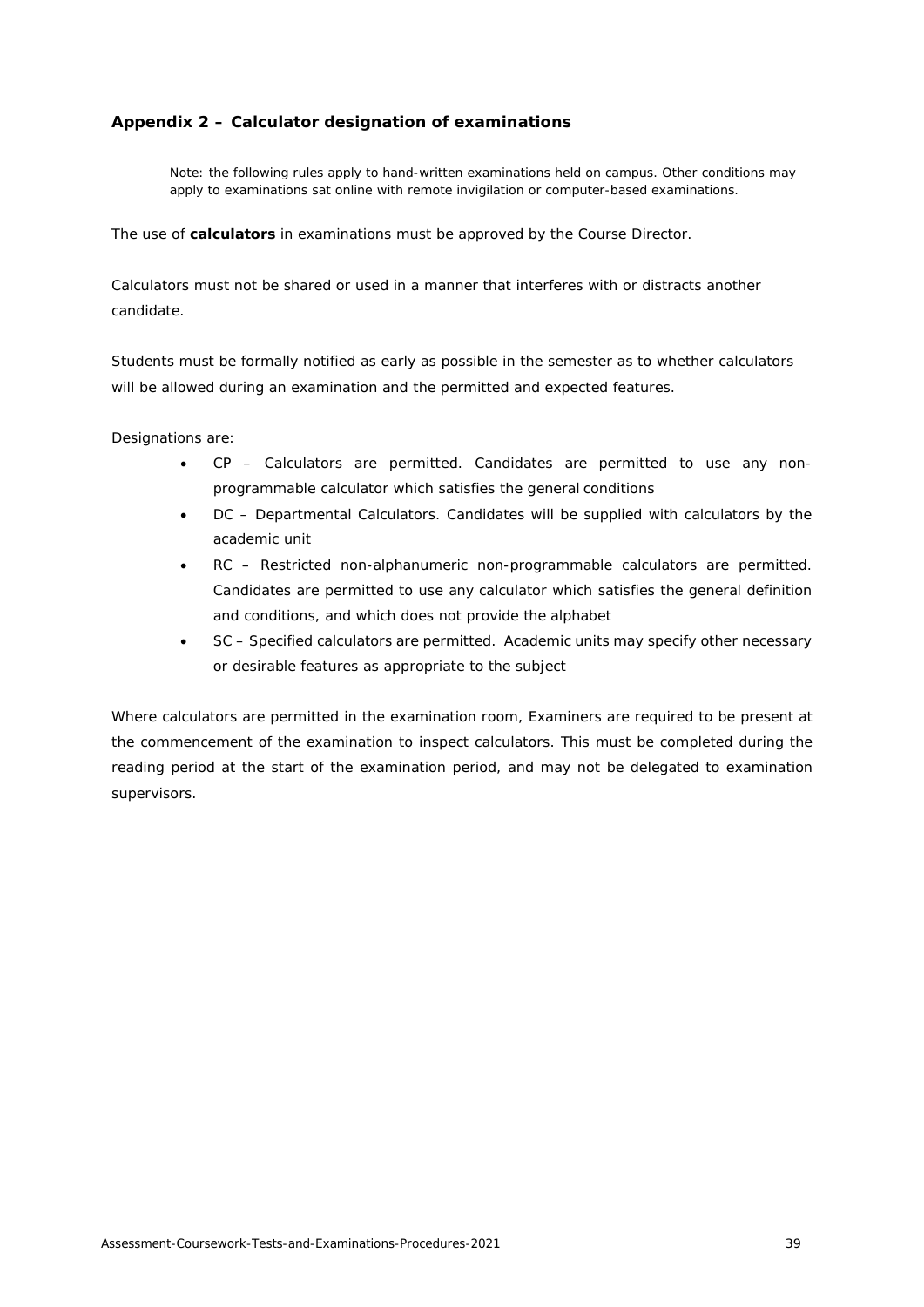# <span id="page-39-0"></span>**Appendix 3 – Assessment tasks, by role**

# **i. Academic Head, Head of School, Department, Disciplinary Area or Other Academic Unit**

# **Responsible for:**

- Ensuring the quality of examinations and other assessment across all courses in the academic unit
- Ensuring that non-examined assessments and examination papers are appropriate for the level of study and the content of the examination papers is appropriate for the course being examined and the time required to complete
- Ensuring staff are mentored in their career development, including in the development of course assessment (may be delegated to other staff)
- Ensuring that hard-copy and digital student coursework is managed and returned in a way that safeguards student privacy
- Ensuring the quality of the grades that are submitted and that anomalous issues are dealt with prior to the submission of grades (may be delegated to other staff)

# **Achieved when:**

- Academic unit reports of assessment activity are reviewed, approved and submitted to the ESO
- A Course Director is appointed for every taught course
- Each course has Examiners and Assessors appointed and the appointments include at least on research-active academic. Formal notification is forward to ESO by the appropriate deadline. Changes are approved and notified
- Substantive changes to assessment arrangements are approved by all students, the Head and Dean, and notified to all students. Minor changes to assessment arrangements are approved, and notified to all students
- Timely and fair decisions are made about students who miss an assessment or test for work or sporting reasons not covered under the aegrotat and compassionate consideration regulations
- Examination question papers are reviewed to ensure they are set at an appropriate standard and format
- Examination question papers are submitted to the ESO by the appropriate deadline
- Examination duration and designation changes are approved
- An appropriate recommendation is made on applications for aegrotat and compassionate grades
- Appropriate decisions are made on applications for deferment of examinations
- Documented academic unit processes ensure the appropriate moderation of results
- Academic unit processes support the confidential and secure return of student coursework
- Academic unit processes follow policy with respect to retention of coursework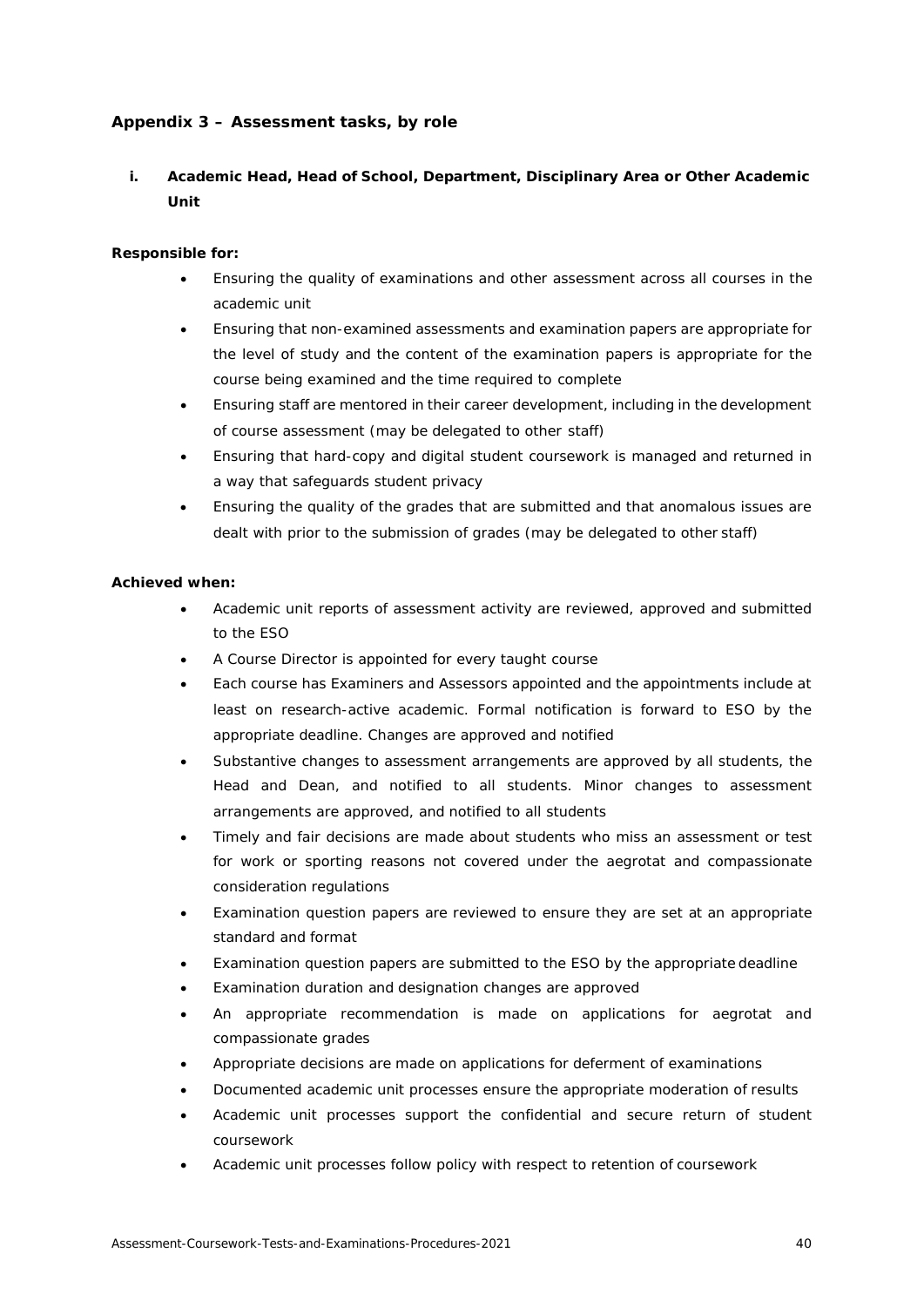- Timely and fair decisions are made with regard to illegibility of student examination scripts
- Academic unit moderation processes are documented and ensure that appropriate standards are maintained
- Moderation decisions, including adjustment of marks, are recorded
- Requests for late submission of results are approved
- Changes to submitted grades are approved and resubmitted
- New and existing academic staff are provided with information and support to develop assessment skills
- Assessment is discussed as an aspect of teaching performance in the Academic Development and Performance Review process; assessment problems are identified through review of course reports and in discussion with academic staff
- Assessment issues identified in academic unit reviews are reviewed and addressed.

# <span id="page-40-0"></span>**ii. Course Director**

# **Responsible for:**

- Overseeing the design of assessment processes to ensure that assessments are relevant and aligned with learning objectives
- Ensuring that the assessment complies with all aspects of policy
- Ensuring that the structure of assessment is available to all students prior to the start of semester
- Ensuring that appropriate support and supervision is provided for tutors and/or laboratory demonstrators in a marking role.

# **Achieved when:**

- Assessment design is coherent across the course and aligns with learning objectives
- Digital Course Outlines provide the required and accurate information onassessment and learning outcomes
- Group work assessment tasks are well designed and implemented and comply with policy
- Marks are not awarded for attendance
- Question banks for tests and examinations are appropriately maintained and recycled
- Where plussage is used its use is appropriate to the structure of course assessment and learning outcomes and is approved by an Associate Dean
- Applications for exceptions to the 70% limit on invigilated assessment in courses where plussage is used; and the prohibition against tests with a weighting higher than 20% in the final week of teaching are made to the Associate Dean
- Concurrent teaching (where relevant) is clearly differentiated by separate and appropriate assessment
- Course information is published in Canvas two weeks before the start of teaching.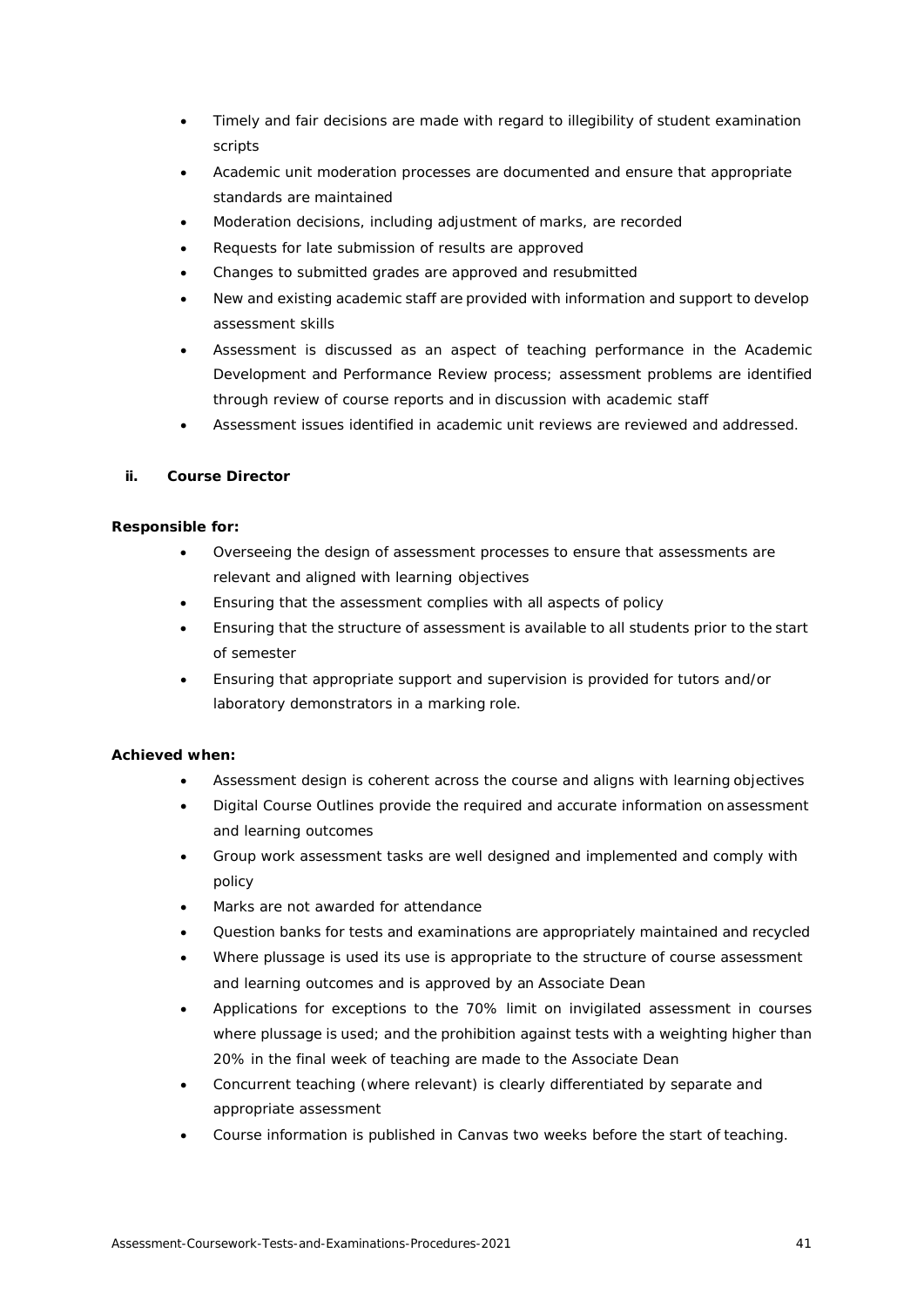- Specific assessment criteria are provided to students at the time an assessment task is set
- Changes to assessment arrangements, where they occur, are publicised to students
- Appropriate provision is made for students notifying their intent to submit assessment in Te Reo Maori
- Invigilation of tests is organised
- Timely and appropriate feedback is provided to students, including feedback to students on an early assessment exercise in time to assist them to prepare for their first substantive assessment
- Examination questions, or question apportionment, released ahead of the examination are approved and notified to all relevant students
- Examination papers are approved before submission to ESO
- Students are informed that they may not contact Examiners or Course Directors after publication of provisional final results
- Course reviews evaluate assessment tasks and outcomes
- Oversight of assessment standards is maintained through acting as one of the Examiners for the course and leading Examiners' meetings
- Examination papers are submitted on time, free from errors and at the level appropriate for the course
- Final grades are accurate and submitted on time or alternative arrangements are made
- Changes to submitted grades are approved and resubmitted

# **iii. Course Coordinator**

# **Responsible for:**

The administration and organisation of the course acting under supervision of the Course Director

# **Achieved when:**

The Course Director delegates some of their tasks, with appropriate oversight, tothe Course Coordinator

# **iv. Examiner for taught courses**

# **Responsible for:**

• Preparation of question papers; confirmation of quality and fairness of results through participation in Examiners' meeting

# **Achieved when:**

• Coursework assessment and tests are set and marked against the standards and criteria set for the assessment task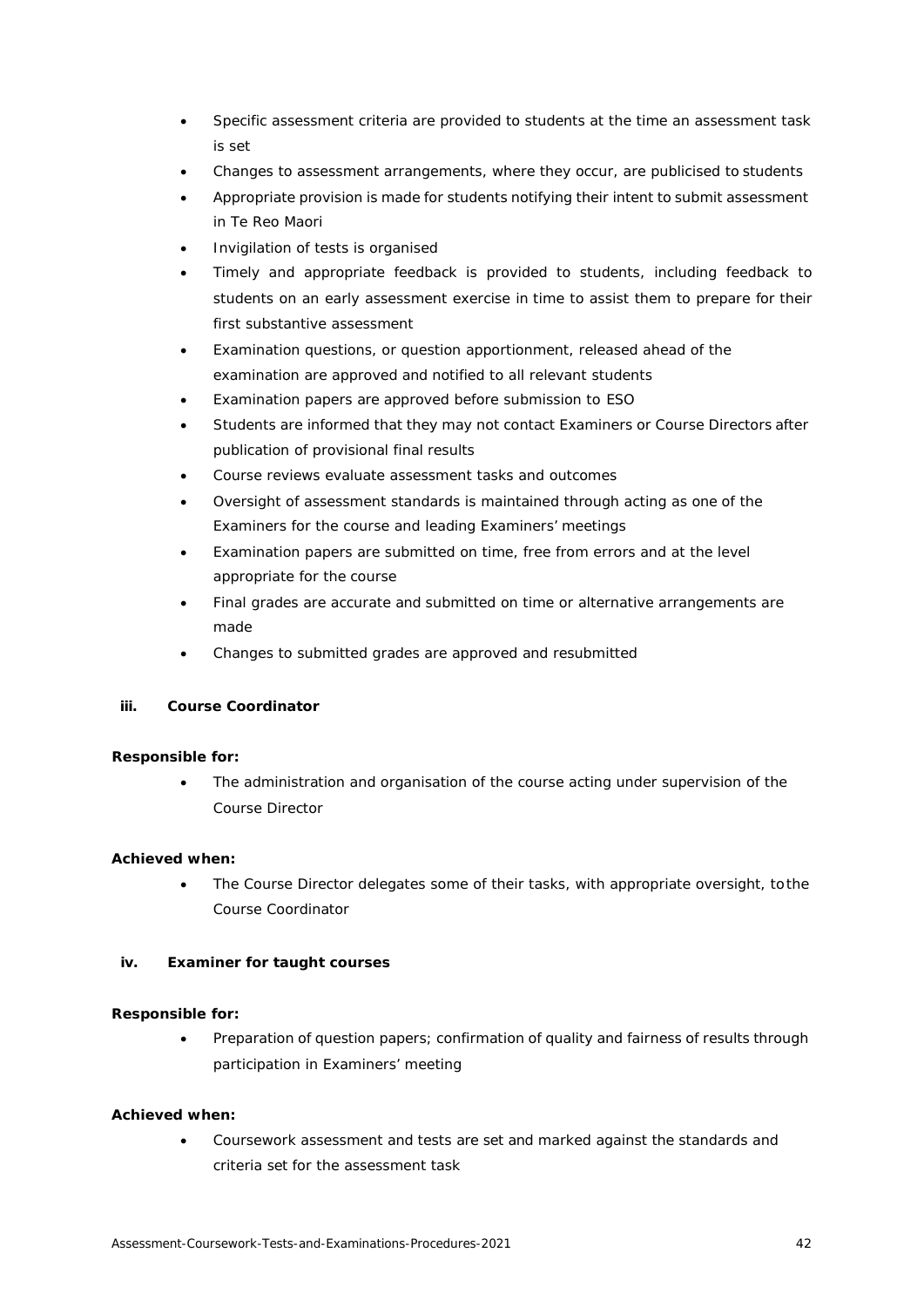- Marks awarded align with the University grade schedule
- Examination papers are accurately prepared according to procedures
- One Examiner is available for the duration of the examination. Examiners must be available at a telephone extension or provide an alternative number to ESO. Examiners must have a secure copy of the approved examination paper so that any questions may be answered promptly and efficiently. Any intention to attend the start of an examination for 15 minutes must be communicated in advance to the ESO
- Where applicable, checks on calculators and books in examination rooms are made
- Examination scripts are collected and handled securely
- Coursework is available to the Assessor, as appropriate
- Adjustment of marks is undertaken according to the rules set out in procedures and records are retained. Final grades on boundaries are reviewed.
- Final grades are reviewed and signed off

### **v. Assessor**

# **Responsible for:**

• To provide an independent review of the quality of assessments and results

# **Achieved when:**

- Information is received from the examiner(s) and reviewed to ensure adequate fairness and consistency of standards is maintained
- Final grades are signed off [\(Examiners' Grade Approval Sheet,](https://formspace.auckland.ac.nz/SitePages/Home.aspx) AS-65)

# **vi. Moderator – postgraduate taught**

# **Responsible for:**

• Reporting to the Academic Head as to the appropriateness of the examination and grading given course content and recognised academic standards

# **Achieved when:**

• A review of the content and grading of examination papers and/or (a sample of) other assessed work is undertaken and reported to the Academic Head

# **vii. Associate Dean (Academic)**

#### **Responsible for:**

• Ensuring assessment is consistent across the Faculty and reliably meets the University's standards

# **Achieved when:**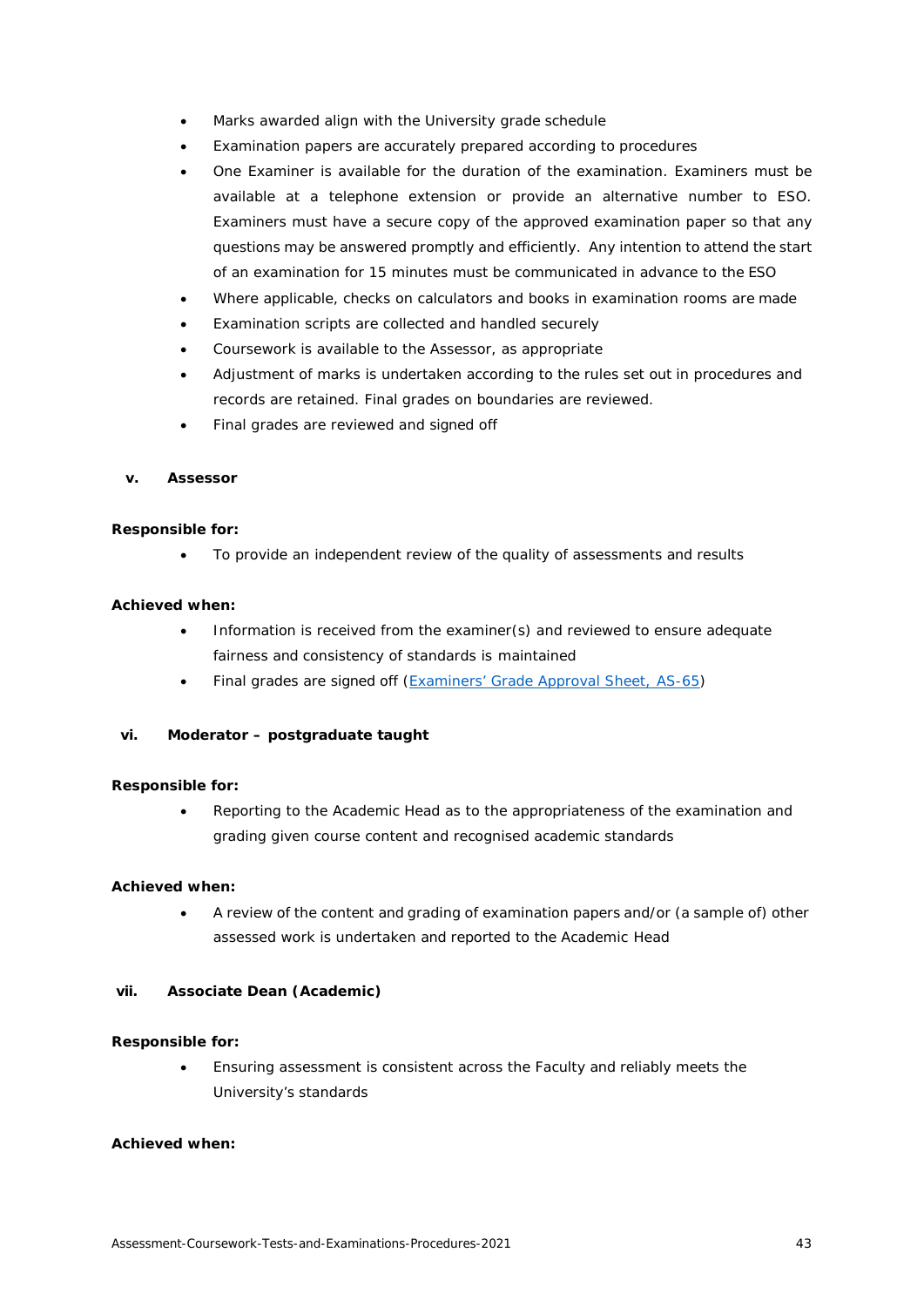- Assessment activities in the faculty are carried out in line with University policy, including reporting to Education Committee where required
- Faculty processes ascertain that assessment in new courses is appropriate and academically sound
- The use of plussage in a course is approved as appropriate to the structure of assessment and course learning outcomes
- Applications for exceptions to the 70% limit on invigilated assessment in courses where plussage is used; and the prohibition against tests with a weighting higher than 20% are considered and approved as appropriate
- Distribution of grades is monitored.

# **viii. Assessment Services and Timetabling Services Office**

# **Responsible for:**

• To ensure the integrity of the University's formal examination and assessment processes. To provide academic units with support and guidance on theseprocesses.

# **Achieved when:**

- The integrity of examination processes is affirmed and results for sub-doctoral students are processed accurately
- The examination timetable is built with the fewest possible clashes for students and ideally no more than one exam per day for students. Faculty requests are taken into consideration and accommodated where students will not be adversely affected
- Nominations of Examiners and Assessors are received and entered accurately
- Examination papers are received, checked and printed
- Students who are unable to sit their examinations at the scheduled time and date are advised and alternative arrangements adhere to University standards
- A pool of well-trained examination supervisors is maintained
- Appropriate examination conditions are provided for students
- Students who are sitting examinations under special conditions are accommodated
- Applications for aegrotat and compassionate passes are coordinated and processed
- Results are received, and posted to students' records in a normal timeframe of two working days
- The Assessment (Coursework and Examination) Procedures are reviewed annually
- Due dates for submission to ESO are notified in the Procedures and on the Examinations website each year
- Examination dates and locations, and examination instructions, are available to students online
- Examination scripts are returned to students on application
- Applications for submission of late results are approved under standard criteria
- An annual report is submitted to Education Committee on two-hour and three-hour examinations at stage one.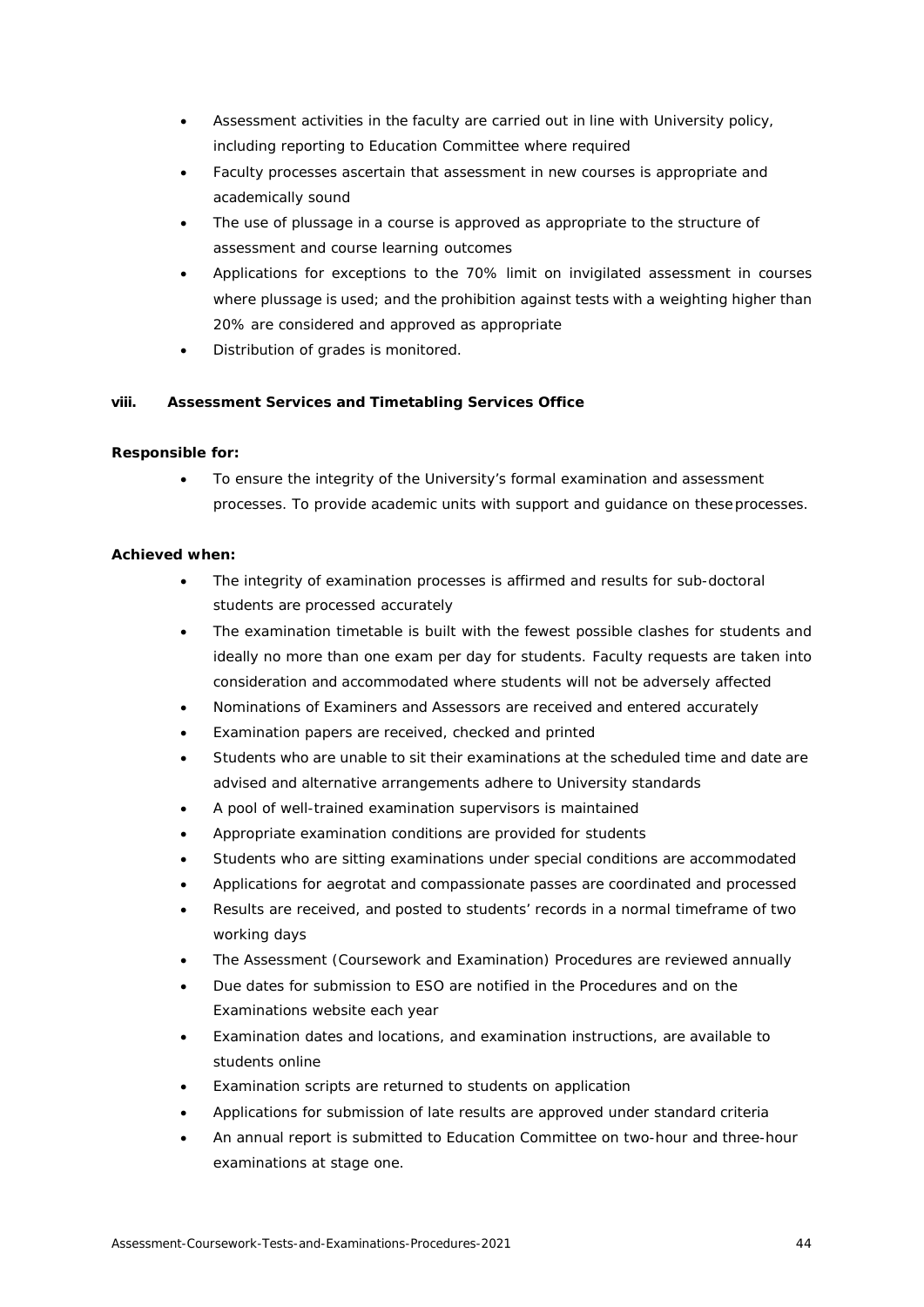# **ix. Senate representatives for aegrotat and compassionate grades**

# **Responsible for:**

• Final decisions on aegrotat and compassionate grades

# **Achieved when:**

• Final decisions on aegrotat and compassionate grades are made.

# **x. Provost or delegate**

# **Responsible for:**

University-wide academic policies and processes

# **Achieved when:**

- The following requests are considered and decided:
- o applications for late submission of results outside of the usual criteria
- o requests for exemption from the requirement to publish past examination papers on the Libraries and Learning Services Examinations Database
- o (As Chair of Education Committee) act as referee or appoint a referee to determine the final decision in disputed results cases for undergraduate or postgraduate courses (except theses, research portfolios, dissertations and research projects of 30 points or above).

# **xi. Education Committee**

# **Responsible for:**

• Advice and recommendations to Senate on academic policy (including assessment)

# **Achieved when:**

- Exception requests are considered and decided for the following policy requirements:
- o group assessment tasks with a weighting of 30% or higher of the final grade must include a minimum component of 40% that is individually assessed
- o minimum 50% invigilated coursework assessment for stage one courses
- o Education Committee must approve a course to carry an ungraded pass/fail result
	- Advice is received on late submission of results
	- Reports from Associate Deans (Academic) are received twice a year on instances where marks/grades have been adjusted
	- Examinations annual reporting is reviewed, including the balance of two-hour and three-hour examinations
	- three-yearly reports on concurrent teaching are received from faculties.

# **xii. Faculty group services staff (located in academic units)**